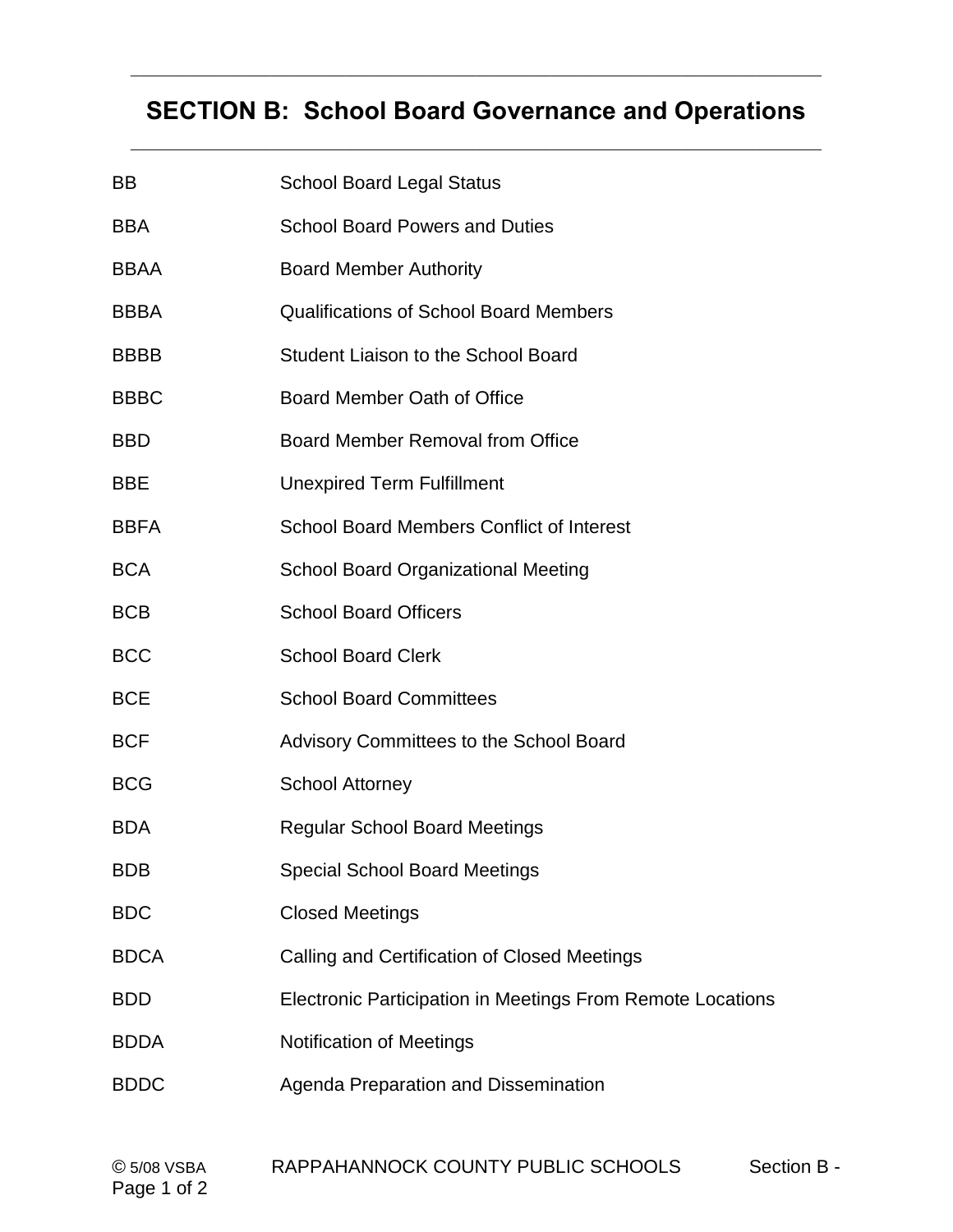# **SECTION B: School Board Governance and Operations**  $\mathcal{L}_\mathcal{L} = \mathcal{L}_\mathcal{L} = \mathcal{L}_\mathcal{L} = \mathcal{L}_\mathcal{L} = \mathcal{L}_\mathcal{L} = \mathcal{L}_\mathcal{L} = \mathcal{L}_\mathcal{L} = \mathcal{L}_\mathcal{L} = \mathcal{L}_\mathcal{L} = \mathcal{L}_\mathcal{L} = \mathcal{L}_\mathcal{L} = \mathcal{L}_\mathcal{L} = \mathcal{L}_\mathcal{L} = \mathcal{L}_\mathcal{L} = \mathcal{L}_\mathcal{L} = \mathcal{L}_\mathcal{L} = \mathcal{L}_\mathcal{L}$

| <b>BDDD</b>   | Quorum                                                          |  |  |
|---------------|-----------------------------------------------------------------|--|--|
| <b>BDDE</b>   | <b>Rules of Order</b>                                           |  |  |
| BDDE-R        | <b>Rules of Order Regulation</b>                                |  |  |
| <b>BDDF</b>   | <b>Voting Method</b>                                            |  |  |
| <b>BDDG</b>   | <b>Minutes</b>                                                  |  |  |
| <b>BDDH</b>   | Public Participation at School Board Meetings (Also KD)         |  |  |
| <b>BDDH-R</b> | <b>Public Participation at School Board Meetings Regulation</b> |  |  |
| <b>BF</b>     | <b>Board Policy Manual</b>                                      |  |  |
| <b>BFC</b>    | <b>Policy Adoption</b>                                          |  |  |
| <b>BFE</b>    | Administration in Policy Absence (Also CHD)                     |  |  |
| <b>BG</b>     | Board-Staff Communications (Also GBD)                           |  |  |
| <b>BG-R</b>   | <b>Board Staff Communications Regulation</b>                    |  |  |
| <b>BHB</b>    | <b>School Board Member In-Service Activities</b>                |  |  |
| <b>BHD</b>    | <b>School Board Member Compensation and Benefits</b>            |  |  |
| <b>BHE</b>    | <b>School Board Member Liability Insurance</b>                  |  |  |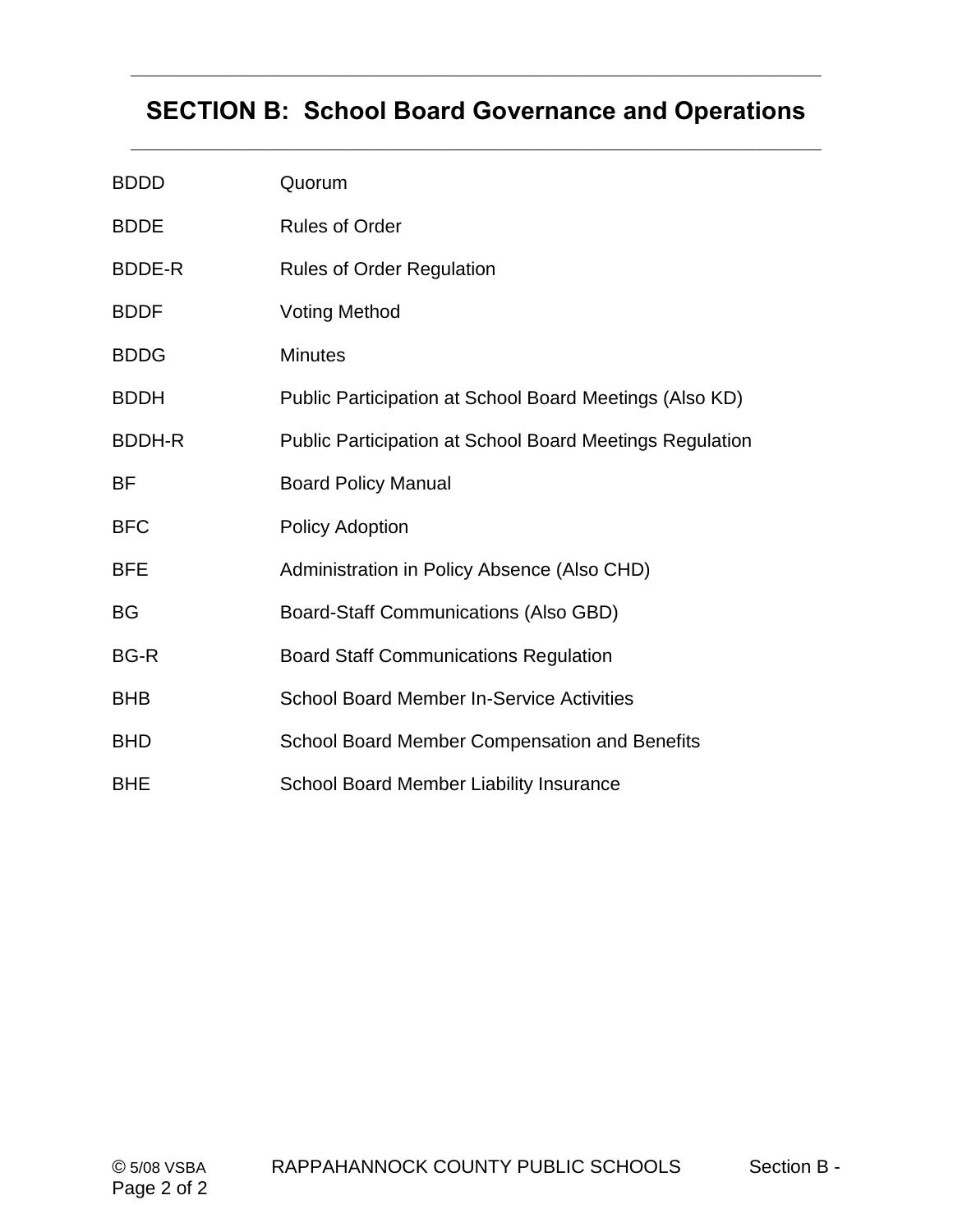### SCHOOL BOARD LEGAL STATUS

The School Board of Rappahannock County derives its authority from the Constitution and laws of Virginia.

The Rappahannock County School Board members are officers of the Commonwealth.

The Rappahannock County School Board governs the school division.

The School Board is a corporate body whose title is "Rappahannock County School Board".

\_\_\_\_\_\_\_\_\_\_\_\_\_\_\_\_\_\_\_\_\_\_\_\_\_\_\_\_\_\_\_\_\_\_\_\_\_\_\_\_\_\_\_\_\_\_\_\_\_\_\_\_\_\_\_\_\_\_\_\_\_\_\_\_\_\_\_\_\_\_ \_\_\_\_\_\_\_\_\_\_\_\_\_\_\_\_\_\_\_\_\_\_\_\_\_\_\_\_\_\_\_\_\_\_\_\_\_\_\_\_\_\_\_\_\_\_\_\_\_\_\_\_\_\_\_\_\_\_\_\_\_\_\_\_\_\_\_\_\_\_

Adopted: August 8, 1995 Reviewed: December 8, 1998 Revised: July 10, 2001 Reviewed: February 2007 Revised: May 14, 2013, April 12, 2022

Legal Refs.: Constitution of Virginia, article VIII, § 7.

Code of Virginia, 1950, as amended, §§ 22.1-2, 22.1-28, 22.1-31, 22.1-71.

Cross Ref.: AA School Division Legal Status BBAA Board Member Authority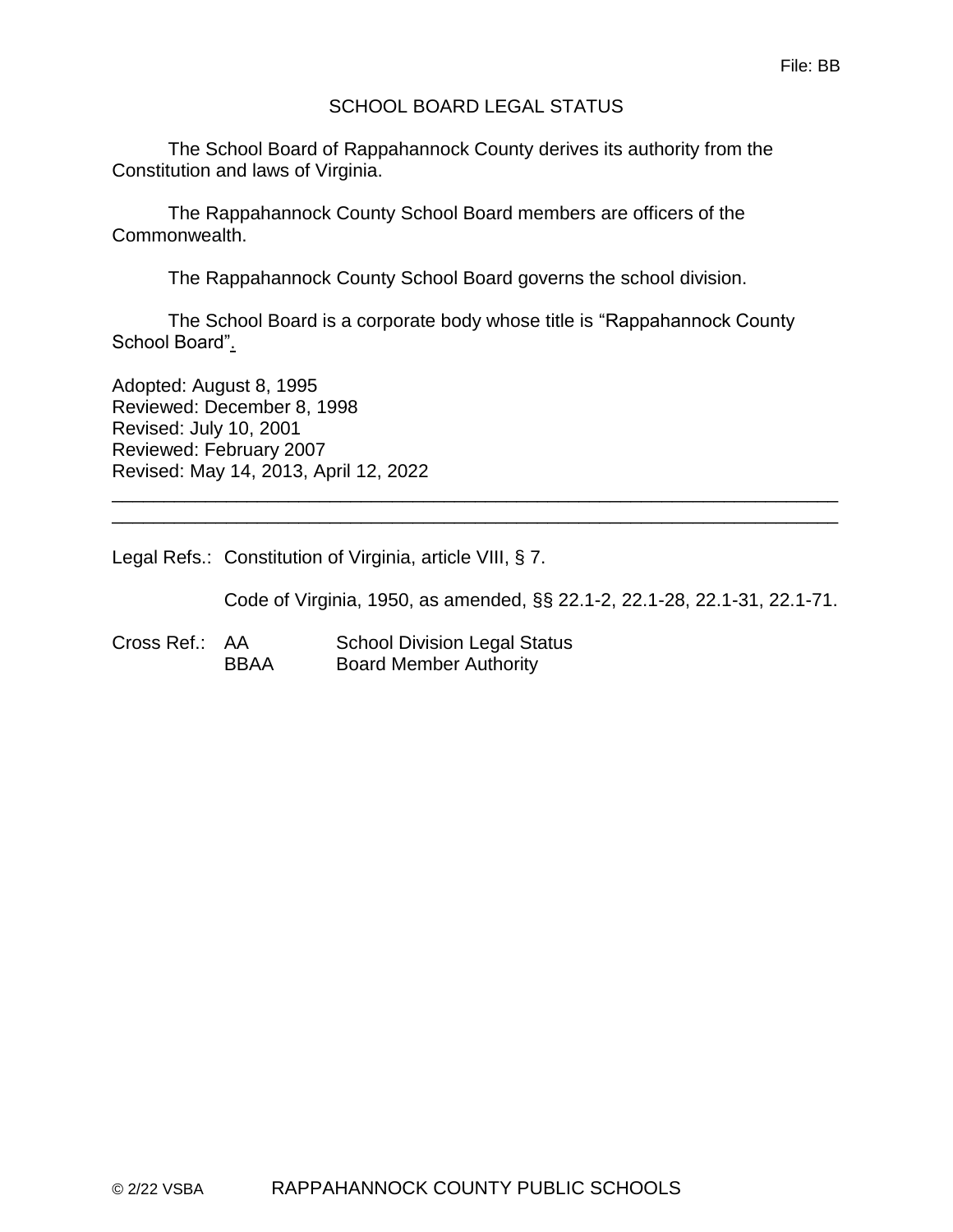### SCHOOL BOARD POWERS AND DUTIES

The School Board:

- adopts policy to provide for the day-to-day supervision of schools;
- sees that the school laws are properly explained, enforced and observed;
- secures, by visitation or otherwise, as full information as possible about the conduct of the public schools in the school division and takes care that they are conducted according to law and with the utmost efficiency;
- cares for, manages and controls the property of the school division and provides for the erecting, furnishing, equipping, and noninstructional operating of necessary school buildings and appurtenances and the maintenance thereof by purchase, lease, or other contracts;
- provides for the consolidation of schools or redistricting of school boundaries or adopts pupil assignment plans whenever such procedure will contribute to the efficiency of the school division;
- insofar as not inconsistent with state statutes and regulations of the Board of Education, operates and maintains the public schools in the school division and determines the length of the school term, the studies to be pursued, the methods of teaching and the government to be employed in the schools;
- performs such other duties as are prescribed by the Board of Education or are imposed by law;
- obtains public comment through a public hearing not less than ten days after reasonable notice to the public in a newspaper of general circulation in the school division prior to providing (i) for the consolidation of schools; (ii) the transfer from the public school system of the administration of all instructional services for any public school classroom or all noninstructional services in the school division pursuant to a contract with any private entity or organization; or (iii) in school divisions having 15,000 pupils or more in average daily membership, for redistricting of school boundaries or adopting any pupil assignment plan affecting the assignment of fifteen percent or more of the pupils in average daily membership in the affected school. Such public hearing may be held at the same time and place as the meeting of the School Board at which the proposed action is taken if the public hearing is held before the action is taken;
- surveys, at least annually, the school division to identify critical shortages of teachers and administrative personnel by subject matter, and school bus drivers and reports such critical shortages to the Superintendent of Public Instruction and to the Virginia Retirement System or requests the superintendent to conduct such survey and submit such report to the School Board, the Superintendent of Public Instruction, and the Virginia Retirement System; and
- ensures that the public schools within the school division are registered with the Department of State Police to receive electronic notice of the registration or reregistration of any sex offender within the school division pursuant to Va. Code § 9.1-914.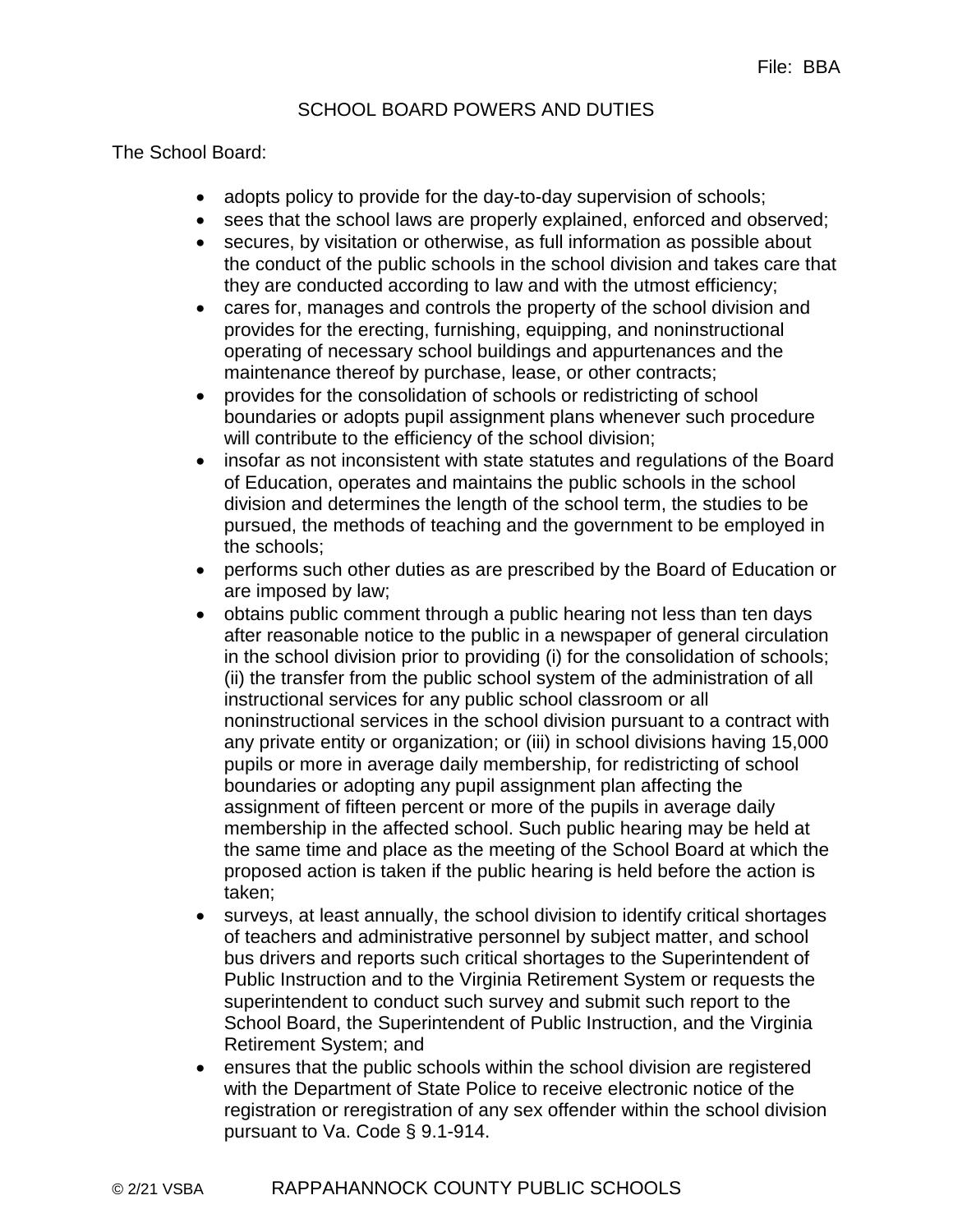Adopted: August 8, 1995 Revised: December 8, 1998, November 9, 2004, October 10, 2006, October 9, 2007, October 8, 2013, October 14, 2014, August 11, 2020, April 13, 2021

\_\_\_\_\_\_\_\_\_\_\_\_\_\_\_\_\_\_\_\_\_\_\_\_\_\_\_\_\_\_\_\_\_\_\_\_\_\_\_\_\_\_\_\_\_\_\_\_\_\_\_\_\_\_\_\_\_\_\_\_\_\_\_\_\_\_\_\_\_\_ \_\_\_\_\_\_\_\_\_\_\_\_\_\_\_\_\_\_\_\_\_\_\_\_\_\_\_\_\_\_\_\_\_\_\_\_\_\_\_\_\_\_\_\_\_\_\_\_\_\_\_\_\_\_\_\_\_\_\_\_\_\_\_\_\_\_\_\_\_\_

Legal Ref.: Code of Virginia, 1950, as amended, §§ 22.1-70.3, 22.1-78, 22.1-79.

Cross Refs.: AF Comprehensive Plan CBA Qualifications and Duties for the Superintendent KN Sex Offender and Crimes Against Minors Registry Information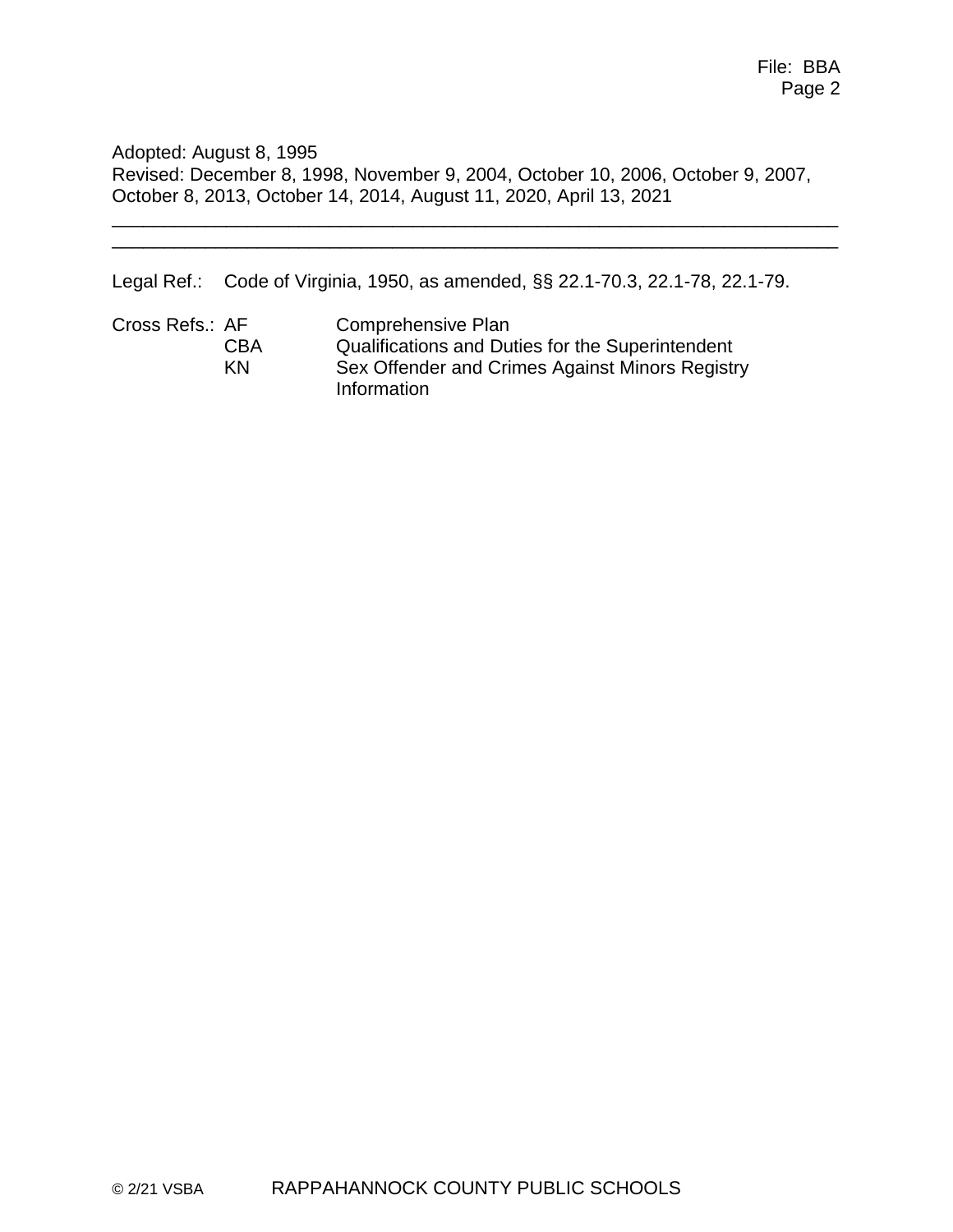### BOARD MEMBER AUTHORITY

The Rappahannock County School Board is a body corporate, and in its corporate capacity is vested with all the powers and charged with all the duties, obligations, and responsibilities imposed upon school boards by law and may sue, be sued, contract, be contracted with, and purchase, take, hold, lease and convey school property, both real and personal. School Board members have no authority or duties except such as may be assigned to them by the School Board as a whole.

\_\_\_\_\_\_\_\_\_\_\_\_\_\_\_\_\_\_\_\_\_\_\_\_\_\_\_\_\_\_\_\_\_\_\_\_\_\_\_\_\_\_\_\_\_\_\_\_\_\_\_\_\_\_\_\_\_\_\_\_\_\_\_\_\_\_\_\_\_\_ \_\_\_\_\_\_\_\_\_\_\_\_\_\_\_\_\_\_\_\_\_\_\_\_\_\_\_\_\_\_\_\_\_\_\_\_\_\_\_\_\_\_\_\_\_\_\_\_\_\_\_\_\_\_\_\_\_\_\_\_\_\_\_\_\_\_\_\_\_\_

Adopted: August 8, 1995 Revised: December 8, 1998 Revised: August 9, 2005, May 14, 2013, April 12, 2022

Legal Ref.: Code of Virginia, 1950, as amended, § 22.1-71.

| Cross Ref.: AA |           | <b>School Division Legal Status</b> |
|----------------|-----------|-------------------------------------|
|                | <b>BB</b> | <b>School Board Legal Status</b>    |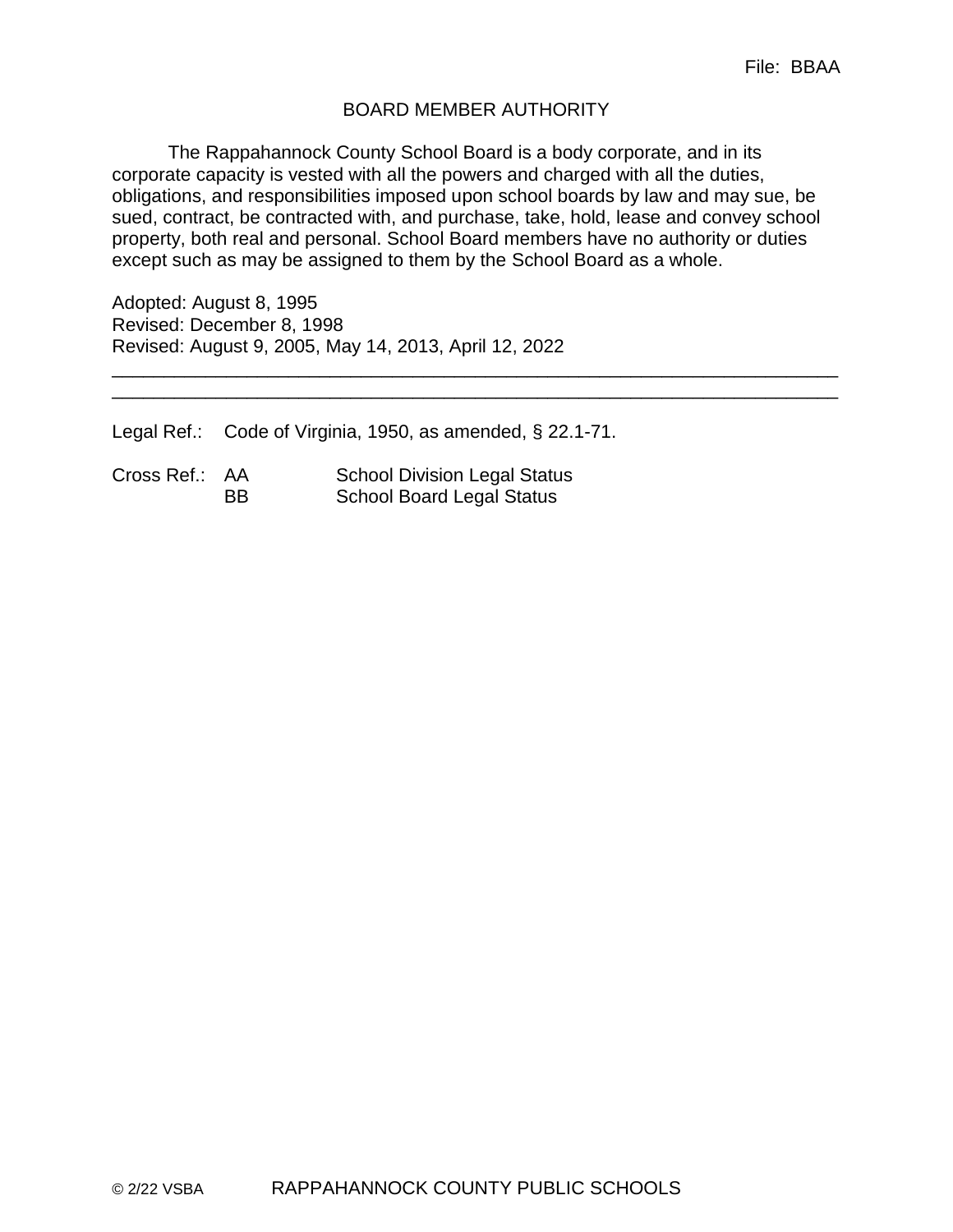#### QUALIFICATIONS OF SCHOOL BOARD MEMBERS

At the time of appointment or election to office, each member of the School Board must be a qualified voter and bona fide resident of the school division and district, if any, which the member represents and meet any other criteria set forth in state law. If a board member ceases to be a resident of the school division or that district which the member represents, the member's position on the School Board shall be deemed vacant.

No employee of the School Board may serve on the Board.

Adopted: August 8, 1995 Reviewed: December 8, 1998 Revised: October 12, 1999 Reviewed: August 9, 2005 Revised: October 8, 2013, April 13, 2021

Legal Ref.: Code of Virginia, 1950, as amended, §§ 22.1-29, 22.1-30, 22.1-57.3.

\_\_\_\_\_\_\_\_\_\_\_\_\_\_\_\_\_\_\_\_\_\_\_\_\_\_\_\_\_\_\_\_\_\_\_\_\_\_\_\_\_\_\_\_\_\_\_\_\_\_\_\_\_\_\_\_\_\_\_\_\_\_\_\_\_\_\_\_\_\_ \_\_\_\_\_\_\_\_\_\_\_\_\_\_\_\_\_\_\_\_\_\_\_\_\_\_\_\_\_\_\_\_\_\_\_\_\_\_\_\_\_\_\_\_\_\_\_\_\_\_\_\_\_\_\_\_\_\_\_\_\_\_\_\_\_\_\_\_\_\_

Cross Ref.: BBE Unexpired Term Fulfillment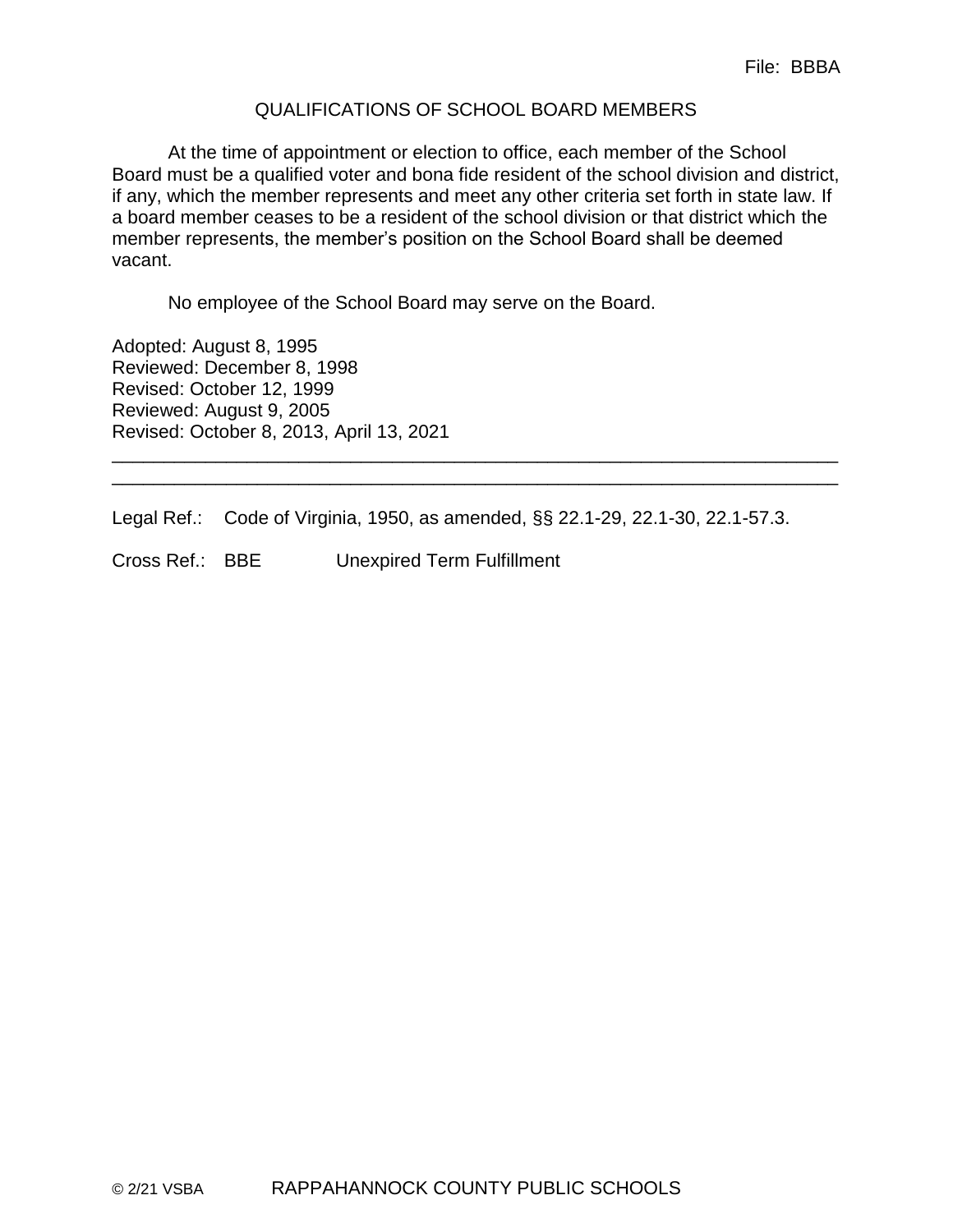#### STUDENT LIAISON TO THE SCHOOL BOARD

The opinions and concerns of the students in Rappahannock County school division are important to the Rappahannock County School Board. Therefore, the School Board selects a student representative.

The principal of each high school nominates two students from the school to serve as the student representative to the School Board. From these nominations, the Superintendent selects the student representative subject to final approval by the School Board. The student representative serves a one year term.

The student representative serves in an advisory capacity and does not vote. The student representative does not attend closed meetings. The school division provides the meeting agenda and other public materials to the student representative in advance of each open meeting. The student representative does not have access to confidential information, including student or personnel records. The student representative is expected to attend all regular, open meetings and complete assignments for research and data collection when requested by the School Board.

\_\_\_\_\_\_\_\_\_\_\_\_\_\_\_\_\_\_\_\_\_\_\_\_\_\_\_\_\_\_\_\_\_\_\_\_\_\_\_\_\_\_\_\_\_\_\_\_\_\_\_\_\_\_\_\_\_\_\_\_\_\_\_\_\_\_\_\_\_\_ \_\_\_\_\_\_\_\_\_\_\_\_\_\_\_\_\_\_\_\_\_\_\_\_\_\_\_\_\_\_\_\_\_\_\_\_\_\_\_\_\_\_\_\_\_\_\_\_\_\_\_\_\_\_\_\_\_\_\_\_\_\_\_\_\_\_\_\_\_\_

Adopted: December 8, 1998 Revised: August 10, 1999, October 12, 1999 Reviewed: August 9, 2005 Revised: October 8, 2013, September 8, 2015

Legal Ref.: Code of Virginia, 1950, as amended, § 22.1-86.1.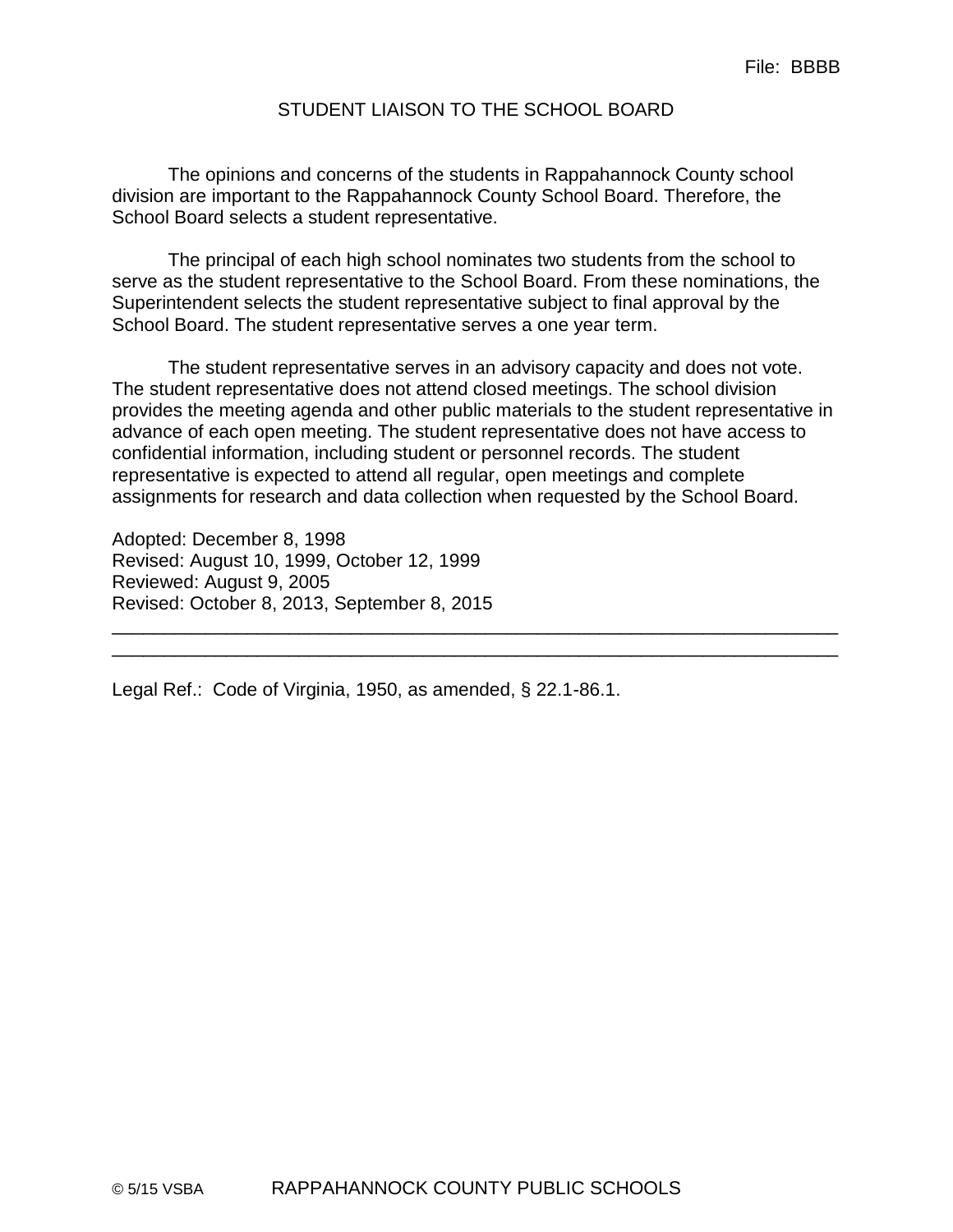### BOARD MEMBER OATH OF OFFICE

All new school board members qualify by taking the oath prescribed for officers of the Commonwealth on or before the day of the initial meeting of the new school board. Failure to take the oath of office within the time allowed by law renders the office vacant.

Adopted: August 8, 1995 Reviewed: December 8, 1998 Revised: June 11, 2002 Revised: May 13, 2003 Revised: May 11, 2004 Reviewed: August 27, 2009 Revised: October 8, 2013, September 8, 2015

Legal Ref.: Code of Virginia, 1950, as amended, §§ 15.2-1522, 15.2-1524, 24.2-228, 49-1, 49-3.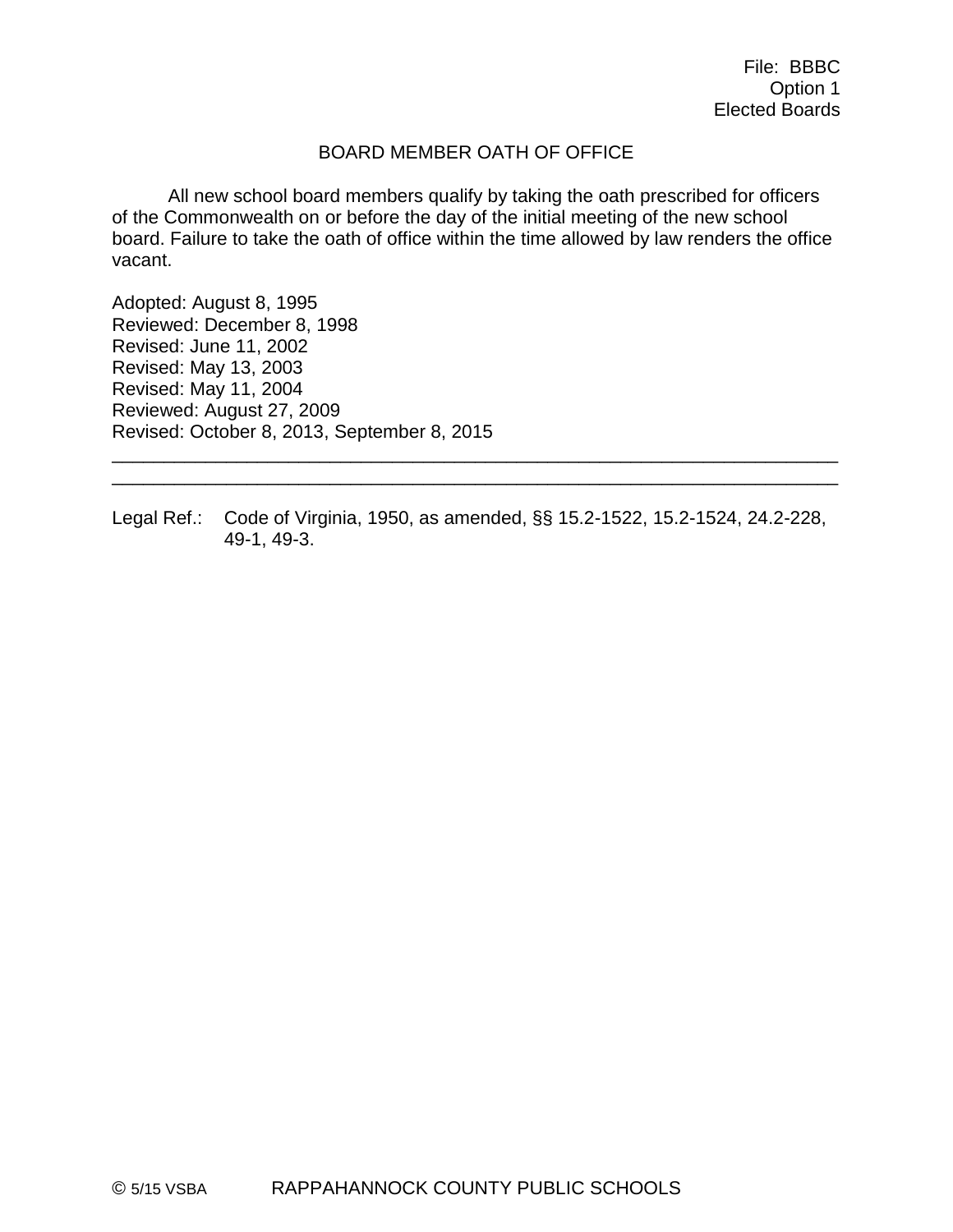#### BOARD MEMBER REMOVAL FROM OFFICE

Any School Board member may be removed from office in accordance with the provisions of sections 24.2-230 through 24.2-238 of the Code of Virginia.

Adopted: August 8, 1995 Reviewed: December 8, 1998 Reviewed: August 9, 2005 Revised: June 12, 2007 Revised: October 8, 2013

Legal Ref.: Code of Virginia, 1950, as amended, §§ 24.2-230 through 24.2-238.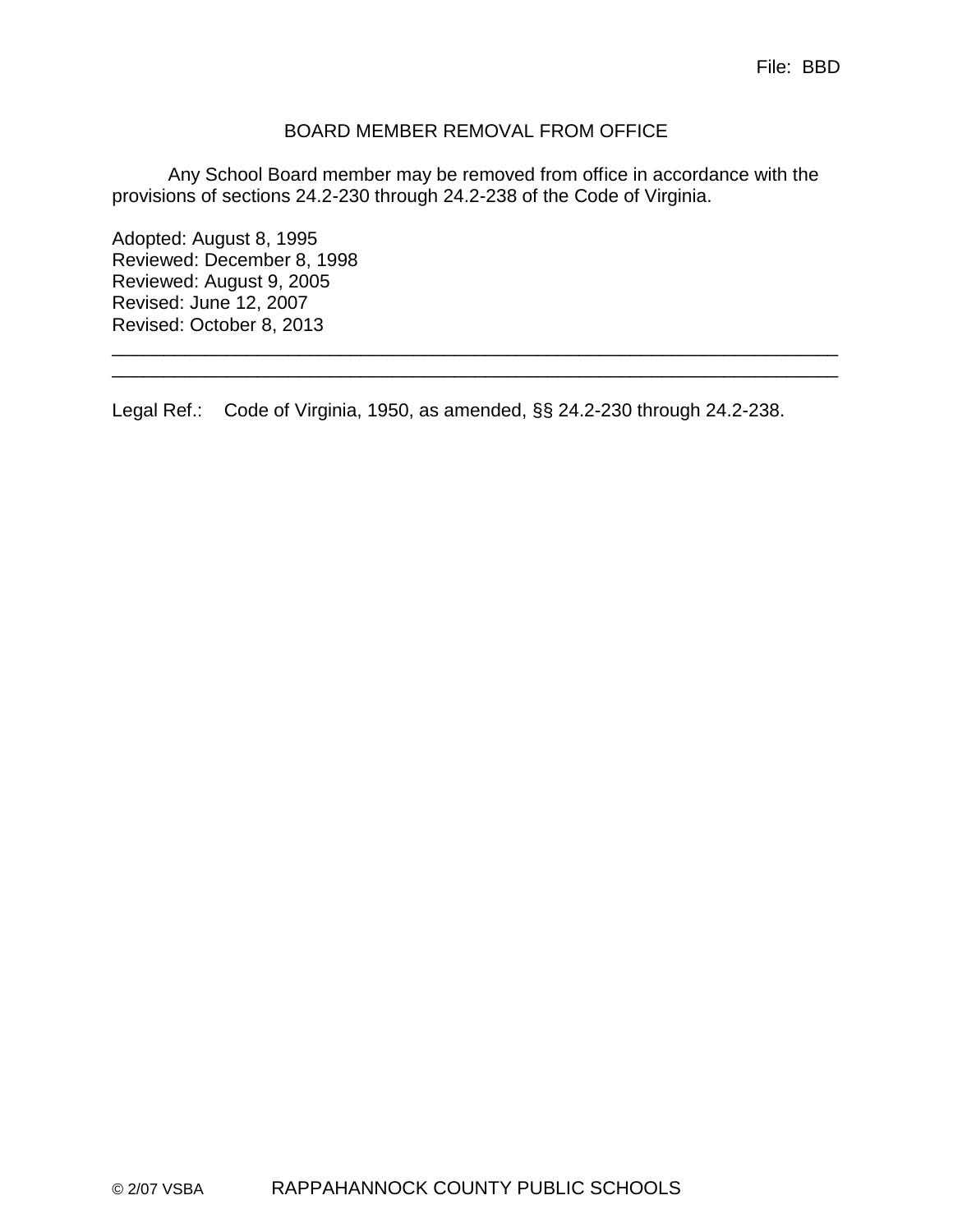#### UNEXPIRED TERM FULFILLMENT

Vacancies occurring in the membership of the School Board, including the position of tie breaker, if any, are filled as provided by law.

Adopted: August 8, 1995 Reviewed: December 8, 1998 Revised: July 10, 2001, May 13, 2003 Reviewed: August 27, 2009 Revised: October 8, 2013, September 8, 2015, October 10, 2017

Legal Ref.: Code of Virginia, 1950, as amended, §§ 2.2-2802,15.2-410, 15.2-531, 15.2-837,15.2-627, 22.1-39, 22.1-40, 22.1-44, 22.1-47, 22.1-50, 22.1-53, 22.1-57.3, 24.2-226, 24.2-228.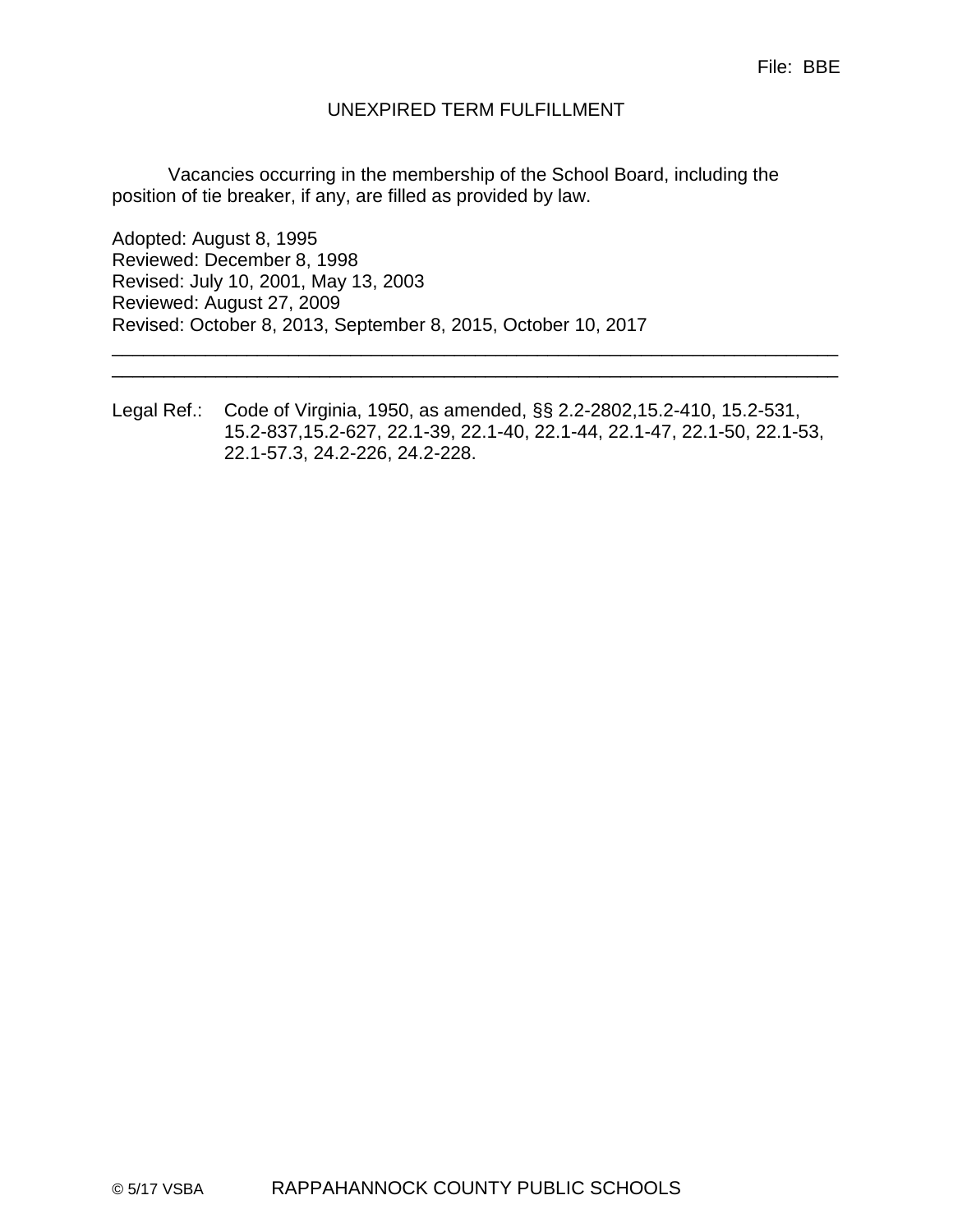#### CONFLICT OF INTERESTS AND DISCLOSURE OF ECONOMIC INTERESTS

### A. Purpose

The Rappahannock County School Board seeks, through the adoption of this policy, to assure that the judgment of its members, officers and employees will be guided by a policy that defines and prohibits inappropriate conflicts and requires disclosure of economic interests as defined by the General Assembly in the State and Local Government Conflict of Interests Act (the Act).

### B. Areas of Regulation

The Act establishes six principal areas of regulation applicable to Board members, officers and employees of the Rappahannock County School Division. They are:

- special anti-nepotism rules relating to School Board members and superintendents of schools
- general rules governing public conduct by School Board members regarding acceptance of gifts and favors
- prohibited conduct regarding contracts
- required conduct regarding transactions
- disclosures required from School Board members
- C. Definitions

"Advisory agency" means any board, commission, committee or post which does not exercise any sovereign power or duty, but is appointed by a governmental agency or officer or is created by law for the purpose of making studies or recommendations, or advising or consulting with a governmental agency.

"Affiliated business entity relationship" means a relationship, other than a parentsubsidiary relationship, that exists when

- one business entity has a controlling ownership interest in the other business entity;
- a controlling owner in one entity is also a controlling owner in the other entity; or
- there is shared management or control between the business entities.

Factors that may be considered in determining the existence of an affiliated business entity relationship include that the same person or substantially the same person owns or manages the two entities, there are common or commingled funds or assets, the

© 5/20 VSBA RAPPAHANNOCK COUNTY PUBLIC SCHOOLS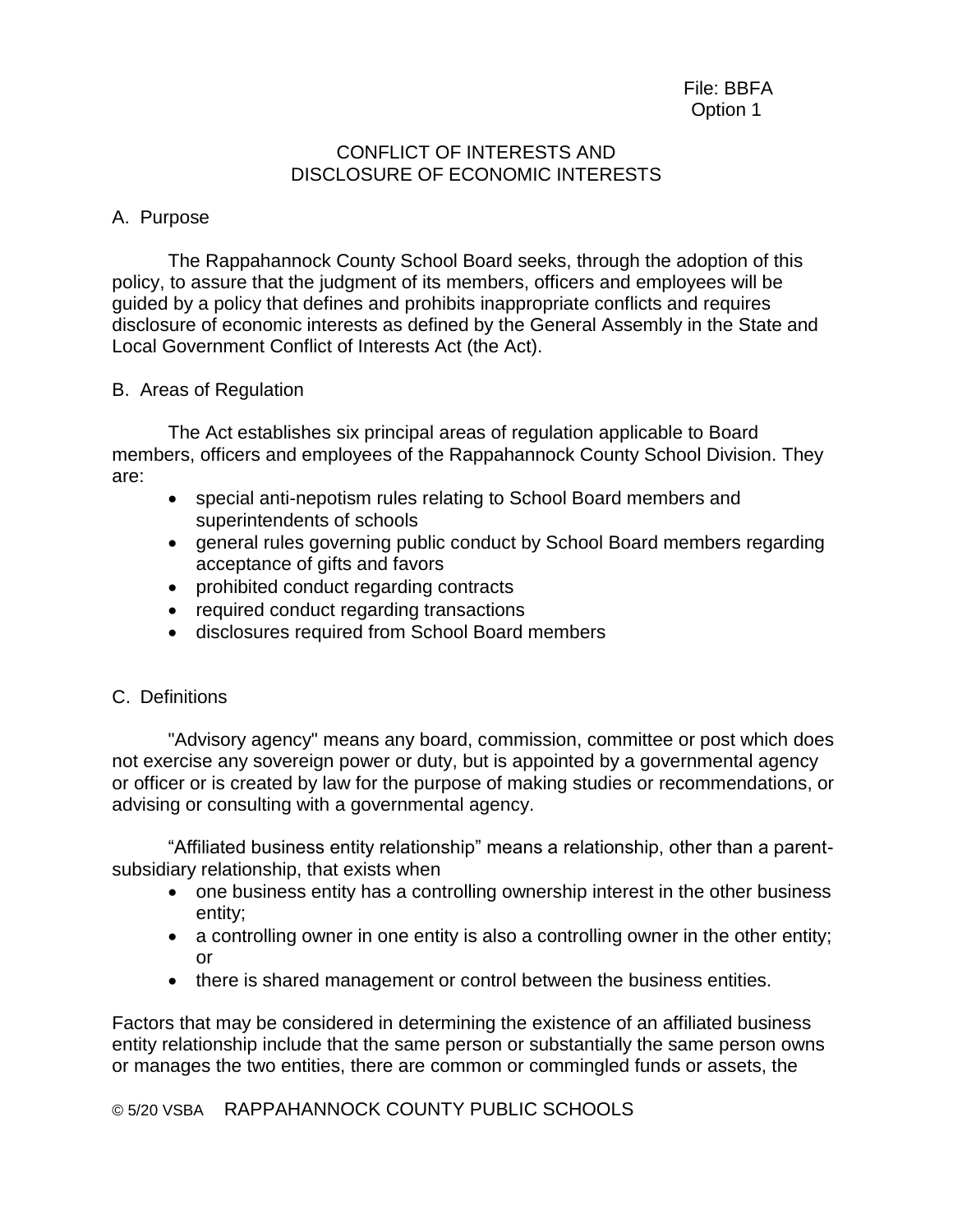business entities share the use of the same offices or employees, or otherwise share activities, resources or personnel on a regular basis, or there is otherwise a close working relationship between the entities.

"Business" means any individual or entity carrying on a business or profession, whether or not for profit.

"Contract" means any agreement to which a governmental agency is a party, or any agreement on behalf of a governmental agency which involves the payment of money appropriated by the General Assembly or political subdivision, whether or not such agreement is executed in the name of the Commonwealth, or some political subdivision of it.

"Council" means the Virginia Conflict of Interest and Ethics Advisory Council established in Va. Code § 30-355.

"Employee" means all persons employed by a governmental or advisory agency.

"Financial institution" means any bank, trust company, savings institution, industrial loan association, consumer finance company, credit union, broker-dealer as defined in subsection A of Va. Code § 13.1-501, or investment company or advisor registered under the federal Investment Advisors Act or Investment Company Act of 1940.

"Gift" means any gratuity, favor, discount, entertainment, hospitality, loan, forbearance or other item having monetary value. It includes services as well as gifts of transportation, local travel, lodgings, and meals, whether provided in-kind, by purchase of a ticket, payment in advance or reimbursement after the expense has been incurred. "Gift" does not include any offer of a ticket, coupon or other admission or pass unless the ticket, coupon, admission or pass is used; honorary degrees; any athletic, merit, or need-based scholarship or any other financial aid awarded by a public or private school, institution of higher education, or other educational program pursuant to such school, institution or program's financial aid standards and procedures applicable to the general public; a campaign contribution properly received and reported pursuant to Va. Code § 24.2-945 et seq.; any gift related to the private profession, occupation or volunteer service of the School Board member or employee or of a member of the School Board member's or employee's immediate family; food or beverages consumed while attending an event at which the School Board member or employee is performing official duties related to his public service; food and beverages received at or registration or attendance fees waived for any event at which the School Board member or employee is a featured speaker, presenter or lecturer; unsolicited awards of appreciation or recognition in the form of a plaque, trophy, wall memento or similar item that is given in recognition of public, civic, charitable or professional service; a devise or

© 5/20 VSBA RAPPAHANNOCK COUNTY PUBLIC SCHOOLS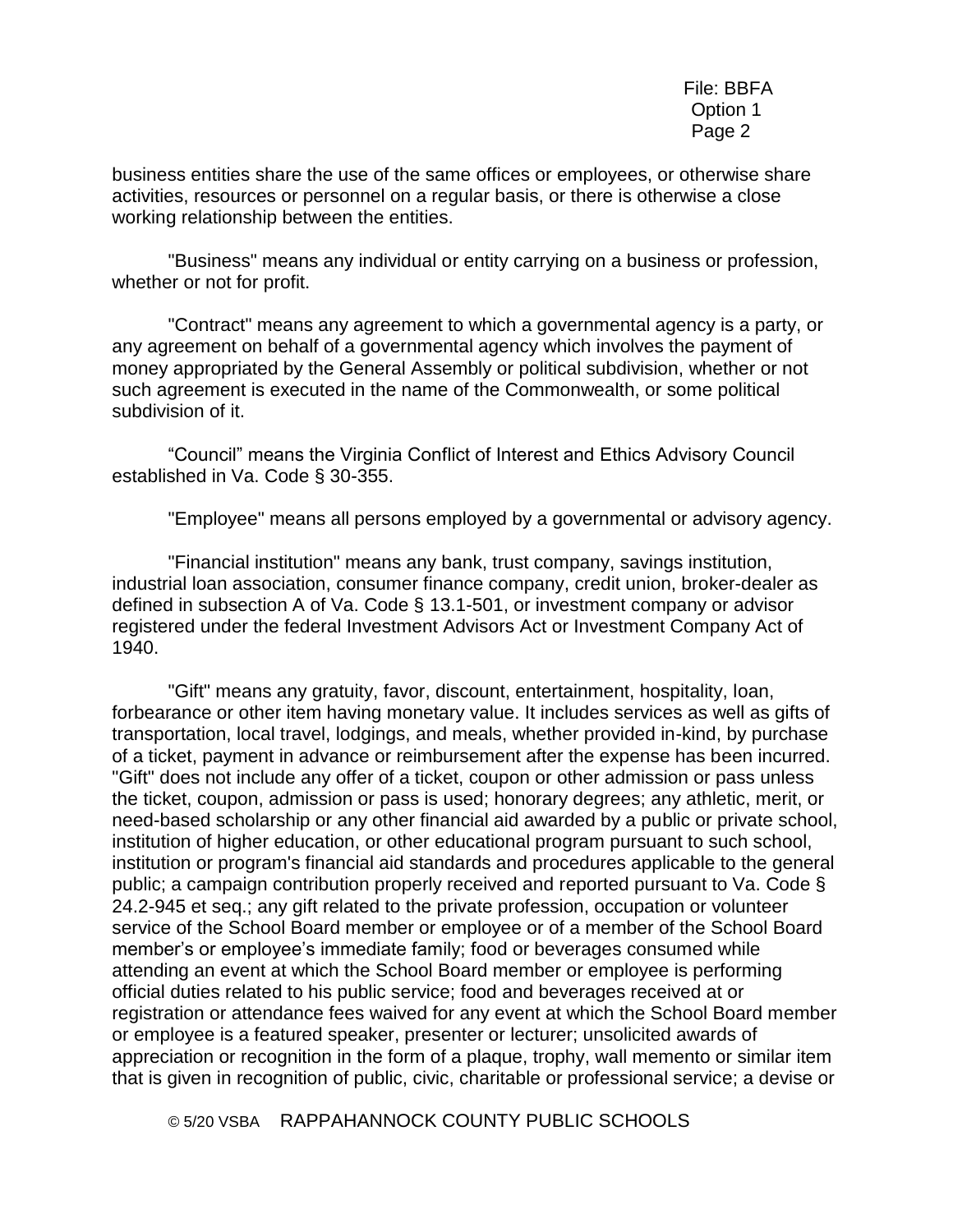inheritance; travel disclosed pursuant to the Campaign Finance Disclosure Act (Va. Code § 24.2-945 et seq.); travel paid for or provided by the government of the United States, any of its territories or any state or any political subdivision of such state; travel related to an official meeting of, or any meal provided for attendance at such meeting by, the Commonwealth, its political subdivisions, or any board, commission, authority, or other entity, or any charitable organization established pursuant to § 501(c)(3) of the Internal Revenue Code affiliated with such entity, to which such person has been appointed or elected or is a member by virtue of his office or employment; gifts with a value of less than \$20; attendance at a reception or similar function where food, such as hors d'oeuvres, and beverages that can be conveniently consumed by a person while standing or walking are offered; or gifts from relatives or personal friends. For the purpose of this definition, "relative" means the donee's spouse, child, uncle, aunt, niece, nephew or first cousin; a person to whom the donee is engaged to be married; the donee's or donee's spouse's parent, grandparent, grandchild, brother, sister, stepparent, step-grandparent, step-grandchild, step-brother, step-sister, the donee's brother's or sister's spouse or the donee's son-in-law or daughter-in-law. For the purpose of this definition, "personal friend" does not include any person that the School Board member or employee knows or has reason to know is (a) a lobbyist registered pursuant to Va. Code § 2.2-418 et seq.; (b) a lobbyist's principal as defined in Va. Code § 2.2-419; or (c) a person, organization, or business who is a party to or is seeking to become a party to a contract with the School Board. For purposes of this definition, "person, organization or business" includes individuals who are officers, directors or owners of or who have a controlling ownership interest in such organization or business.

"Governmental agency" means each component part of the legislative, executive or judicial branches of state and local government, including each office, department, authority, post, commission, committee, and each institution or board created by law to exercise some regulatory or sovereign power or duty as distinguished from purely advisory powers or duties. Corporations organized or controlled by the Virginia Retirement System are "governmental agencies" for purposes of this policy.

"Immediate family" means (i) a spouse and (ii) any other person who resides in the same household as the School Board member or employee and who is a dependent of the School Board member or employee.

"Officer" means any person appointed or elected to any governmental or advisory agency including local school boards, whether or not he receives compensation or other emolument of office.

"Parent-subsidiary relationship" means a relationship that exists when one corporation directly or indirectly owns shares possessing more than 50 percent of the voting power of another corporation.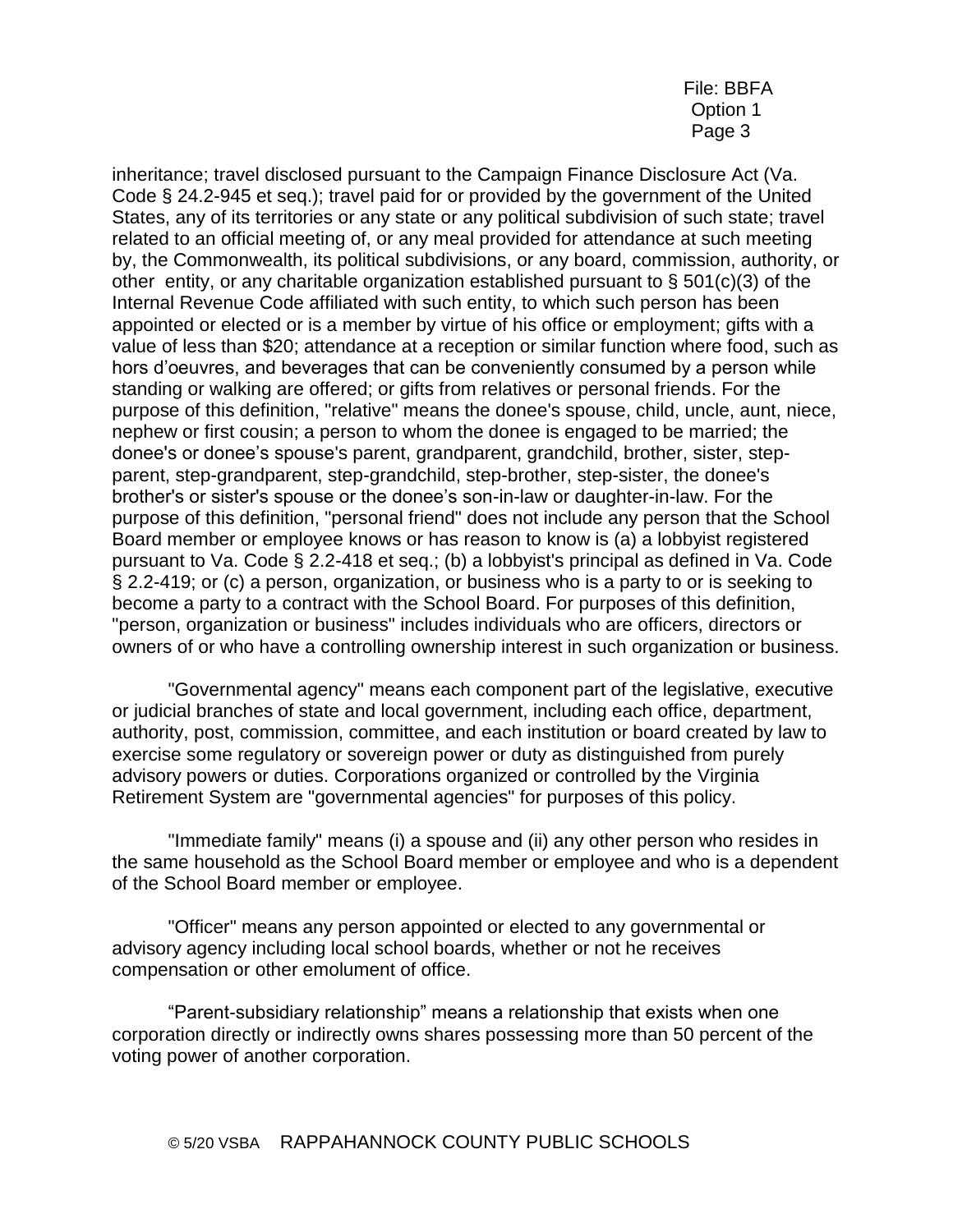"Personal interest" means a financial benefit or liability accruing to a School Board member or employee or to a member of the immediate family of the School Board member or employee. Such interest shall exist by reason of

- ownership in a business if the ownership interest exceeds three percent of the total equity of the business;
- annual income that exceeds, or may reasonably be anticipated to exceed, \$5,000 from ownership in real or personal property or a business;
- salary, other compensation, fringe benefits, or benefits from the use of property, or any combination thereof, paid or provided by a business or governmental agency that exceeds, or may reasonably be anticipated to exceed \$5,000 annually;
- ownership of real or personal property if the interest exceeds \$5,000 in value and excluding ownership in a business, income or salary, other compensation, fringe benefits or benefits from the use of property;
- personal liability incurred or assumed on behalf of a business if the liability exceeds three percent of the asset value of the business; or
- an option for ownership of a business or real or personal property if the ownership interest will consist of the first or fourth bullets above.

"Personal interest in a contract" means a personal interest which an officer or employee has in a contract with a governmental agency, whether due to his being a party to the contract or due to a personal interest in a business which is a party to the contract.

"Personal interest in a transaction" means a personal interest of an officer or employee in any matter considered by his agency. Such personal interest exists when an officer or employee or a member of his immediate family has a personal interest in property or a business, or governmental agency, or represents or provides services to any individual or business and such property, business, or represented or served individual or business is

- is the subject of the transaction or
- may realize a reasonably foreseeable direct or indirect benefit or detriment as a result of the action of the agency considering the transaction.

Notwithstanding the foregoing, such personal interest in a transaction shall not be deemed to exist where (a) an elected member of a local governing body serves without remuneration as a member of the board of trustees of a not-for-profit entity and such elected member or member of his immediate family has no personal interest related to the not-for-profit entity or (b) an officer, employee or elected member of a local governing body is appointed by the local governing body to serve on a governmental agency or an officer, employee or elected member of a separate local governmental agency formed by a local governing body is appointed to serve on a governmental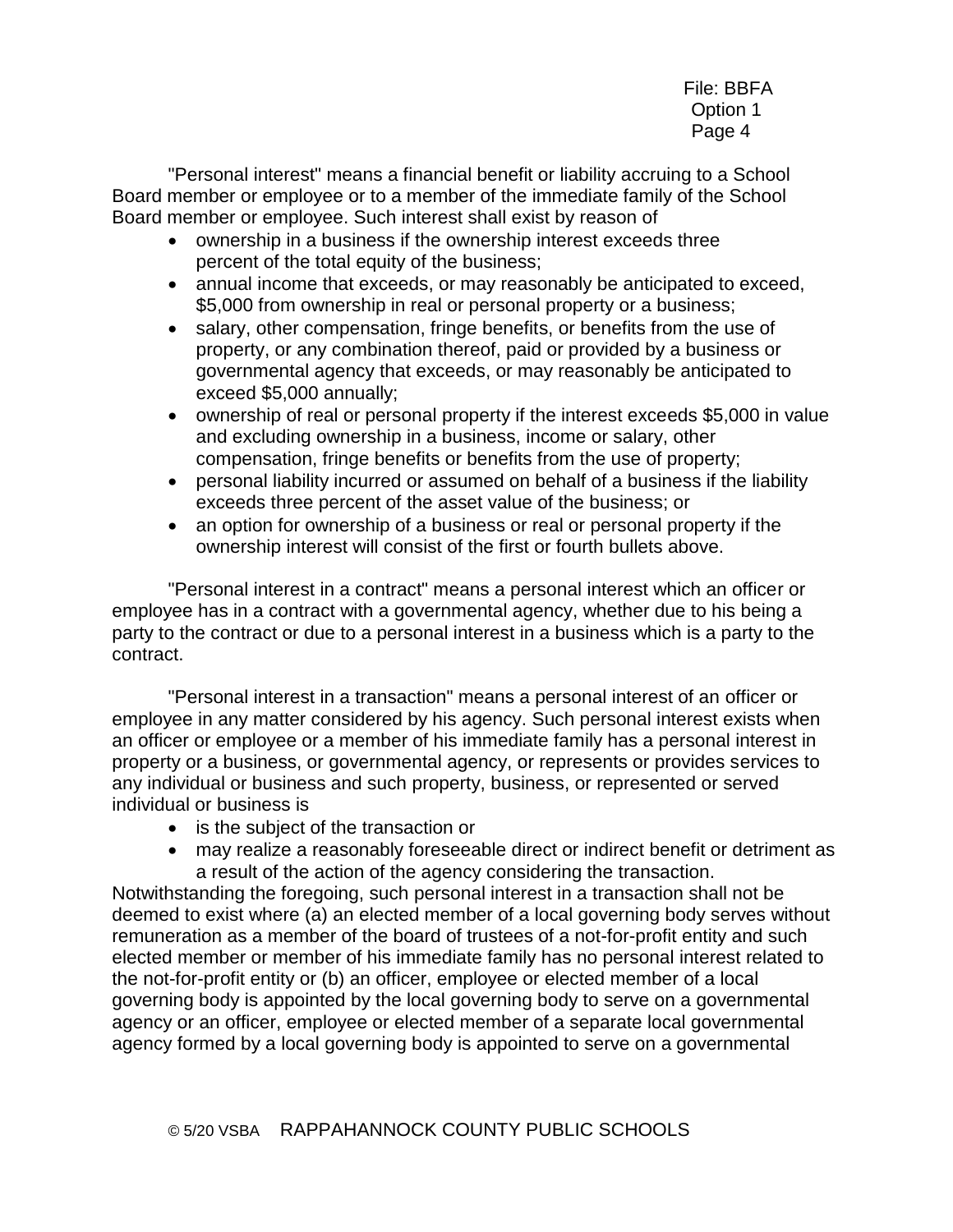agency, and the personal interest in the transaction of the governmental agency is a result of the salary, other compensation, fringe benefits, or benefits provided by the local governing body or the separate governmental agency to the officer, employee, elected member or member of his immediate family.

"Transaction" means any matter considered by any governmental or advisory agency, whether in a committee, subcommittee, or other entity of that agency or before the agency itself, on which official action is taken or contemplated.

- D. Special Anti-Nepotism Rules Relating to School Board Members and **Superintendents** 
	- 1. The School Board may not employ or pay, and the superintendent may not recommend for employment, the father, mother, brother, sister, spouse, son, daughter, son-in-law, daughter-in-law, sister-in-law or brother-in-law of the superintendent or of a School Board member except as authorized below. This prohibition does not apply to the employment, promotion, or transfer within the school division, of any person within a relationship described above when such person
		- has been employed pursuant to a written contract with the School Board or employed as a substitute teacher or teacher's aide by the School Board prior to the taking of office of the superintendent or any member of the Board; or
		- has been employed pursuant to a written contract with the School Board or employed as a substitute teacher or teacher's aide by the School Board prior to the inception of such relationship; or
		- was employed by the School Board at any time prior to June 10, 1994, and had been employed at any time as a teacher or other employee of any Virginia school board prior to the taking of office of any member of the School Board or superintendent.

A person employed as a substitute teacher may not be employed to any greater extent than he was employed by the School Board in the last full school year prior to the taking of office of such Board member or superintendent or to the inception of such relationship.

- 2. Notwithstanding the rules stated in Subsection D.1. above, the School Board may employ or pay, and the superintendent may recommend for employment, any family member of a School Board member provided that
	- the member certifies that he had no involvement with the hiring decision; and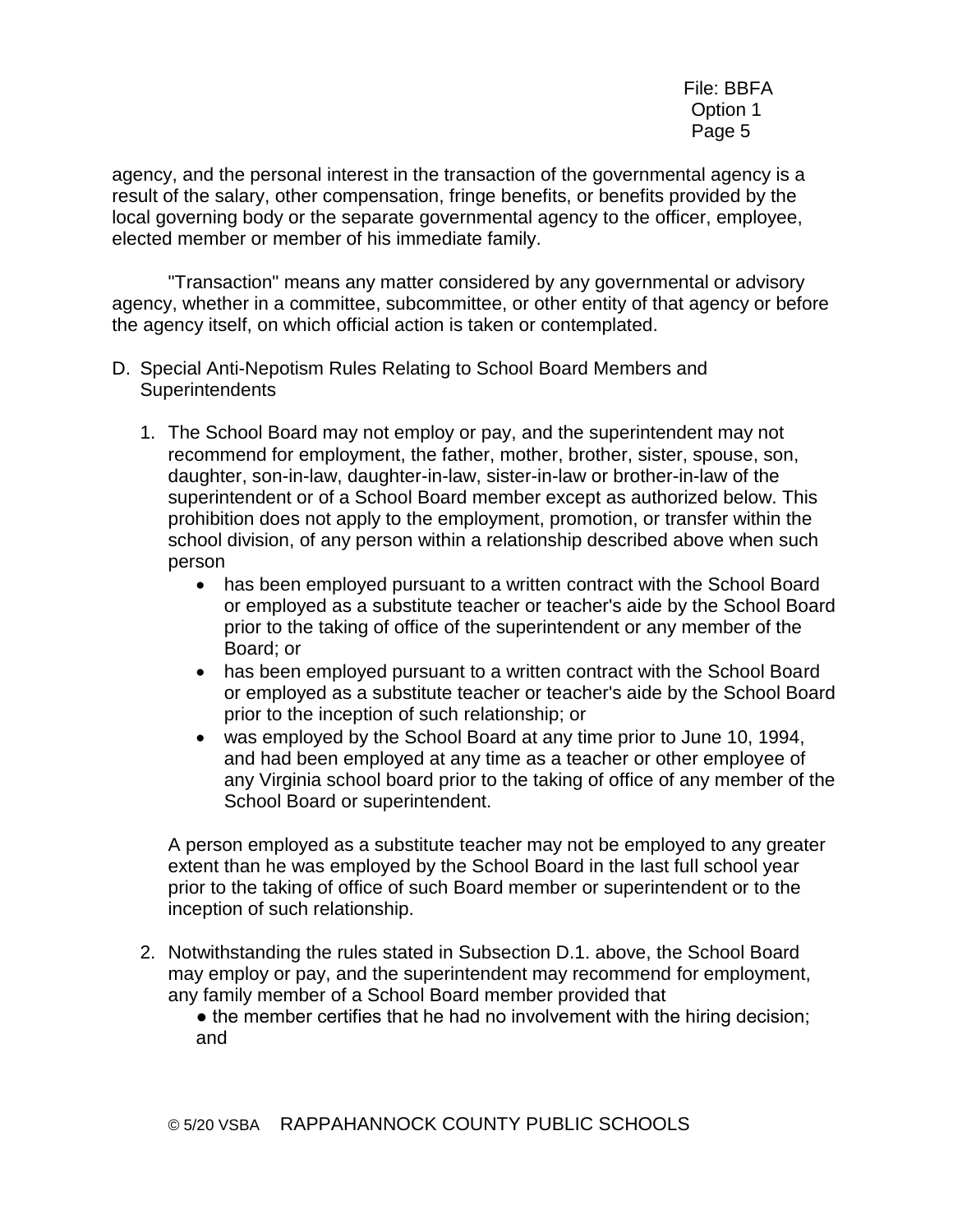• the superintendent certifies to the remaining members of the School Board in writing that the recommendation is based upon merit and fitness and the competitive rating of the qualifications of the individual and that no member of the Board had any involvement with the hiring decision.

- 3. Notwithstanding the rules stated above, the School Board may employ or pay any family member of the superintendent provided that
	- the superintendent certifies that he had no involvement with the hiring decision; and
	- the assistant superintendent certifies to the members of the School Board in writing that the recommendation is based upon merit and fitness and the competitive rating of the qualifications of the individual and that the superintendent had no involvement with the hiring decision.
- 4. No family member (as listed in section D.1., above) of any employee may be employed by the School Board if the family member is to be employed in a direct supervisory and/or administrative relationship either supervisory or subordinate to the employee. The employment and assignment of family members in the same organizational unit is discouraged.
- E. General Rules Governing Public Conduct by School Board Members and Employees Regarding Gifts and Favors
	- 1. Prohibited Conduct

No member or employee of the Board, shall

- solicit or accept money, or anything else of value, for services performed within the scope of his or her official duties other than his or her regular compensation, expenses or other remuneration;
- offer or accept money, or anything else of value, for or in consideration of obtaining employment, appointment, or promotion of any person in the school division;
- offer or accept any money or anything else of value for or in consideration of the use of his public position to obtain a contract for any person or business with the school division.
- use for his or her own economic benefit, or anyone else's, confidential information gained by reason of his or her office, and which is not available to the public;
- accept any money, loan, gift, favor, service or business or professional opportunity that reasonably tends to influence him or her in the performance of his or her official duties;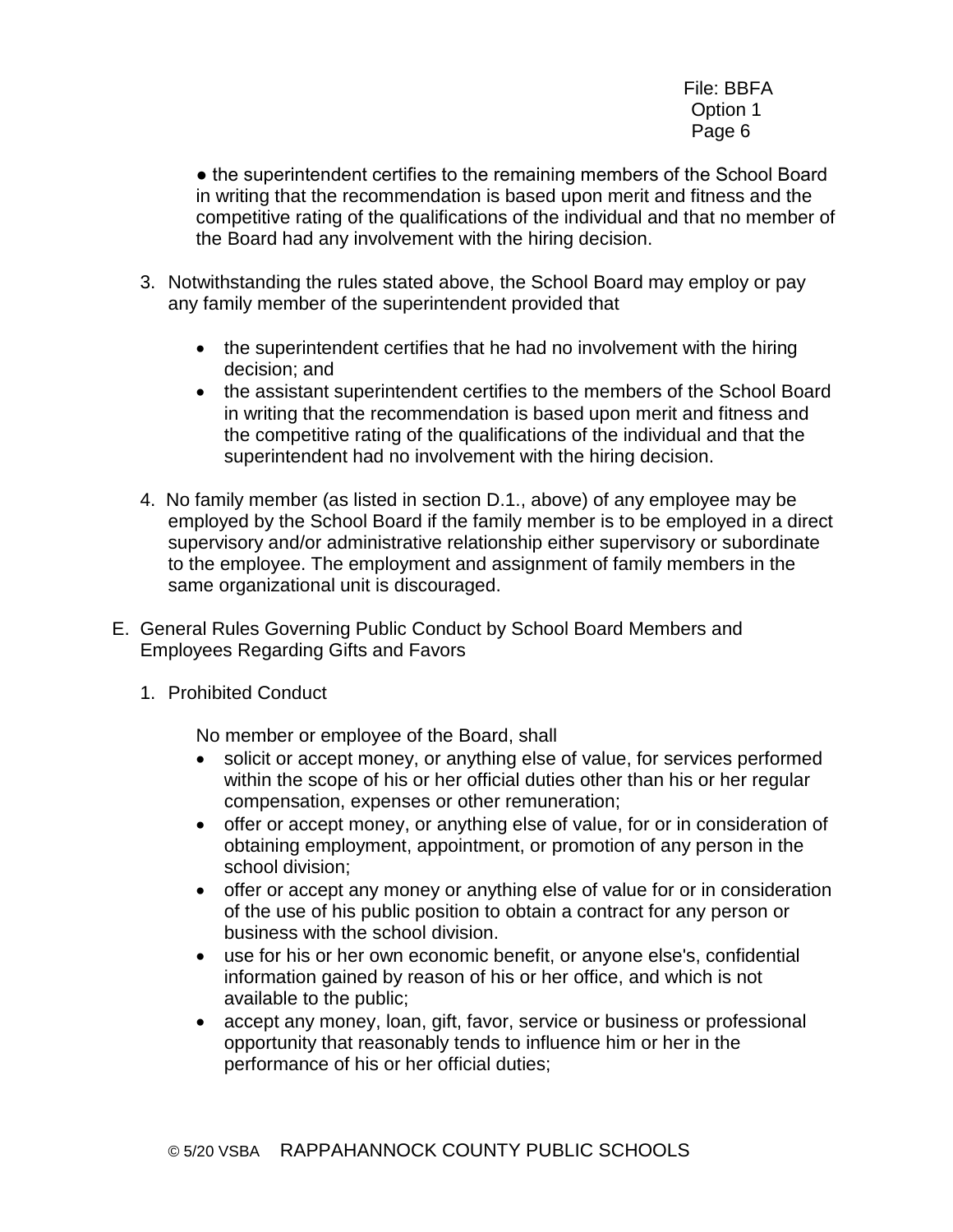- accept any business or professional opportunity when he or she knows that there is a reasonable likelihood that the opportunity is being afforded him or her to influence his or her conduct in the performance of official duties;
- accept a gift from a person who has interests that may be substantially affected by the performance of the School Board member's or employee's official duties under circumstances where the timing and nature of the gift would cause a reasonable person to question the Board member's or employee's impartiality in the matter affecting the donor;
- accept gifts from sources on a basis so frequent as to raise an appearance of the use of his or her public office or employment for private gain; or
- use his or her public position to retaliate or threaten to retaliate against any person for expressing views on matters of public concern or for exercising any right that is otherwise protected by law, provided, however, that this prohibition shall not restrict the authority of any public employer to govern conduct of its employees, and to take disciplinary action, in accordance with applicable law.
- 2. Prohibited Gifts

For purposes of this subsection:

"Person, organization or business" includes individuals who are officers, directors or owners of or who have a controlling ownership interest in such organization or business.

"Widely attended event" means an event at which at least 25 persons have been invited to attend or there is a reasonable expectation that at least 25 persons will attend the event and the event is open to individuals (i) who are members of a public, civic, charitable or professional organization, (ii) who are from a particular industry or profession or (iii) who represent persons interested in a particular issue.

School Board members and employees required to file a Statement of Economic Interests as prescribed in Va. Code § 2.2-3117 and members of their immediate families shall not solicit, accept or receive any single gift with a value in excess of \$100 or any combination of gifts with an aggregate value in excess of \$100 within any calendar year for the School Board member or employee or a member of the School Board or employee's immediate family from any person that the School Board member or employee or a member of the School Board's or employee's immediate family knows or has reason to know is (i) a lobbyist registered pursuant to Va. Code § 2.2-418 et seq.;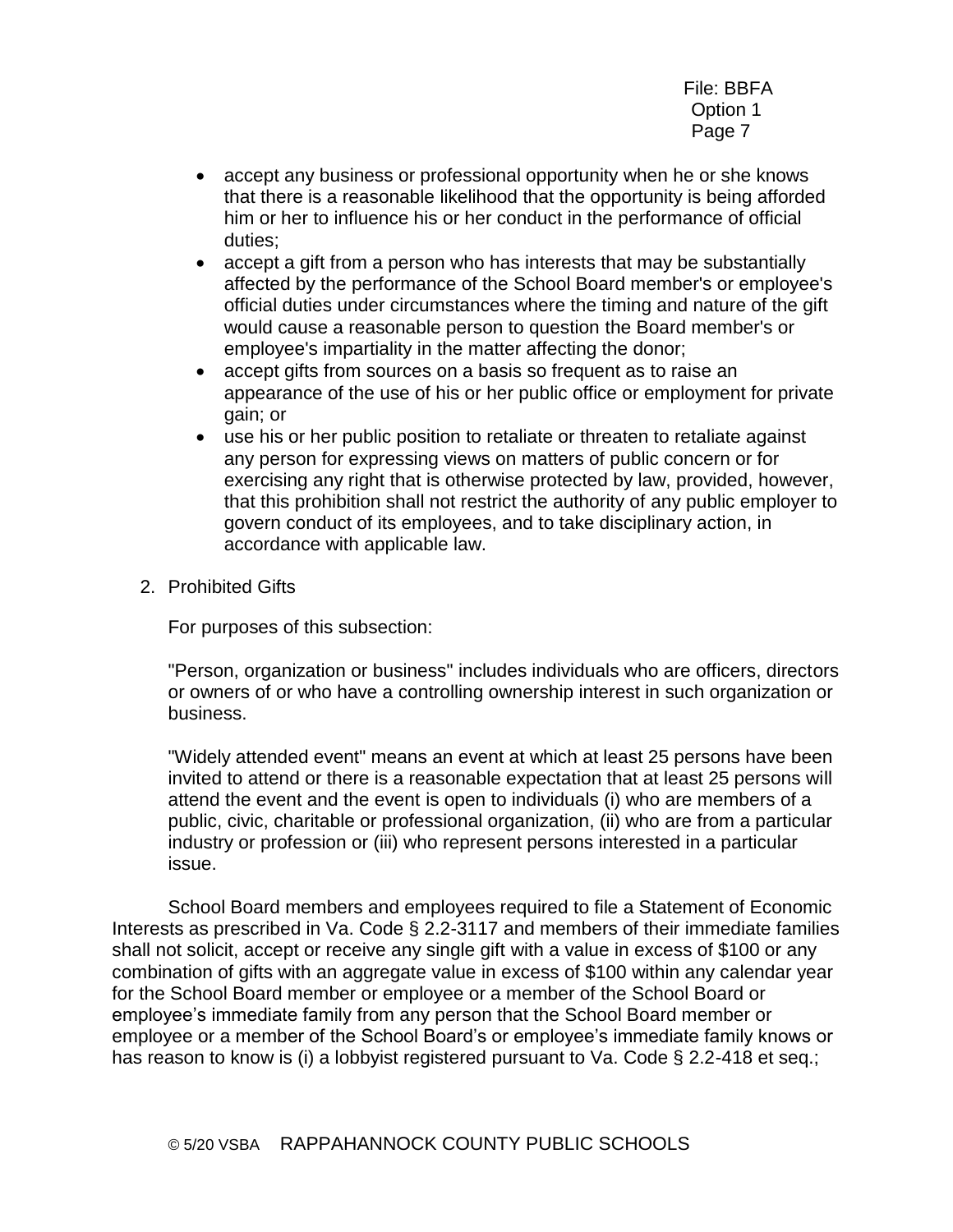(ii) a lobbyist's principal as defined in Va. Code § 2.2-419; or (iii) a person, organization, or business who is or is seeking to become a party to a contract with the School Board. Gifts with a value of less than \$20 are not subject to aggregation for purposes of this prohibition.

Notwithstanding the above, School Board members and employees required to file a Statement of Economic Interests and members of their immediate families may accept or receive

- a gift of food and beverages, entertainment or the cost of admission with a value in excess of \$100 when such gift is accepted or received while in attendance at a widely attended event and is associated with the event. Such gifts shall be reported on the Statement of Economic Interests;
- a gift from a foreign dignitary with a value exceeding \$100 for which the fair market value or a gift of greater or equal value has not been provided or exchanged. Such gift shall be accepted on behalf of the Commonwealth or a locality and archived in accordance with guidelines established by the Library of Virginia. Such gift shall be disclosed as having been accepted on behalf of the Commonwealth or a locality, but the value of such gift shall not be required to be disclosed;
- certain gifts with a value in excess of \$100 from a lobbyist, lobbyist's principal or a person, organization or business who is or is seeking to become a party to a contract with the School Board if such gift was provided to such School Board member or employee or a member of the immediate family of the School Board member or employee on the basis of a personal friendship. A lobbyist, lobbyist's principal or a person, organization or business who is or is seeking to become a party to a contract with the School Board may be a personal friend of such School Board member or employee or the immediate family of the School Board member or employee. In determining whether a lobbyist, lobbyist's principal or a person, organization or business who is or is seeking to become a party to a contract with the School Board is a personal friend, the following factors shall be considered: (i) the circumstances under which the gift was offered; (ii) the history of the relationship between the person and the donor, including the nature and length of the friendship and any previous exchange of gifts between them; (iii) to the extent known to the person, whether the donor personally paid for the gift or sought a tax deduction or business reimbursement for the gift; and (iv) whether the donor has given the same or similar gifts to other persons required to file the disclosure form prescribed in Va. Code §§ 2.2-3117 or 30-111; and
- gifts of travel, including travel-related transportation, lodging, hospitality, food or beverages, or other thing of value, with a value in excess of \$100 that is paid for or provided by a lobbyist, lobbyist's principal or a person, organization or business who is or is seeking to become a party to a contract with the School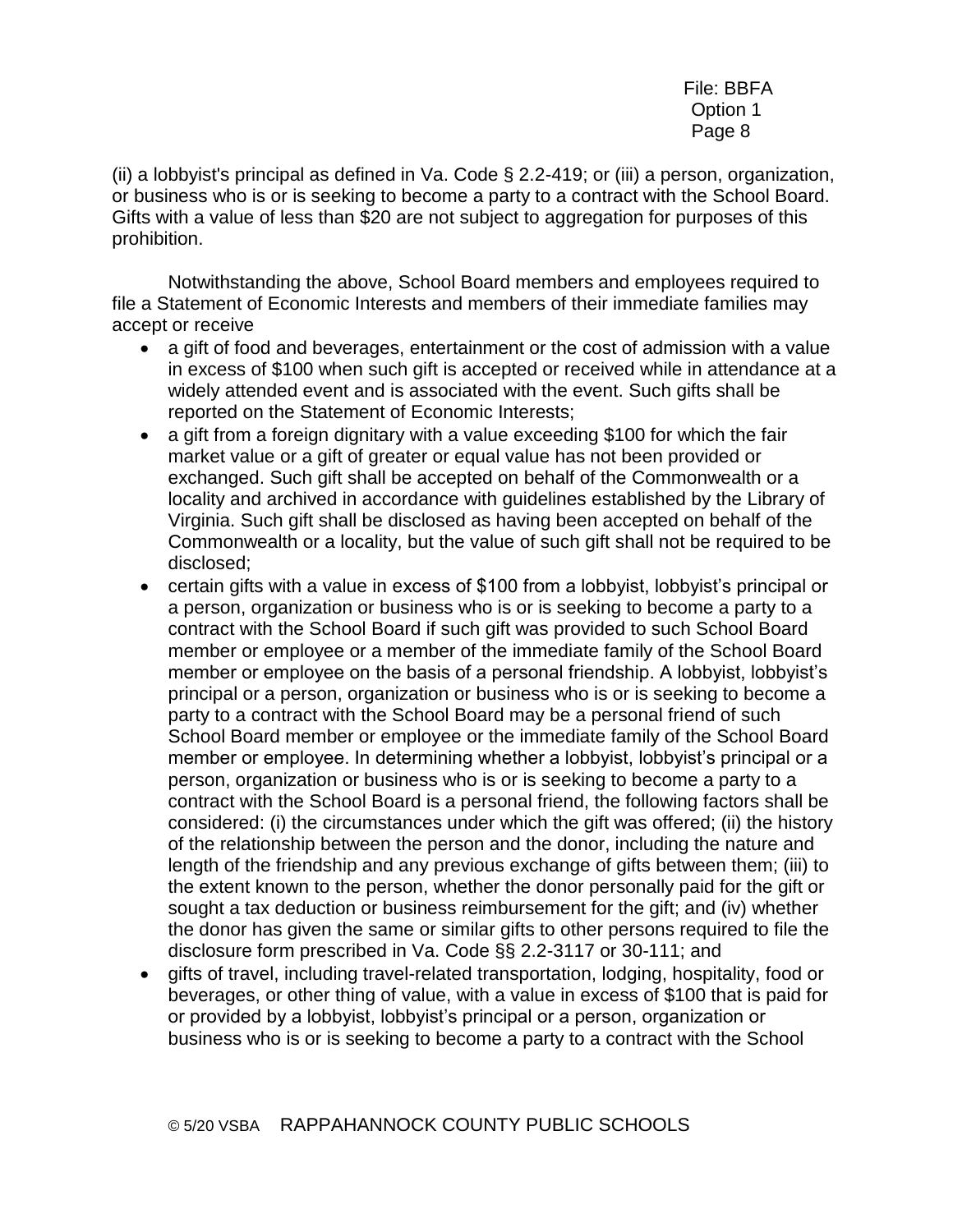Board when the School Board member or employee has submitted a request for approval of such travel to the Council and has received the approval of the Council pursuant to Va. Code § 30-356.1. Such gifts shall be reported on the Statement of Economic Interests.

The \$100 limitation imposed in accordance with this section shall be adjusted by the Council every five years, as of January 1 of that year, in an amount equal to the annual increases for that five-year period in the United States Average Consumer Price Index for all items, all urban consumers (CPI-U), as published by the Bureau of Labor Statistics of the U.S. Department of Labor, rounded to the nearest whole dollar.

No person shall be in violation of this policy if (i) the gift is not used by such person and the gift or its equivalent in money is returned to the donor or delivered to a charitable organization within a reasonable period of time upon the discovery of the value of the gift and is not claimed as a charitable contribution for federal income tax purposes or (ii) consideration is given by the donee to the donor for the value of the gift within a reasonable period of time upon the discovery of the value of the gift provided that such consideration reduces the value of the gift to \$100 or less.

3. Awards to Employees for Exceptional Service

Nothing herein shall be construed to prohibit or apply to the acceptance by a teacher or other employee of Rappahannock County School Board of an award or payment in honor of meritorious or exceptional services performed by the teacher or employee and made by an organization exempt from federal income taxation pursuant to the provisions of Section 501(c)(3) of the Internal Revenue Code.

- F. Prohibited Conduct Regarding Contracts
	- 1. No School Board member or employee shall have a personal interest in (i) any contract with the School Board or (ii) any contract with any government agency which is subject to the ultimate control of the Board;
	- 2. Exceptions The above prohibition is not applicable to:
		- a Board member's personal interest in a contract of employment provided the employment first began prior to the member becoming a member of the School Board
		- an employee's own contract of employment
		- contracts for the sale by a governmental agency of services or goods at uniform prices available to the general public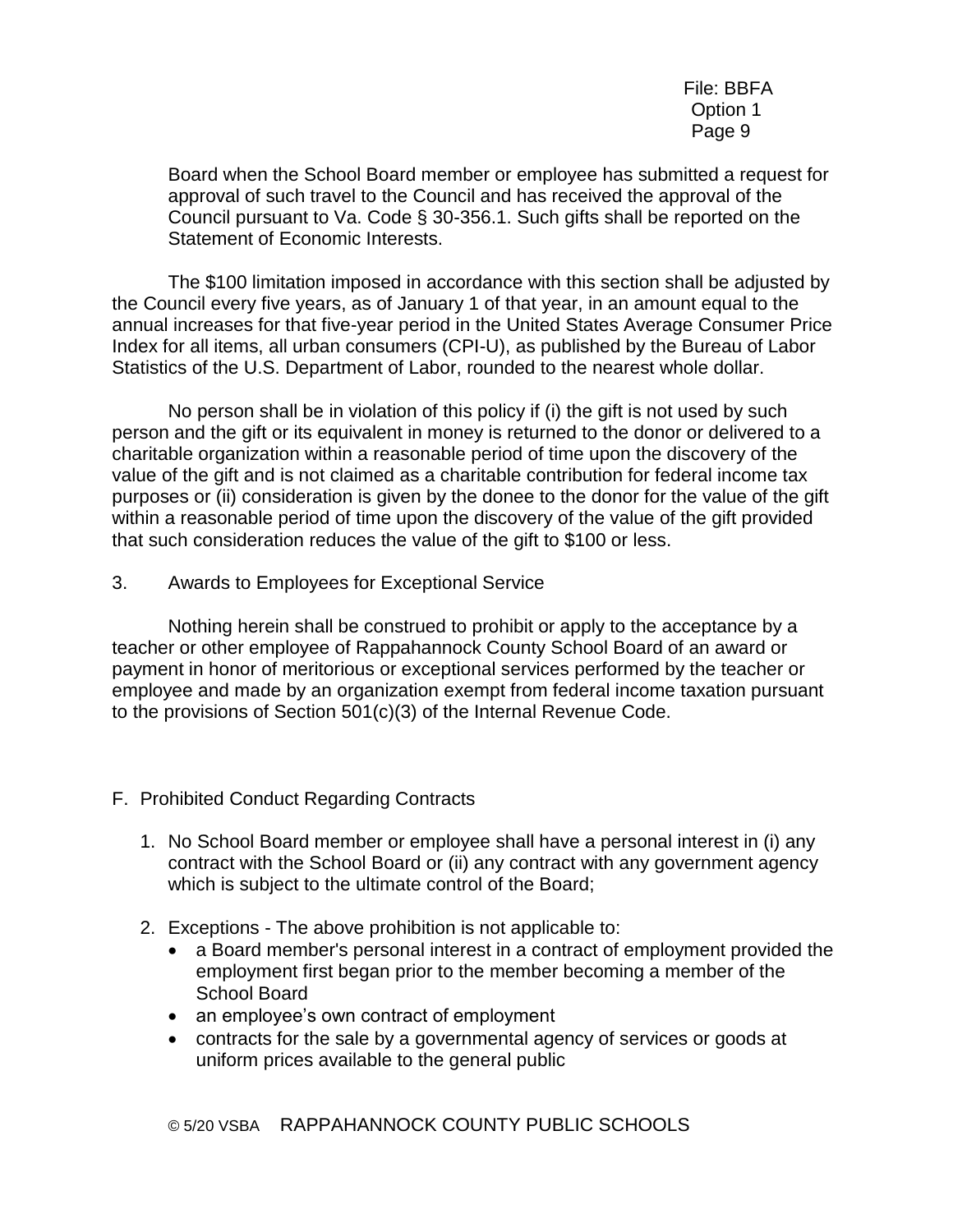- a contract awarded to a member of the School Board as a result of competitive sealed bidding where the School Board has established a need for the same or substantially similar goods through purchases prior to the election or appointment of the member to serve on the School Board; however, the member shall have no involvement in the preparation of the specifications for such contract, and the remaining members of the School Board, by written resolution, shall state that it is in the public interest for the member to bid on such contract
- the sale, lease or exchange of real property between a School Board member or employee and the School Board, provided the Board member or employee does not participate in any way as a Board member or employee in such sale, lease or exchange, and this fact is set forth as a matter of public record by the School Board or superintendent
- the publication of official notices
- contracts between the School Board and an officer or employee of the School Board when the total of such contracts between the School Board and the officer or employee of the School Board or a business controlled by the officer or employee does not exceed \$5,000 per year or such amount exceeds \$5,000 and is less than \$25,000 but results from contracts arising from awards made on a sealed bid basis, and such officer or employee has made disclosure as provided for in Va. Code § 2.2-3115
- an officer or employee whose sole personal interest in a contract with the governmental agency is by reason of income from the contracting firm or governmental agency in excess of \$5,000 per year, provided the officer or employee or a member of his immediate family does not participate and has no authority to participate in the procurement or letting of such contract on behalf of the contracting firm and the officer or employee either does not have authority to participate in the procurement or letting of the contract on behalf of his governmental agency or he disqualifies himself as a matter of public record and does not participate on behalf of his governmental agency in negotiating the contract or in approving the contract
- contracts between an officer's or employee's governmental agency and a public service corporation, financial institution or company furnishing public utilities in which the officer or employee has a personal interest provided the officer or employee disqualifies himself as a matter of public record and does not participate on behalf of his governmental agency in negotiating or approving the contract
- contracts for the purchase of goods or services when the contract does not exceed \$500
- grants or other payment under any program wherein uniform rates for, or the amounts paid to, all qualified applicants are established solely by the administering governmental agency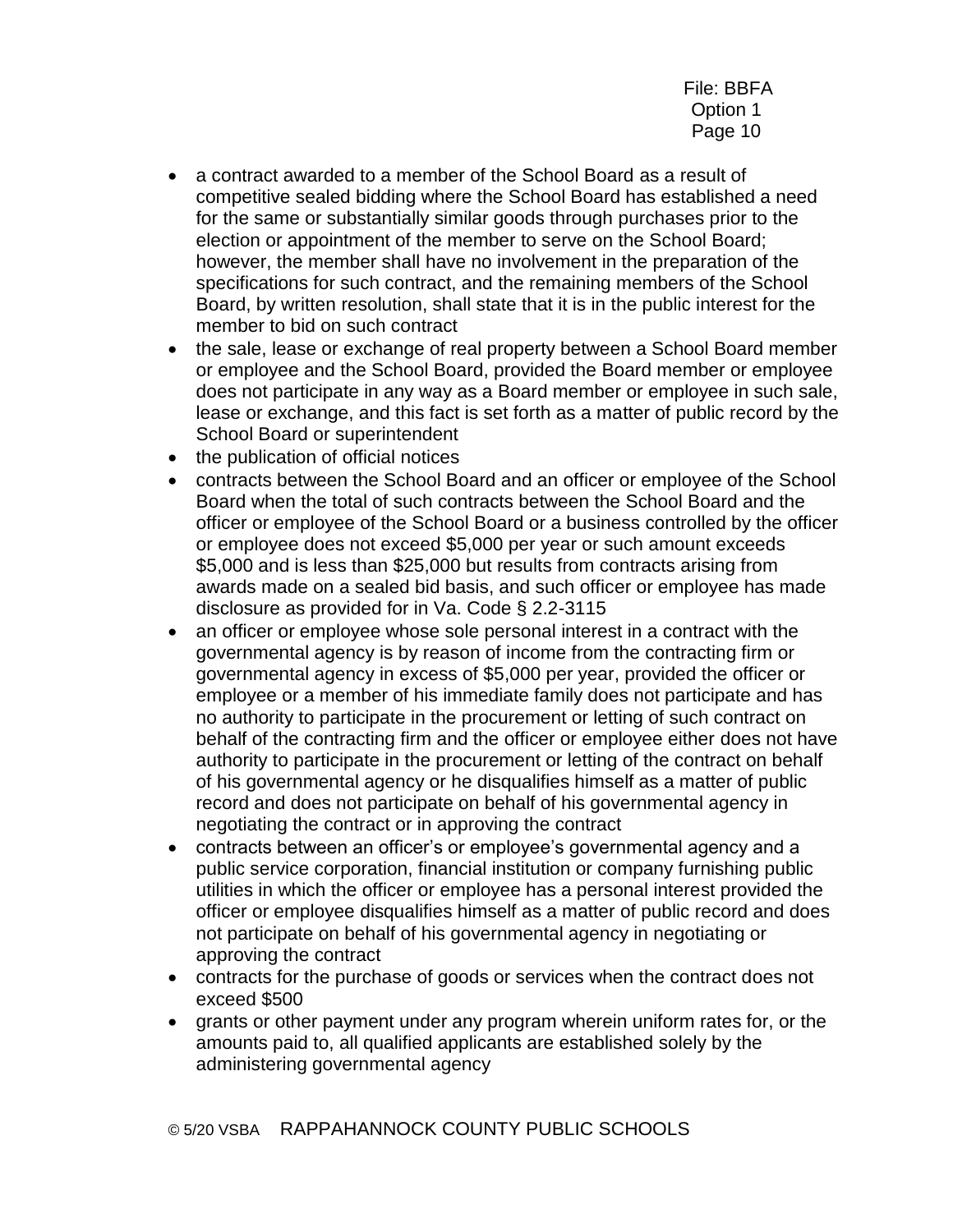- an officer or employee whose sole personal interest in a contract with his own governmental agency is by reason of his marriage to his spouse who is employed by the same agency, if the spouse was employed by such agency for five or more years prior to marrying such officer or employee
- employment contracts and other contracts entered into prior to August 1,1987, provided such contracts were in compliance with the Virginia Conflict of Interests Act (or the Comprehensive Conflict of Interests Act) at the time of their formation and thereafter. Those contracts shall continue to be governed by the provisions of the appropriate prior Act. The employment by the same governmental agency of an officer or employee and spouse or any other relative residing in the same household shall not be deemed to create a material financial interest except when one of the persons is employed in a direct supervisory and/or administrative position with respect to the spouse or other relative residing in his household and the annual salary of the subordinate is \$35,000 or more
- G. Prohibited Conduct Regarding Transactions
	- 1. Each School Board member and School Board employee who has a personal interest in a transaction
		- a. shall disqualify himself from participating in the transaction if
			- (i) the transaction has application solely to property or a business or governmental agency in which he has a personal interest or a business that has a parent-subsidiary or affiliated business entity relationship with the business in which he has a personal interest, or
			- (ii) he is unable to participate pursuant to subdivision G.1.b, G.1.c., or G.1.d. of this policy.

Any disqualification under this subsection shall be recorded in the School Board's public records. The School Board member or employee shall disclose his personal interests as required by Va. Code § 2.2-3115.F and shall not vote or in any manner act on behalf of the School Board in the transaction. The member or employee shall not

- (i) attend any portion of a closed meeting authorized by the Virginia Freedom of Information Act when the matter in which he has a personal interest is discussed; or
- (ii) discuss the matter in which he has a personal interest with other governmental officers or employees at any time.
- b. may participate in the transaction if he is a member of a business, profession, occupation, or group of three or more persons, the members of which are affected by the transaction, and he complies with the declaration requirements of Va. Code § 2.2-3115.H;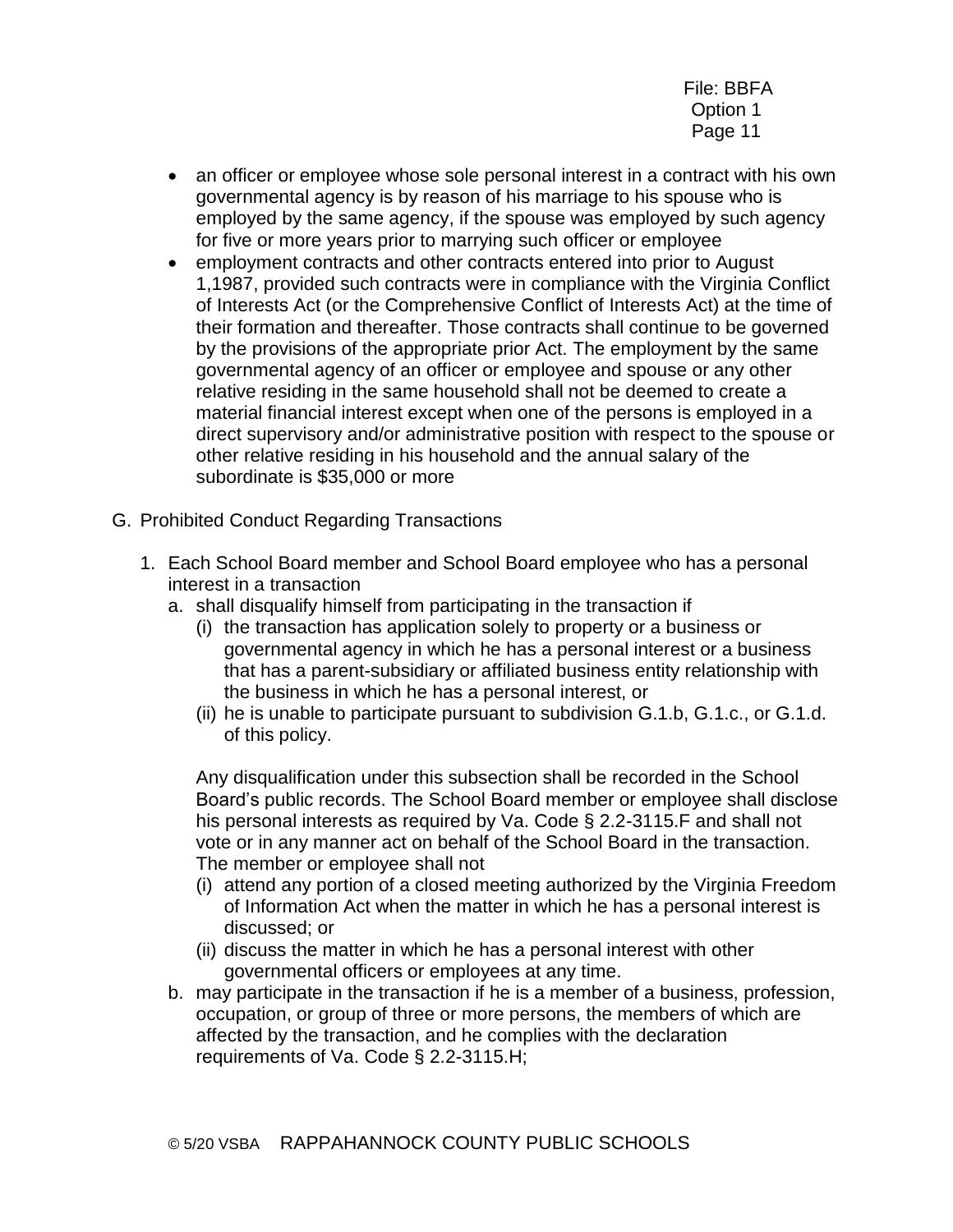- c. may participate in the transaction when a party to the transaction is a client of his firm if he does not personally represent or provide services to such client and he complies with the declaration requirements of Va. Code § 2.2-3115.I; or
- d. may participate in the transaction if it affects the public generally, even though his personal interest, as a member of the public, may also be affected by that transaction.
- 2. Disqualification under this section shall not prevent any employee having a personal interest in a transaction in which his employer is involved from representing himself or a member of his immediate family in such transaction provided he does not receive compensation for such representation and provided he complies with the disqualification and relevant disclosure requirements of this policy.
- 3. If disqualifications under subsection 1.a. of this section leave less than the number required by law to act, the remaining member or members of the Board shall constitute a quorum for the conduct of business and have authority to act for the Board by majority vote, unless a unanimous vote of all members is required by law, in which case authority to act shall require a unanimous vote of remaining members.
- 4. The provisions of this section shall not prevent a Board member or employee from participating in a transaction merely because such a Board member or employee is a defendant in a civil legal proceeding concerning such transaction.
- H. Disclosure Requirements
	- 1. School Board members file, as a condition of assuming office, a disclosure statement of their personal interests and other information as is required on the form prescribed by the Council pursuant to Va. Code § 2.2-3117 and thereafter file such statement annually on or before February 1. The disclosure forms are filed and maintained as public records for five years in the office of the clerk of the School Board.
	- 2. School Board members and employees required to file the Statement of Economic Interests who fail to file such form within the time period prescribed shall be assessed a civil penalty of \$250. The clerk of the School Board shall notify the attorney for the Commonwealth for the locality of any School Board member's or employee's failure to file the required form and the attorney for the Commonwealth shall assess and collect the civil penalty. The clerk shall notify the attorney for the Commonwealth within 30 days of the deadline for filing.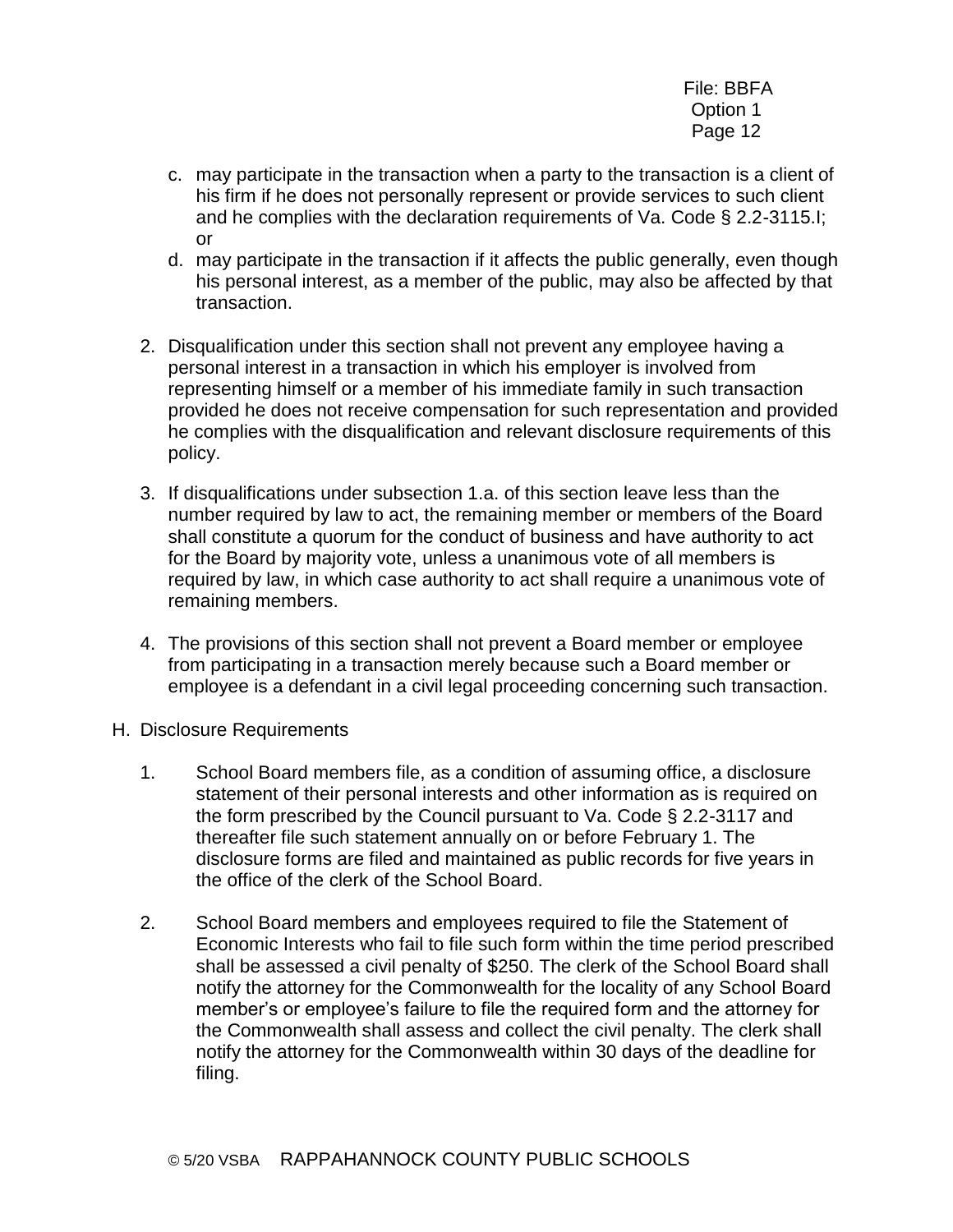- 3. Any Board member or employee who is disqualified from participating in a transaction under Section G.1.a. of this policy, or otherwise elects to disqualify himself, shall forthwith make disclosure of the existence of his interest, including the full name and address of the business and the address or parcel number for the real estate if the interest involves a business or real estate and such disclosure shall be reflected in the School Board's public records in the division superintendent's office for a period of five (5) years.
- 4. Any Board member or employee who is required to disclose his interest under Section G.1.b. of this policy shall declare his interest by stating:
	- the transaction involved:
	- the nature of the Board member's or employee's personal interest affected by the transaction;
	- that he is a member of a business, profession, occupation or group the members of which are affected by the transaction; and
	- that he is able to participate in the transaction fairly, objectively, and in the public interest.

The Board member or employee shall either make his declaration orally to be recorded in written minutes of the Board or file a signed written declaration with the clerk of the Board, who shall, in either case, retain and make available for public inspection such declaration for a period of five years from the date of recording or receipt. If reasonable time is not available to comply with the provisions of this subsection prior to participation in the transaction, the Board member or employee shall prepare and file the required declaration by the end of the next business day. The Board member or employee shall also orally disclose the existence of the interest during each School Board meeting at which the transaction is discussed and such disclosure shall be recorded in the minutes of the meeting.

- 5. A Board member or employee who is required to declare his interest pursuant to subdivision G.1.c. of this policy shall declare his interest by stating
	- (i) the transaction involved;
	- (ii) that a party to the transaction is a client of his firm;
	- (iii) that he does not personally represent or provide services to the client; and
	- (iv) that he is able to participate in the transaction fairly, objectively and in the public interest.

The Board member or employee shall either make his declaration orally to be recorded in written minutes of the Board or file a signed written declaration with the clerk of the Board who shall, in either case, retain and make available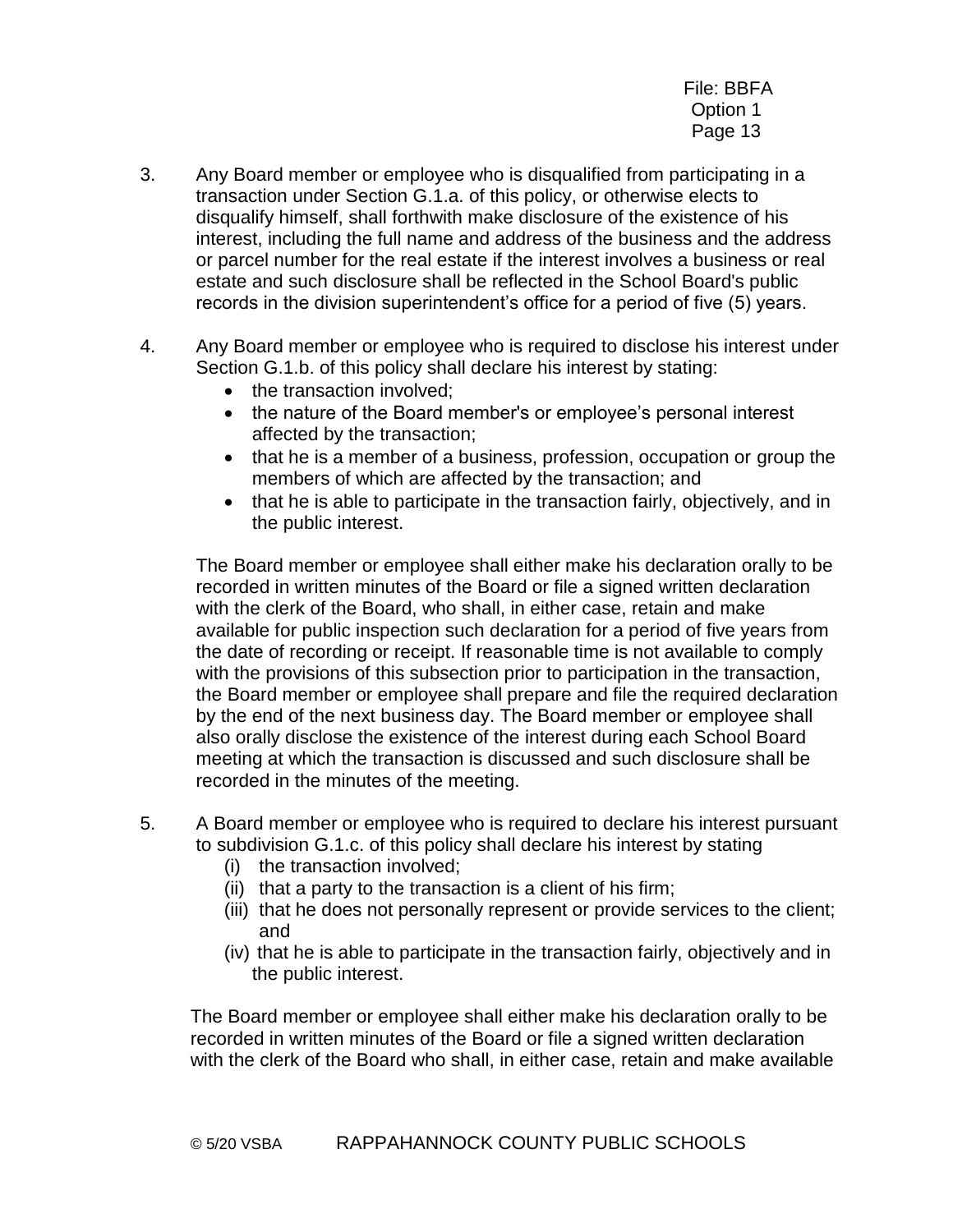for public inspection such declaration for a period of five years from the date of recording or receipt. If reasonable time is not available to comply with the provisions of this subsection prior to participation in the transaction, the Board member or employee shall prepare and file the required declaration by the end of the next business day.

I. Release of Disclosure Forms

A clerk of the School Board who releases any disclosure form shall redact from the form any residential address, personal telephone number, email address, or signature contained on such form.

J. Deadlines and Coverage Periods for Disclosure Forms

A School Board member or employee required to file an annual disclosure on or before February 1 shall disclose his personal interests and other information as required on the form prescribed by the Council for the preceding calendar year complete through December 31.

An School Board member or employee required to file a disclosure as a condition to assuming office or employment shall file such disclosure on or before the day such office or position of employment is assumed and disclose his personal interests and other information as required on the form prescribed by the Council for the preceding 12-month period complete through the last day of the month immediately preceding the month in which the office or position of employment is assumed; however, any School Board member or employee who assumes office or a position of employment in January shall be required to only file an annual disclosure on or before February 1 for the preceding calendar year complete through December 31.

When the deadline for filing any disclosure falls on a Saturday, Sunday or legal holiday, the deadline for filing shall be the next day that is not a Saturday, Sunday or legal holiday.

K. Training Requirements for Elected School Board Members

Each elected school board member completes the training session provided by the Council within two months after assuming office and thereafter at least once during each consecutive period of two calendar years while holding office.

The clerk of the School Board maintains records indicating school board members subject to the training requirement and the dates of their completion of training sessions. Such records are maintained as public records for five years in the clerk's office.

© 5/20 VSBA RAPPAHANNOCK COUNTY PUBLIC SCHOOLS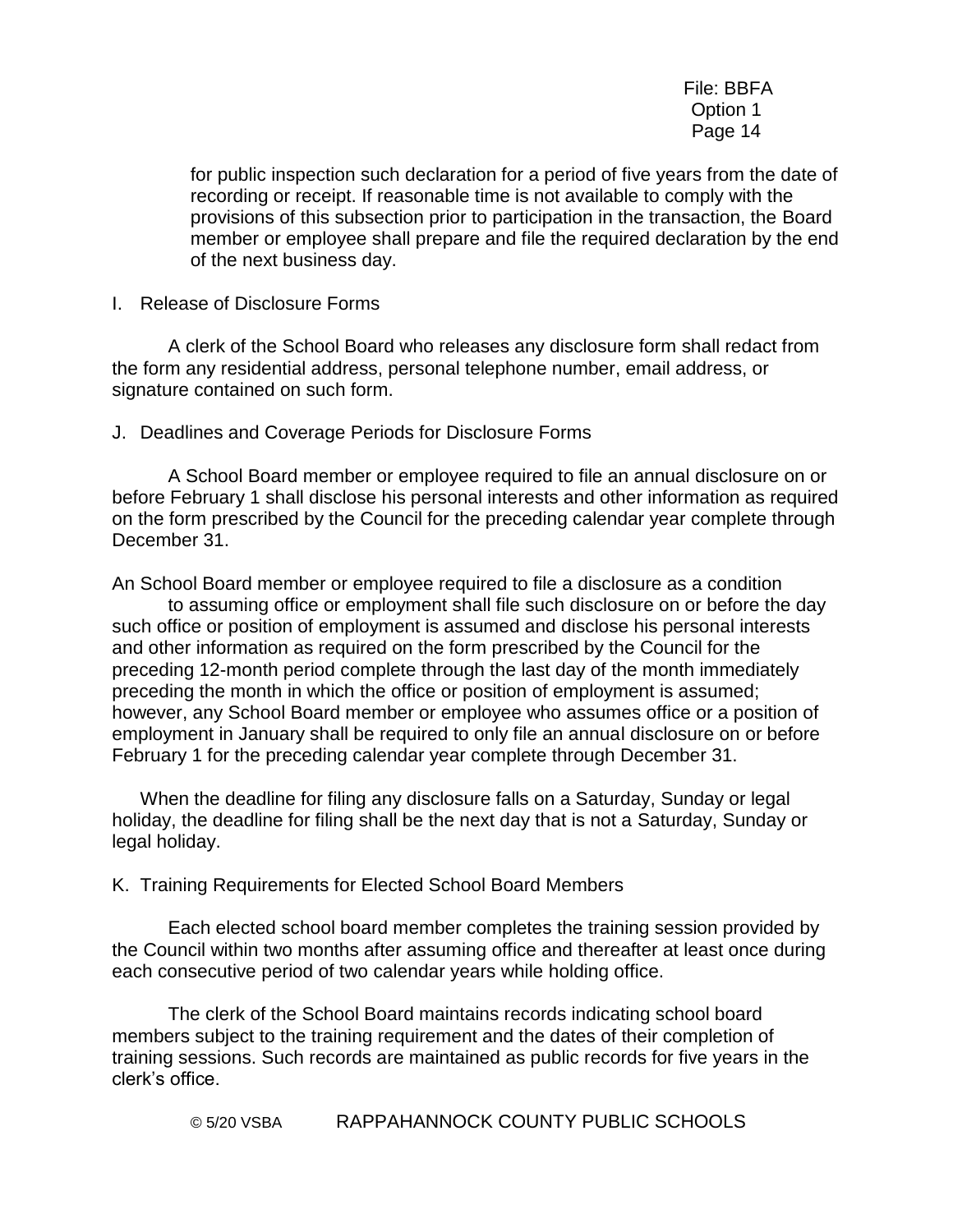#### L. Advisory Opinions

School Board members or employees subject to the Act may seek written opinions regarding the Act from the local Commonwealth's attorney; the local county attorney; or the Council. Good faith reliance on any such written opinion of the Commonwealth Attorney or a formal opinion or written informal advice of the Council made in response to a written request for such opinion or advice regardless of whether such opinion or advice is later withdrawn, provided that the alleged violation occurred prior to the withdrawal of the opinion or advice bars prosecution for a knowing violation of the Act provided the opinion was made after a full disclosure of the facts. If the School Board member or employee relies on the opinion of the attorney for the Commonwealth in a prosecution for a knowing violation of the Act, the written opinion of the attorney for the Commonwealth shall be a public record and shall be released upon request. An opinion of the county attorney may be introduced at trial as evidence that the School Board member or employee did not knowingly violate the Act.

#### Adopted: August 8, 1995

Revised: December 8, 1998, July 10, 2001, June 11, 2002, September 9, 2003, October 10, 2006, October 9, 2007, November 11, 2008, August 14, 2012, October 8, 2013, September 8, 2015, June 14, 2016, October 11, 2016, June 13, 2017, October 10, 2017, September 11, 2018, June 11, 2019, August 11, 2020

- Legal Ref.: Code of Virginia, 1950, as amended, §§ 2.2-3101, 2.2-3102, 2.2-3103, 2.2-3103.2, 2.2-3104.1, 2.2-3108, 2.2-3109, 2.2-3110, 2.2-3112, 2.2-3115, 2.2-3118.2, 2.2-3119, 2.2-3121, 2.2-3124, 2.2-3132 and 30-356.
- Cross Ref.: CBCA Disclosure Statement Required of Superintendent GAH School Employee Conflict of Interests GCCB Employment of Family Members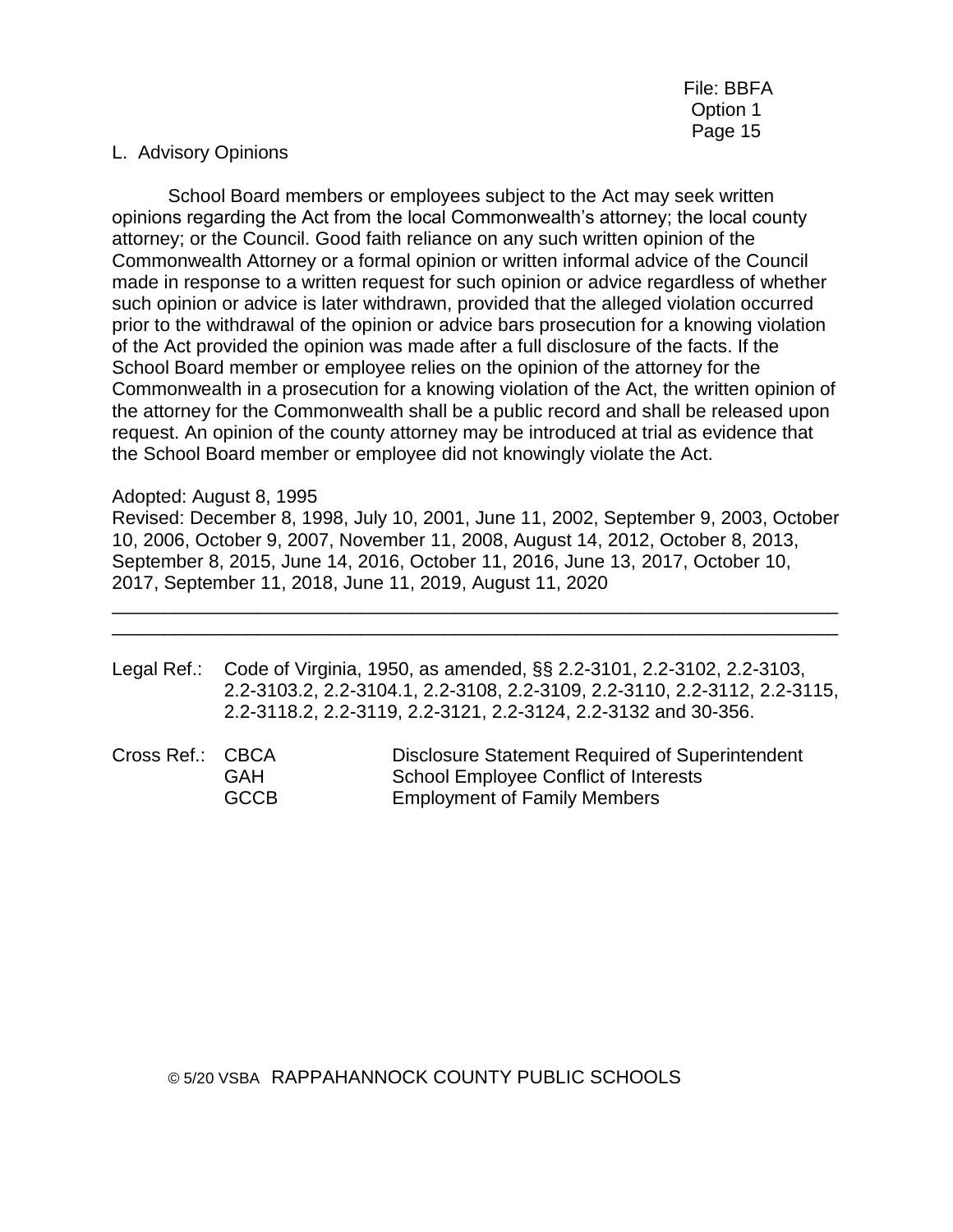The Rappahannock County School Board holds an organizational meeting annually.

At that meeting the Board

- establishes its regular meeting schedule for the following year,
- elects one of its members as chair,
- approves a designee of the superintendent to attend meetings of the School Board in case of the superintendent's absence or inability to attend, and
- appoints, on the recommendation of the superintendent, a clerk of the School Board.

Upon election, the chair immediately assumes office and presides over the remainder of the meeting.

In addition, the Board

- may elect one of its members as vice-chair and
- may appoint a deputy clerk.

The vice-chair and deputy clerk, if any, are empowered to act in all matters in case of the absence or inability to act of the chair or clerk, respectively, or as otherwise provided by the Board.

The terms of the chair, clerk, vice-chair and deputy clerk are one year.

\_\_\_\_\_\_\_\_\_\_\_\_\_\_\_\_\_\_\_\_\_\_\_\_\_\_\_\_\_\_\_\_\_\_\_\_\_\_\_\_\_\_\_\_\_\_\_\_\_\_\_\_\_\_\_\_\_\_\_\_\_\_\_\_\_\_\_\_\_\_ \_\_\_\_\_\_\_\_\_\_\_\_\_\_\_\_\_\_\_\_\_\_\_\_\_\_\_\_\_\_\_\_\_\_\_\_\_\_\_\_\_\_\_\_\_\_\_\_\_\_\_\_\_\_\_\_\_\_\_\_\_\_\_\_\_\_\_\_\_\_

The Board's annual organizational meeting is held in January.

Adopted: August 8, 1995 Reviewed: December 8, 1998 Revised: November 12, 2002, March 11, 2008, May 14, 2014, July 13, 2021

Legal Ref.: Code of Virginia, 1950, as amended, §§ 22.1-72, 22.1-76.

Cross Ref.: BCB School Board Officials

#### © 5/21 VSBA RAPPAHANNOCK COUNTY PUBLIC SCHOOLS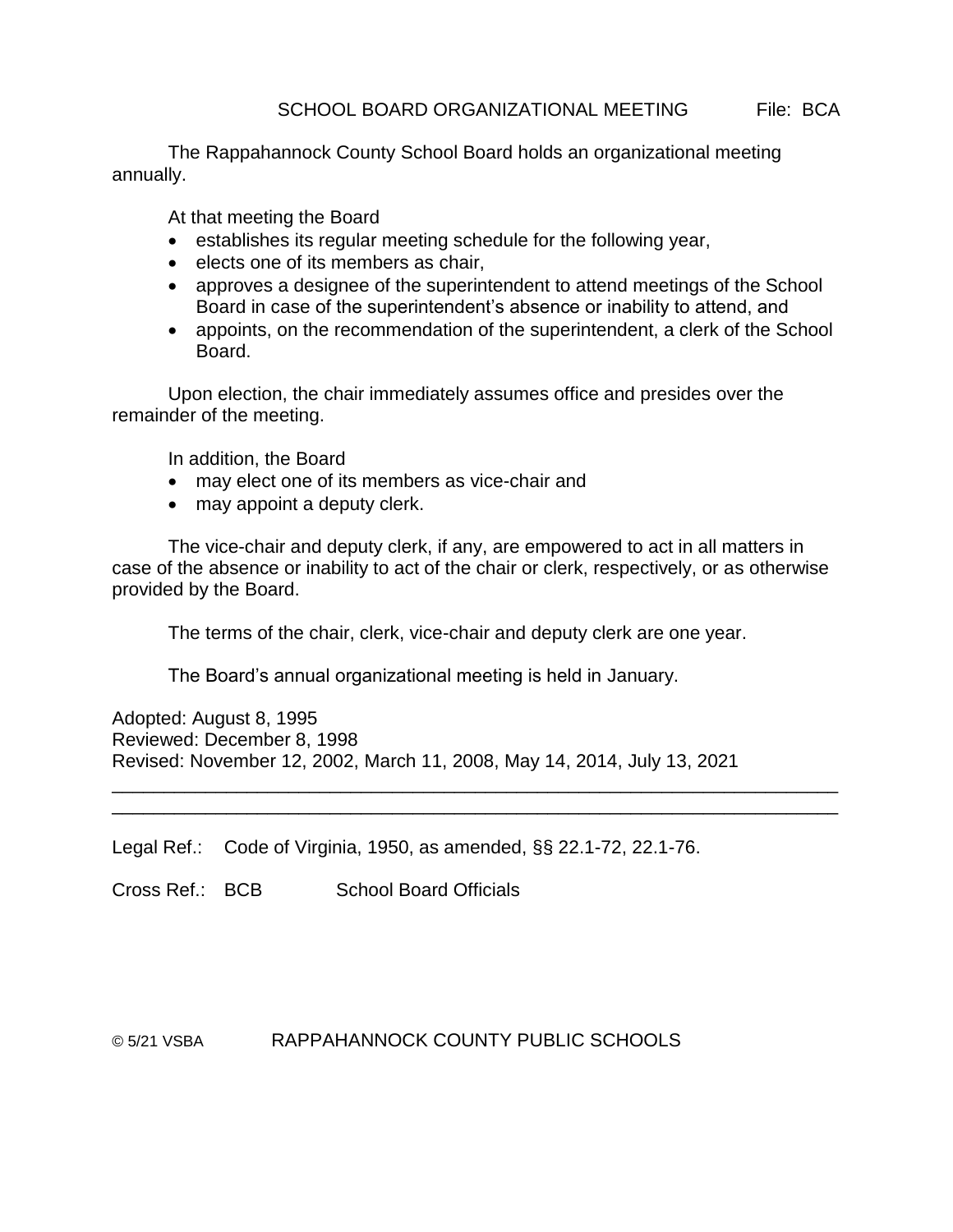#### SCHOOL BOARD OFFICERS File: BCB

The officers of the School Board are a chairman and vice-chairman. The chairman and the vice-chairman are elected annually at the organizational meeting of the School Board.

#### School Board Chairman

The duties of the chairman are to preside at all meetings of the School Board, to perform such other duties as may be prescribed by law or by action of the School Board, and to sign all legal documents approved by the School Board.

The chairman, as a member of the School Board, has a vote on all matters before the School Board which come to a vote, but does not have an additional vote as chairman in case of a tie.

#### Vice-Chairman

The vice-chairman, if present, presides in the absence of the chairman, and is empowered to act in all matters in case of the absence or inability of the chairman to act or as provided by resolution of the School Board. If neither the chairman or vicechairman is present, a majority of Board members present, if they constitute a quorum, shall elect one from among themselves to chair the meeting.

\_\_\_\_\_\_\_\_\_\_\_\_\_\_\_\_\_\_\_\_\_\_\_\_\_\_\_\_\_\_\_\_\_\_\_\_\_\_\_\_\_\_\_\_\_\_\_\_\_\_\_\_\_\_\_\_\_\_\_\_\_\_\_\_\_\_\_\_\_\_ \_\_\_\_\_\_\_\_\_\_\_\_\_\_\_\_\_\_\_\_\_\_\_\_\_\_\_\_\_\_\_\_\_\_\_\_\_\_\_\_\_\_\_\_\_\_\_\_\_\_\_\_\_\_\_\_\_\_\_\_\_\_\_\_\_\_\_\_\_\_

Adopted: August 8, 1995 Revised: December 8, 1998, November 12, 2002 Reviewed: August 27, 2009 Revised: May 14, 2013, April 12, 2022

Legal Ref.: Code of Virginia, 1950, as amended, §§ 22.1-72, 22.1-76.

Cross Ref.: BCA School Board Organizational Meeting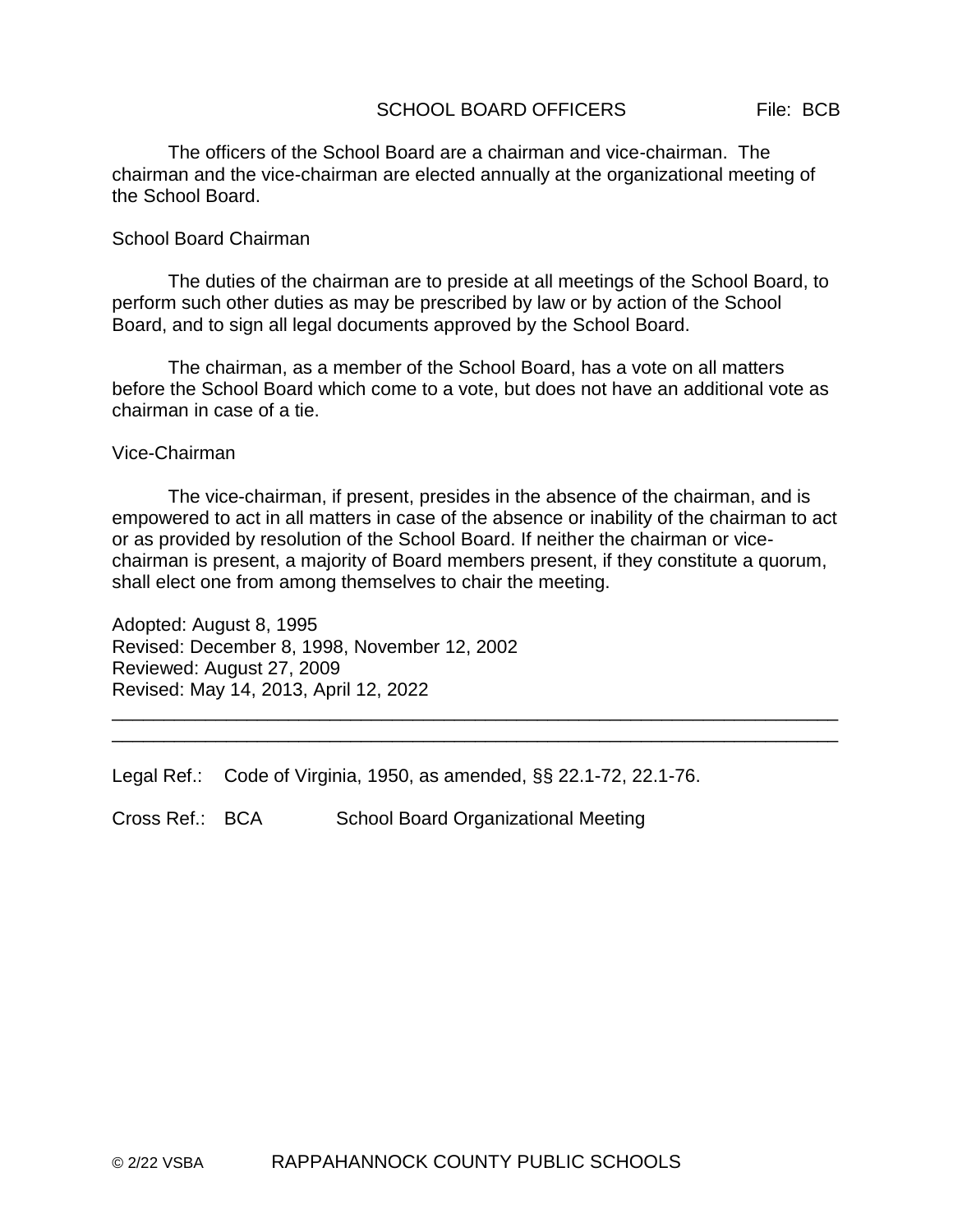### SCHOOL BOARD CLERK

On recommendation of the superintendent, a clerk is and a deputy clerk may be appointed annually at the organizational meeting of the School Board.

The clerk and deputy clerk, if any, are each bonded in an amount no less than ten thousand dollars (\$10,000), and the School Board pays the premiums for each bond. The clerk and deputy clerk, if any, discharge under the general direction of the superintendent all duties as required by law and such other duties as may be required by the School Board or the Board of Education.

\_\_\_\_\_\_\_\_\_\_\_\_\_\_\_\_\_\_\_\_\_\_\_\_\_\_\_\_\_\_\_\_\_\_\_\_\_\_\_\_\_\_\_\_\_\_\_\_\_\_\_\_\_\_\_\_\_\_\_\_\_\_\_\_\_\_\_\_\_\_ \_\_\_\_\_\_\_\_\_\_\_\_\_\_\_\_\_\_\_\_\_\_\_\_\_\_\_\_\_\_\_\_\_\_\_\_\_\_\_\_\_\_\_\_\_\_\_\_\_\_\_\_\_\_\_\_\_\_\_\_\_\_\_\_\_\_\_\_\_\_

Adopted: August 8, 1998 Reviewed: December 8, 1998, August 27, 2009 Revised: October 8, 2013, September 8, 2015, April 12, 2022

Legal Refs.: Code of Virginia, 1950, as amended, §§ 22.1-76, 22.1-77.

Cross Ref.: BBFA Conflict of Interests and Disclosure of Economic **Interests** BCA School Board Organizational Meeting BHB Board Member In-Service Activities CBCA (optional) Disclosure Statement of Superintendent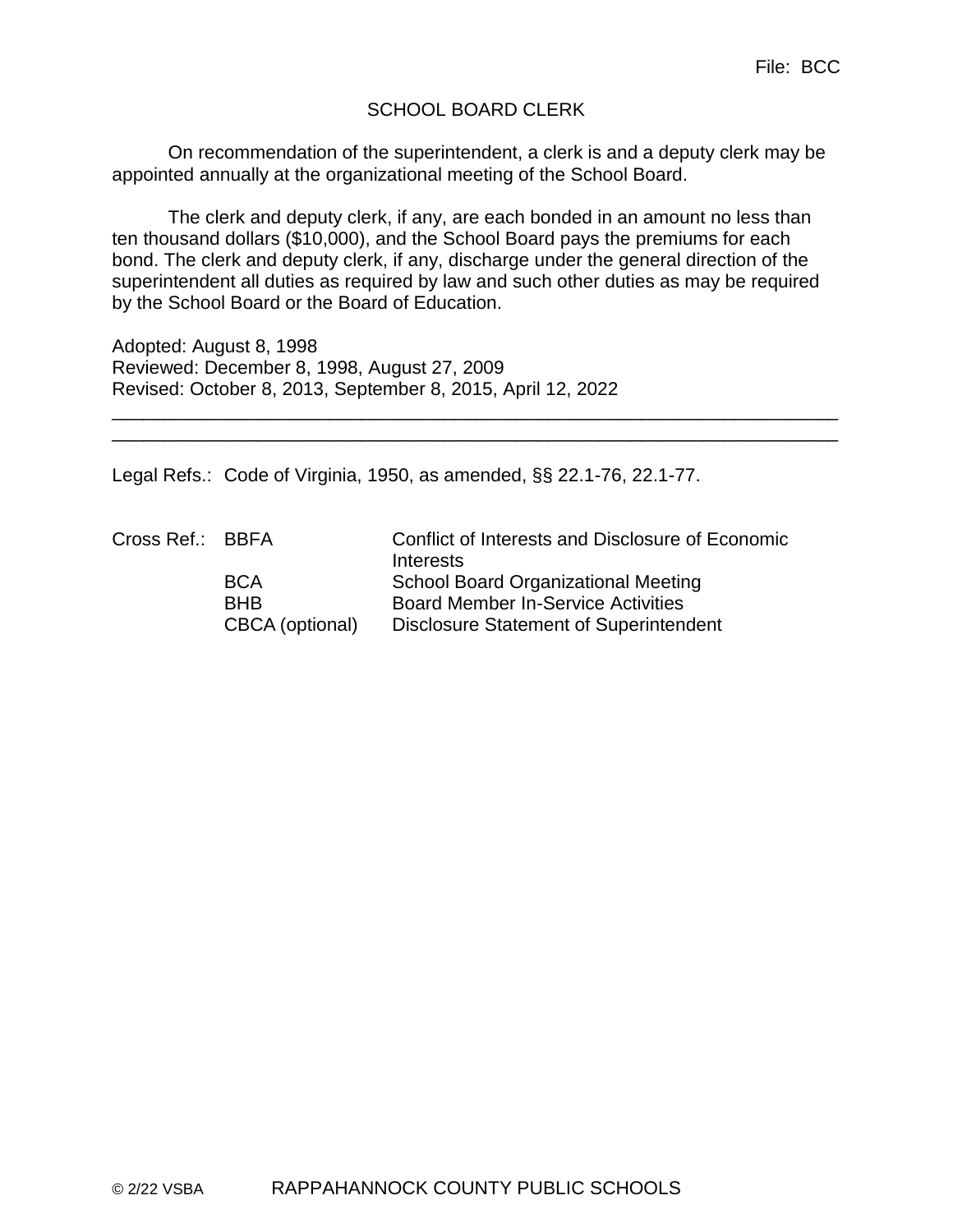### SCHOOL BOARD COMMITTEES

There are no standing committees of the Rappahannock County School Board.

Special committees may be appointed by the chairman or created by School Board action. These committees shall be appointed or created for a specific purpose and shall expire upon completion of the assigned task unless School Board action authorizes temporary continuance of such committees.

Adopted: August 8, 1995 Revised: December 8, 1998, May 13, 2003, June 10, 2008, May 14, 2013, October 11, 2016, April 12, 2022

\_\_\_\_\_\_\_\_\_\_\_\_\_\_\_\_\_\_\_\_\_\_\_\_\_\_\_\_\_\_\_\_\_\_\_\_\_\_\_\_\_\_\_\_\_\_\_\_\_\_\_\_\_\_\_\_\_\_\_\_\_\_\_\_\_\_\_\_\_\_ \_\_\_\_\_\_\_\_\_\_\_\_\_\_\_\_\_\_\_\_\_\_\_\_\_\_\_\_\_\_\_\_\_\_\_\_\_\_\_\_\_\_\_\_\_\_\_\_\_\_\_\_\_\_\_\_\_\_\_\_\_\_\_\_\_\_\_\_\_\_

Legal Ref.: Code of Virginia, 1950, as amended, §§ 22.1-78, 22.1-277.06.

| Cross Refs.: BCEA |            | <b>Disciplinary Committee</b>                  |
|-------------------|------------|------------------------------------------------|
|                   | <b>BCF</b> | Advisory Committees to the School Board        |
|                   | <b>BDA</b> | <b>Regular School Board Meetings</b>           |
|                   | <b>BDB</b> | <b>Special School Board Meetings</b>           |
|                   | <b>BDC</b> | <b>Closed Meetings</b>                         |
|                   | GВ         | Equal Employment Opportunity/Nondiscrimination |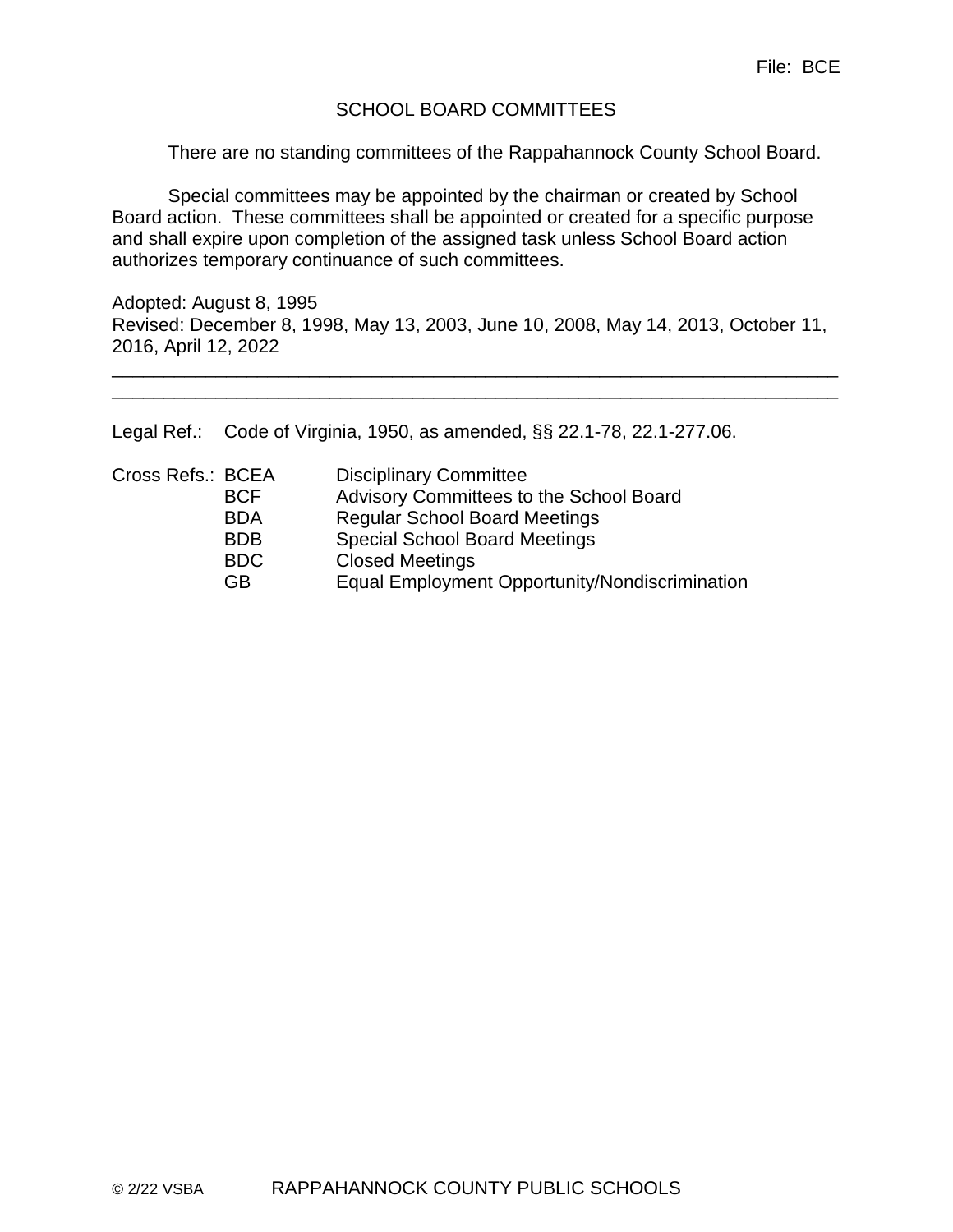### ADVISORY COMMITTEES TO THE SCHOOL BOARD

The School Board may appoint advisory councils or committees of citizens of the school division for consultation with reference to specific matters pertaining to local schools. In addition, pursuant to Board of Education regulations, the School Board establishes advisory committees for the following programs: special education and career and technical education. These committees serve without compensation for oneyear terms.

Adopted: August 8, 1995 Reviewed: December 8, 1998 Revised: July 10, 2001; November 12, 2002; May 13, 2003; June 14, 2005; August 14, 2012; December 11, 2012; October 8, 2013; July 14, 2020

\_\_\_\_\_\_\_\_\_\_\_\_\_\_\_\_\_\_\_\_\_\_\_\_\_\_\_\_\_\_\_\_\_\_\_\_\_\_\_\_\_\_\_\_\_\_\_\_\_\_\_\_\_\_\_\_\_\_\_\_\_\_\_\_\_\_\_\_\_\_ \_\_\_\_\_\_\_\_\_\_\_\_\_\_\_\_\_\_\_\_\_\_\_\_\_\_\_\_\_\_\_\_\_\_\_\_\_\_\_\_\_\_\_\_\_\_\_\_\_\_\_\_\_\_\_\_\_\_\_\_\_\_\_\_\_\_\_\_\_\_

Legal Refs.: 20 U.S.C. §§ 5964, 6318.

Code of Virginia, 1950, as amended, §§ 22.1-16, 22.1-18.1, 22.1-86, 22.1- 214, 22.1-227, 22.1-275.1.

8 VAC 20-40-60.

8 VAC 20-81-230.

8 VAC 20-120-50.

| Cross Ref.: BCE |             | <b>School Board Committees</b>                   |
|-----------------|-------------|--------------------------------------------------|
|                 | FB.         | School Crisis, Emergency Management, and Medical |
|                 |             | <b>Emergency Response Plan</b>                   |
|                 | EBB         | <b>Threat Assessment Teams</b>                   |
|                 | IC/ID       | School Year/School Day                           |
|                 | <b>IGBB</b> | <b>Programs for Gifted Students</b>              |
|                 | KC.         | <b>Community Involvement in Decision Making</b>  |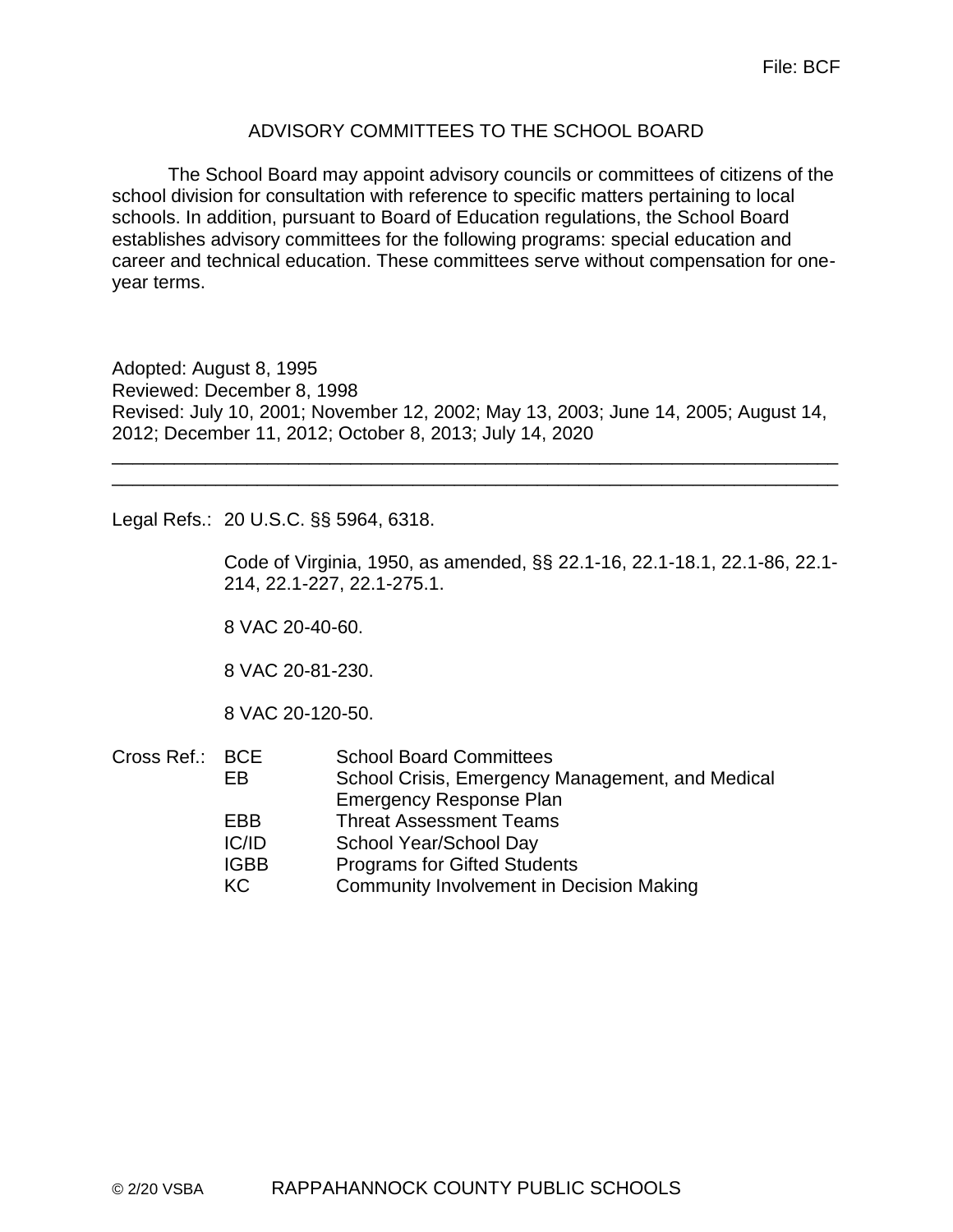### SCHOOL ATTORNEY

The School Board may retain an attorney for legal counsel and services. The attorney, upon request by the School Board, may attend meetings of the Board and its committees.

\_\_\_\_\_\_\_\_\_\_\_\_\_\_\_\_\_\_\_\_\_\_\_\_\_\_\_\_\_\_\_\_\_\_\_\_\_\_\_\_\_\_\_\_\_\_\_\_\_\_\_\_\_\_\_\_\_\_\_\_\_\_\_\_\_\_\_\_\_\_ \_\_\_\_\_\_\_\_\_\_\_\_\_\_\_\_\_\_\_\_\_\_\_\_\_\_\_\_\_\_\_\_\_\_\_\_\_\_\_\_\_\_\_\_\_\_\_\_\_\_\_\_\_\_\_\_\_\_\_\_\_\_\_\_\_\_\_\_\_\_

Adopted: August 8, 1995 Reviewed: December 8, 1998/August 9, 2005 Revised: October 8, 2013, September 8, 2015

Legal Ref.: Code of Virginia, 1950, as amended, § 22.1-82.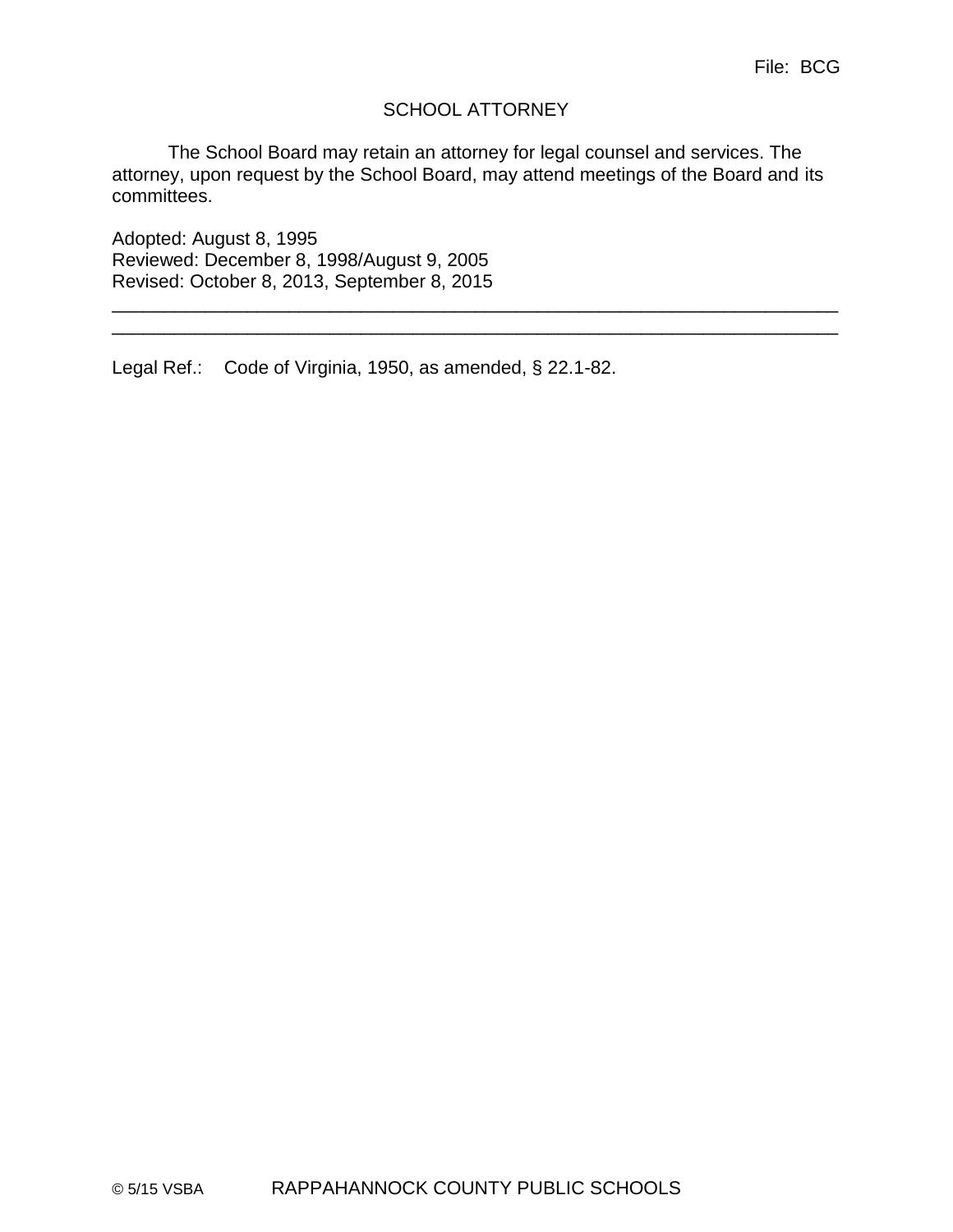### REGULAR SCHOOL BOARD MEETINGS

The School Board transacts all business at School Board meetings. The School Board does not vote by secret or written ballot. However, nothing prohibits separately contacting the membership, or any part thereof, of the School Board for the purpose of ascertaining a member's position with respect to the transaction of public business, whether such contact is done in person, by telephone or by electronic communication, provided the contact is done on a basis that does not constitute a meeting under the Virginia Freedom of Information Act.

All meetings of the School Board are open to the public, except as otherwise permitted by law.

No meeting is conducted through telephonic, video, electronic or other electronic communication means where the members are not physically assembled to discuss or transact public business, except as provided in Policy BDD Electronic Participation in Meetings from Remote Locations.

The School Board gives notice of its meetings in accordance with Policy BDDA Notification of School Board Meetings.

At least one copy of the proposed agenda and all agenda packets and, unless exempt, all materials furnished to the members of the School Board for a meeting are made available for public inspection at the same time such documents are furnished to the members of the School Board.

Any person may photograph, film, record or otherwise reproduce any portion of an open meeting. The School Board may adopt rules governing the placement and use of equipment necessary for broadcasting, photographing, filming or recording a meeting to prevent interference with the proceedings, but does not prohibit or otherwise prevent any person from photographing, filming, recording or otherwise reproducing any portion of an open meeting. The School Board does not conduct any open meeting in any building or facility where such recording devices are prohibited.

Minutes of all regular School Board meetings are recorded in accordance with Policy BDDG Minutes.

Adopted: August 8, 1995 Reviewed: December 8, 1998 Revised: June 11, 2002 Reviewed: February 9, 2007 Revised: October 8, 2013, September 8, 2015, October 10, 2017, September 11, 2018

\_\_\_\_\_\_\_\_\_\_\_\_\_\_\_\_\_\_\_\_\_\_\_\_\_\_\_\_\_\_\_\_\_\_\_\_\_\_\_\_\_\_\_\_\_\_\_\_\_\_\_\_\_\_\_\_\_\_\_\_\_\_\_\_\_\_\_\_\_\_ \_\_\_\_\_\_\_\_\_\_\_\_\_\_\_\_\_\_\_\_\_\_\_\_\_\_\_\_\_\_\_\_\_\_\_\_\_\_\_\_\_\_\_\_\_\_\_\_\_\_\_\_\_\_\_\_\_\_\_\_\_\_\_\_\_\_\_\_\_\_

Legal Ref.: Code of Virginia, 1950, as amended, §§ 2.2-3707, 2.2-3708.2, 2.2-3710, 22.1-72 and 22.1-74.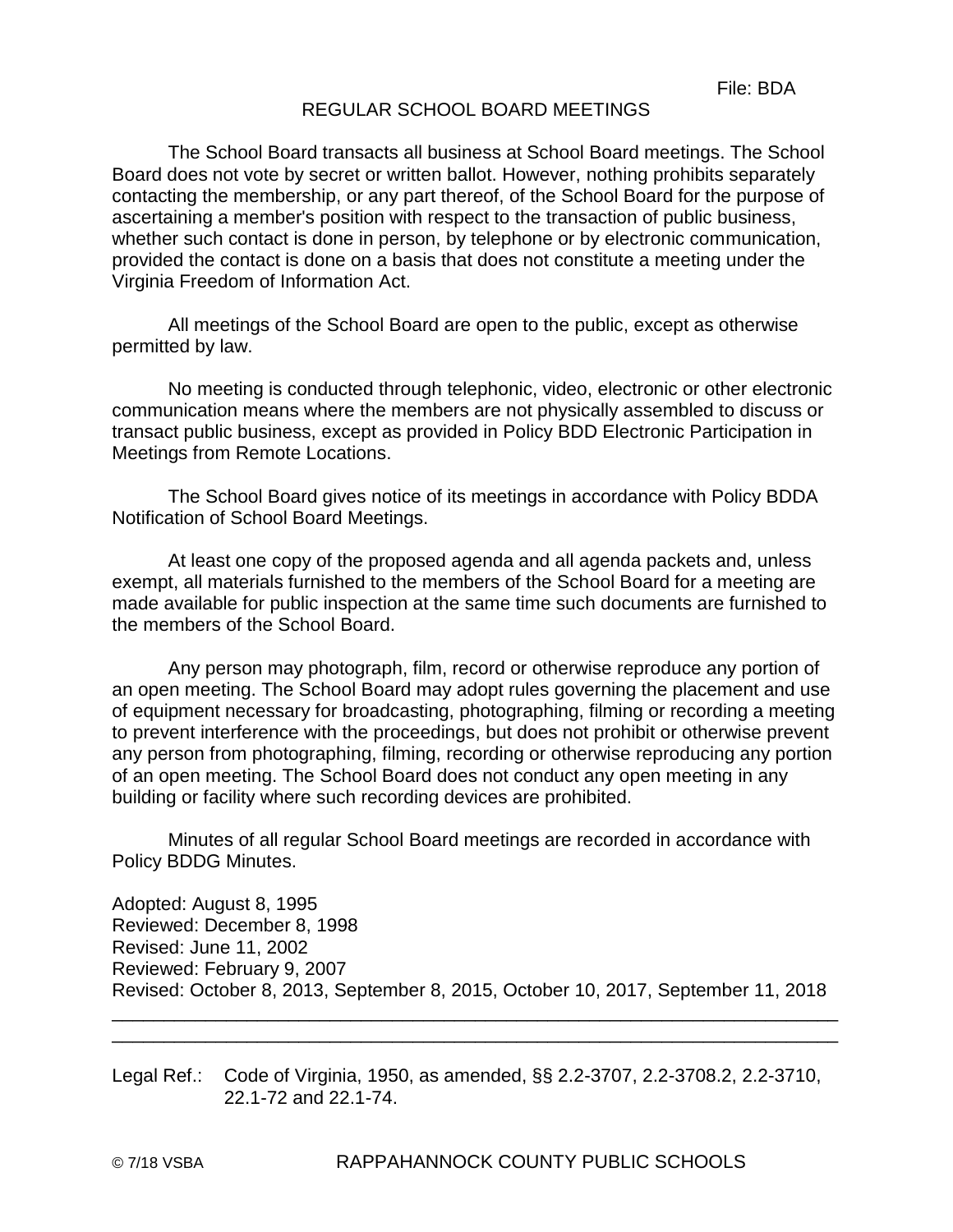File: BDA Page 2

Cross Refs.: KC Community Involvement in Decision Making BCA Board Organizational Meetings BDD Electronic Participation in Meetings from Remote Locations BDDA Notification of School Board Meetings BDDG Minutes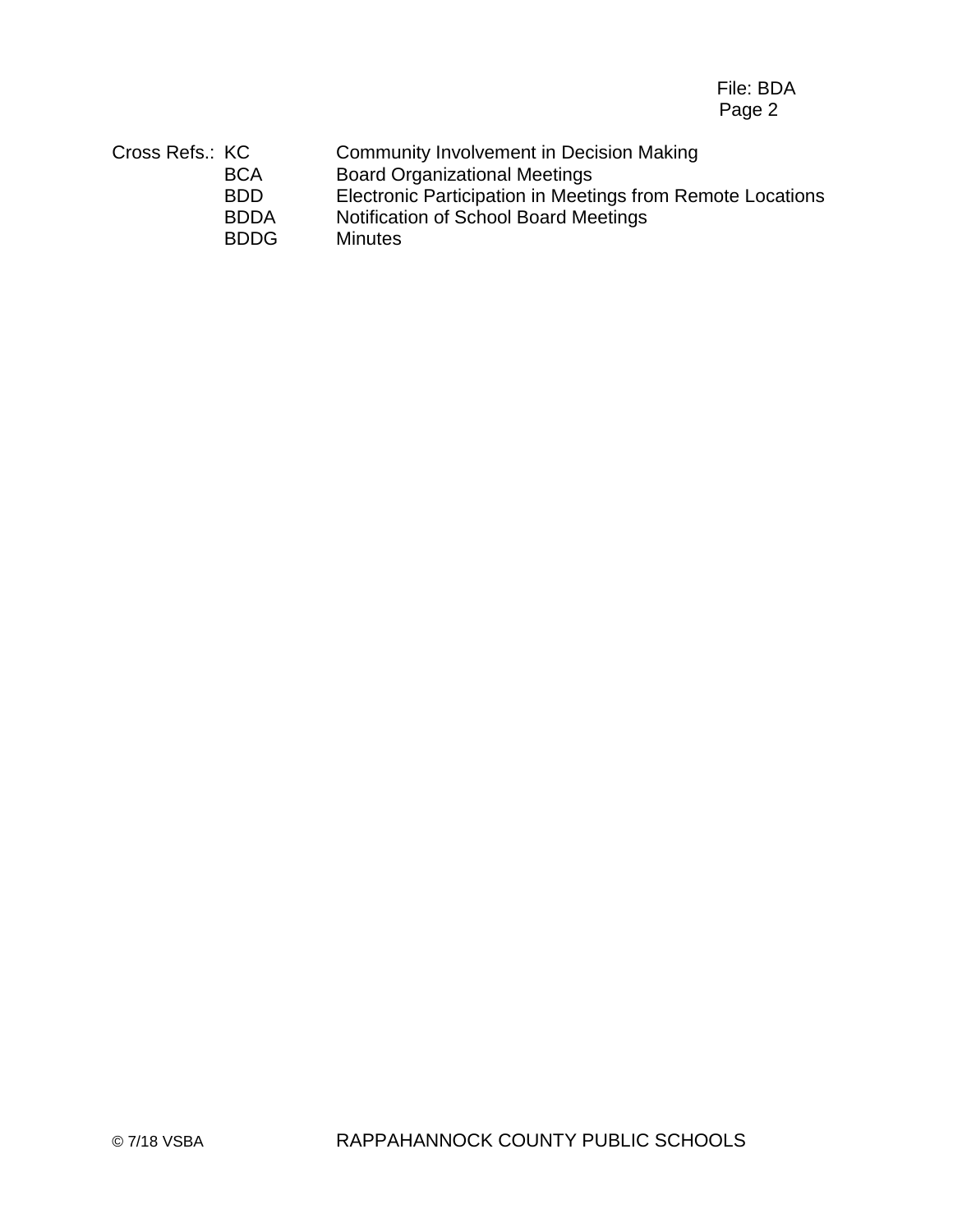### SPECIAL SCHOOL BOARD MEETINGS

The School Board holds special and continued meetings when necessary. Special meetings are held when called by the chairman or when requested by two or more members. Special meetings may be called provided each member is notified, or a reasonable attempt has been made to notify each member.

Business that does not come within the purposes set forth in the call of the meeting is not transacted at any special meeting of the School Board unless the members present unanimously agree to consider additional items of business.

Notice, reasonable under the circumstances, of special or continued meetings is given contemporaneously with the notice provided to members of the School Board.

\_\_\_\_\_\_\_\_\_\_\_\_\_\_\_\_\_\_\_\_\_\_\_\_\_\_\_\_\_\_\_\_\_\_\_\_\_\_\_\_\_\_\_\_\_\_\_\_\_\_\_\_\_\_\_\_\_\_\_\_\_\_\_\_\_\_\_\_\_\_ \_\_\_\_\_\_\_\_\_\_\_\_\_\_\_\_\_\_\_\_\_\_\_\_\_\_\_\_\_\_\_\_\_\_\_\_\_\_\_\_\_\_\_\_\_\_\_\_\_\_\_\_\_\_\_\_\_\_\_\_\_\_\_\_\_\_\_\_\_\_

Adopted: August 8, 1995 Reviewed: December 8, 1998 Revised: June 11, 2002 Reviewed: February 2007 Revised: October 8, 2013, October 10, 2017, April 12, 2022

Legal Ref.: Code of Virginia, 1950, as amended, §§ 2.2-3707, 22.1-72.

| Cross Refs.: KC |             | Community Involvement in Decision Making |
|-----------------|-------------|------------------------------------------|
|                 | <b>BCA</b>  | <b>Board Organizational Meetings</b>     |
|                 | <b>BDDA</b> | <b>Notification of Meetings</b>          |
|                 | <b>BDDG</b> | <b>Minutes</b>                           |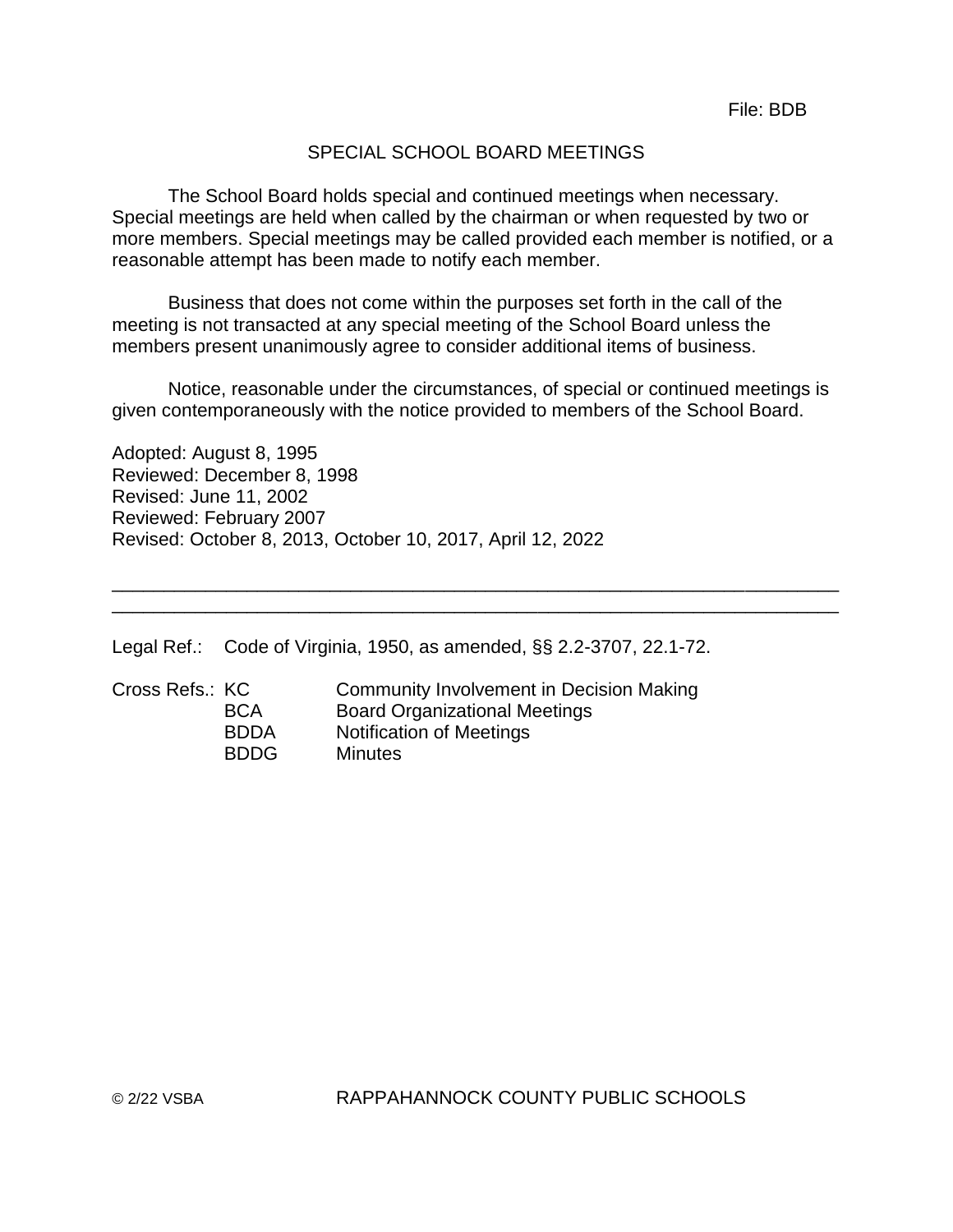## CLOSED MEETINGS

- A Closed meetings may be held by the School Board or any committee thereof only in accordance with Virginia law, for purposes including the following:
	- 1. Discussion, consideration or interviews of prospective candidates for employment; assignment, appointment, promotion, performance, demotion, salaries, disciplining or resignation of specific public officers, appointees or employees of the School Board. Any teacher shall be permitted to be present during a closed meeting in which there is a discussion or consideration of a disciplinary matter which involves the teacher and some student and the student involved in the matter is present, provided the teacher makes a written request to be present to the presiding officer of the School Board. The School Board may not, however, discuss the compensation of Board members in closed session.
	- 2. Discussion or consideration of admission or disciplinary matters or any other matters that would involve the disclosure of information contained in a scholastic record concerning any student in the Rappahannock County school system. However, any such student, legal counsel and, if the student is a minor, the student's parents or legal guardians shall be permitted to be present during the taking of testimony or presentation of evidence at a closed meeting, if such student, parents or guardians so request in writing and such request is submitted to the presiding officer of the School Board.
	- 3. Discussion or consideration of the acquisition of real property for a public purpose, or of the disposition of publicly held real property where discussion in an open meeting would adversely affect the bargaining position or negotiating strategy of the School Board.
	- 4. The protection of the privacy of individuals in personal matters not related to public business.
	- 5. Discussion concerning a prospective business or industry or the expansion of an existing business or industry where no previous announcement has been made of the business' or industry's interest in locating or expanding its facilities in the community.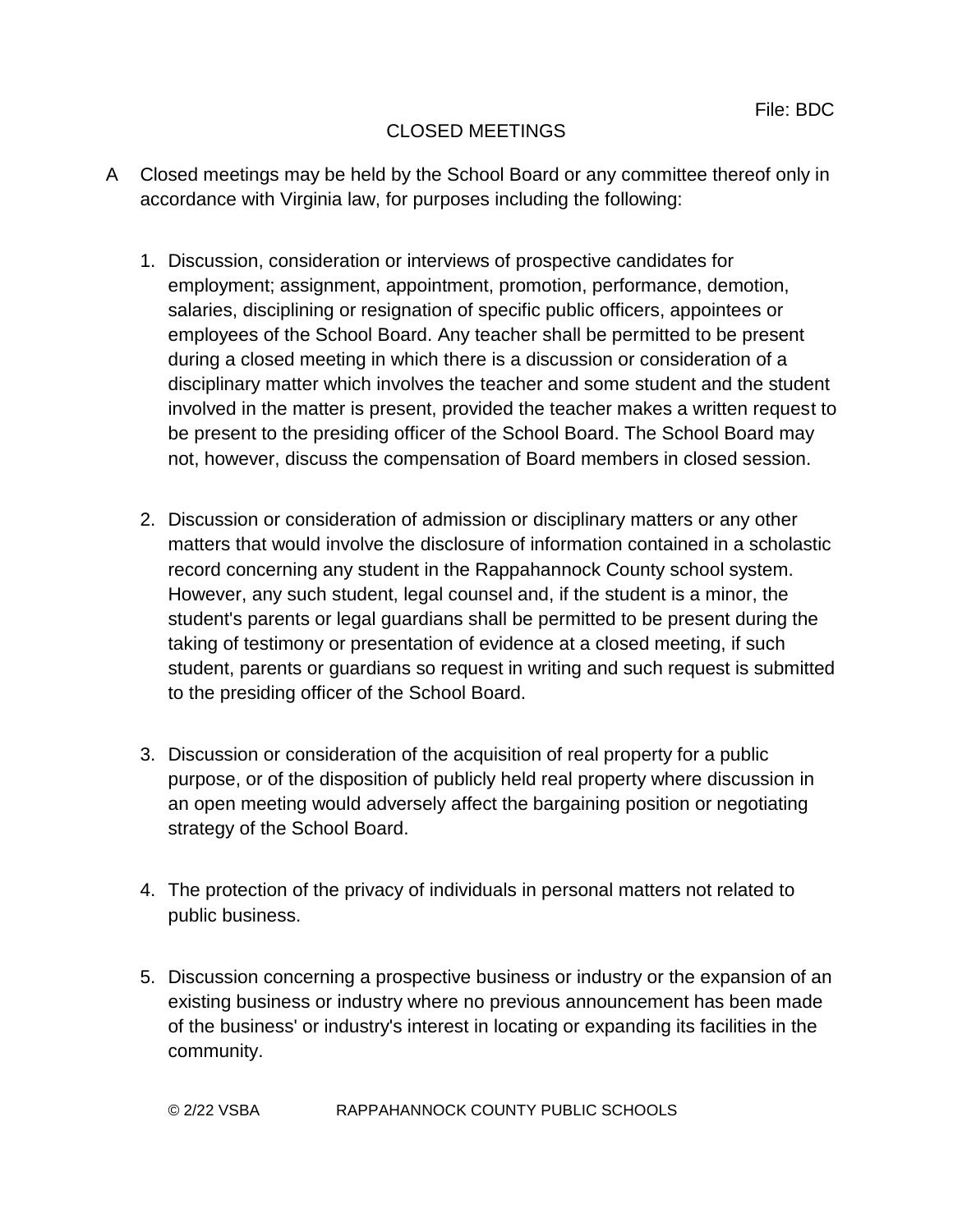- 6. Discussion or consideration of the investment of public funds where competition or bargaining is involved, where if made public initially, the financial interest of the School Board would be adversely affected.
- 7. Consultation with legal counsel and briefings by staff members or consultants pertaining to actual or probable litigation, where such consultation or briefing in open meeting would adversely affect the negotiating or litigating posture of the School Board. For purposes of this subsection, "probable litigation" means litigation which has been specifically threatened or on which the School Board or its legal counsel has a reasonable basis to believe will be commenced by or against a known party. The closure of a meeting is not permitted merely because an attorney representing the School Board is in attendance or is consulted on a matter.
- 8. Consultation with legal counsel employed or retained by the School Board regarding specific legal matters requiring the provision of legal advice by such counsel. The closure of a meeting is not permitted merely because an attorney representing the School Board is in attendance or is consulted on a matter.
- 9. Discussion or consideration of honorary degrees or special awards.
- 10.Discussion or consideration of tests or examinations or other information used, administered or prepared by a public body and subject to the exclusion in subdivision 4 of Va. Code § 2.2-3705.1.
- 11.Discussion of strategy with respect to the negotiation of a hazardous waste siting agreement or to consider the terms, conditions, and provisions of a hazardous waste siting agreement if the School Board in open meeting finds that an open meeting will have an adverse effect upon the negotiating position of the School Board or the establishment of the terms, conditions and provisions of the siting agreement, or both. All discussions with the applicant or its representatives may be conducted in a closed meeting.
- 12.Discussion or consideration of medical and mental health records subject to the exclusion in subdivision 1 of Va. Code § 2.2-3705.5.
- 13.Discussion of plans to protect public safety as it relates to terrorist activity or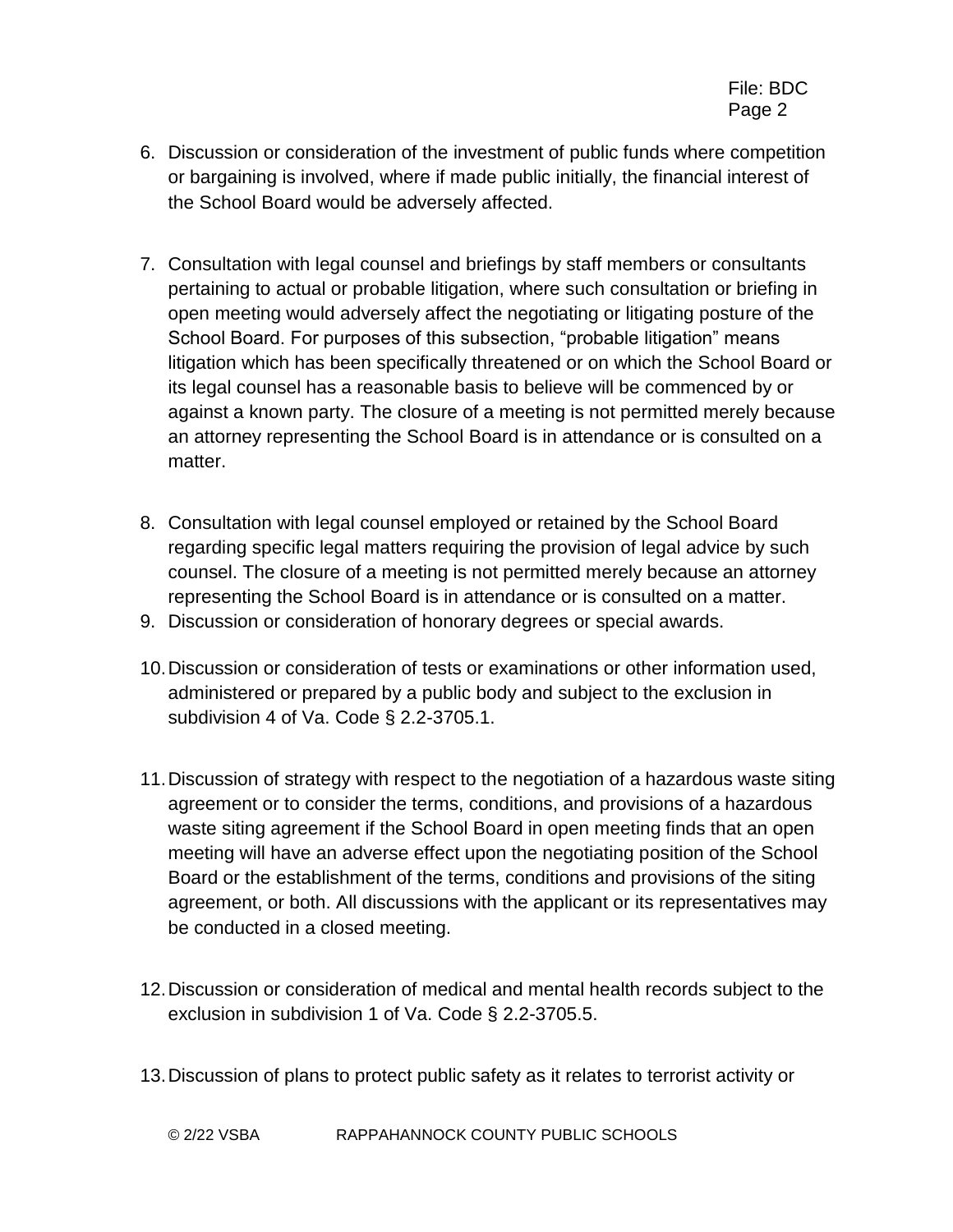specific cybersecurity threats or vulnerabilities and briefings by staff members, legal counsel or law-enforcement or emergency service officials concerning actions taken to respond to such matters or a related threat to public safety; discussion of information subject to the exclusion in subdivision 2 or 14 of Va. Code § 2.2-3705.2 where discussion in an open meeting would jeopardize the safety of any person or the security of any facility, building, structure, information technology system or software program; or discussion of reports or plans related to the security of any governmental facility, building or structure, or the safety of persons using such facility, building or structure.

- 14.Discussion or consideration of information subject to the exclusion in subdivision 11 of Va. Code § 2.2-3705.6 (the Public Private Education Facilities and Infrastructure Act) by the School Board or any independent review panel appointed to review information and advise the School Board concerning such information.
- 15.Discussion of the award of a public contract involving the expenditure of public funds, including interviews of bidders or offerors, and discussion of the terms or scope of such contract, where discussion in an open session would adversely affect the bargaining position or negotiating strategy of the School Board.
- B No resolution, ordinance, rule, contract, regulation or motion adopted, passed or agreed to in a closed meeting shall become effective unless the School Board, following the meeting, reconvenes in open meeting and takes a vote of the membership on such resolution, ordinance, rule, contract, regulation or motion which shall have its substance reasonably identified in the open meeting.
- C. The School Board or any committee thereof may permit nonmembers to attend a closed meeting of the Board or committee if such persons are deemed necessary or if their presence will reasonably aid the Board or committee in its consideration of a topic which is a subject of the meeting.
- D. School Board members may attend closed meetings held by any committee or subcommittee of the Board, or a closed meeting of any entity, however designated, created to perform the delegated functions of or to advise the Board. School Board members shall in all cases be permitted to observe the closed meeting of the committee, subcommittee or entity. In addition to the requirements of Va. Code § 2.2-3707, the minutes of the committee or other entity shall include the identity of the School Board members who attended the closed meeting.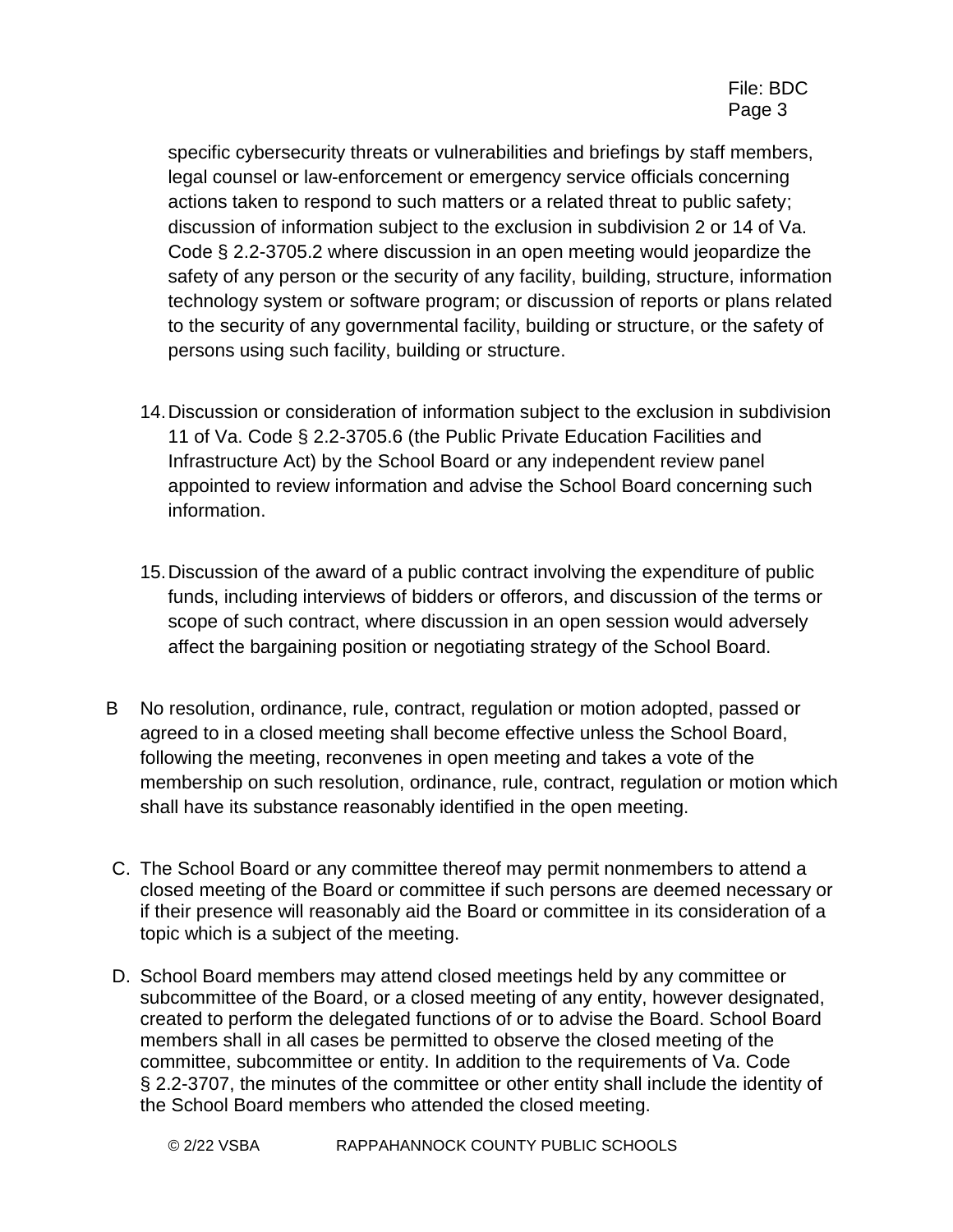File: BDC Page 4

Adopted: August 8, 1995 Revised: December 8, 1998, August 10, 1999, July 10, 2001, November 9, 2004, August 9, 2005, October 9, 2007, May 14, 2013, September 8, 2015, October 11, 2016, October 10, 2017, April 12, 2022

\_\_\_\_\_\_\_\_\_\_\_\_\_\_\_\_\_\_\_\_\_\_\_\_\_\_\_\_\_\_\_\_\_\_\_\_\_\_\_\_\_\_\_\_\_\_\_\_\_\_\_\_\_\_\_\_\_\_\_\_\_\_\_\_\_\_\_\_\_\_ \_\_\_\_\_\_\_\_\_\_\_\_\_\_\_\_\_\_\_\_\_\_\_\_\_\_\_\_\_\_\_\_\_\_\_\_\_\_\_\_\_\_\_\_\_\_\_\_\_\_\_\_\_\_\_\_\_\_\_\_\_\_\_\_\_\_\_\_\_\_

Legal Ref.: Code of Virginia, 1950, as amended, §§ 2.2-3711, 2.2-3712.

| Cross Ref.: BCE |             | <b>School Board Committees</b>          |
|-----------------|-------------|-----------------------------------------|
|                 | <b>BCEA</b> | <b>Disciplinary Committee</b>           |
|                 | <b>BCF</b>  | Advisory Committees to the School Board |
|                 | <b>BDDA</b> | Notification of Meetings                |

© 2/22 VSBA RAPPAHANNOCK COUNTY PUBLIC SCHOOLS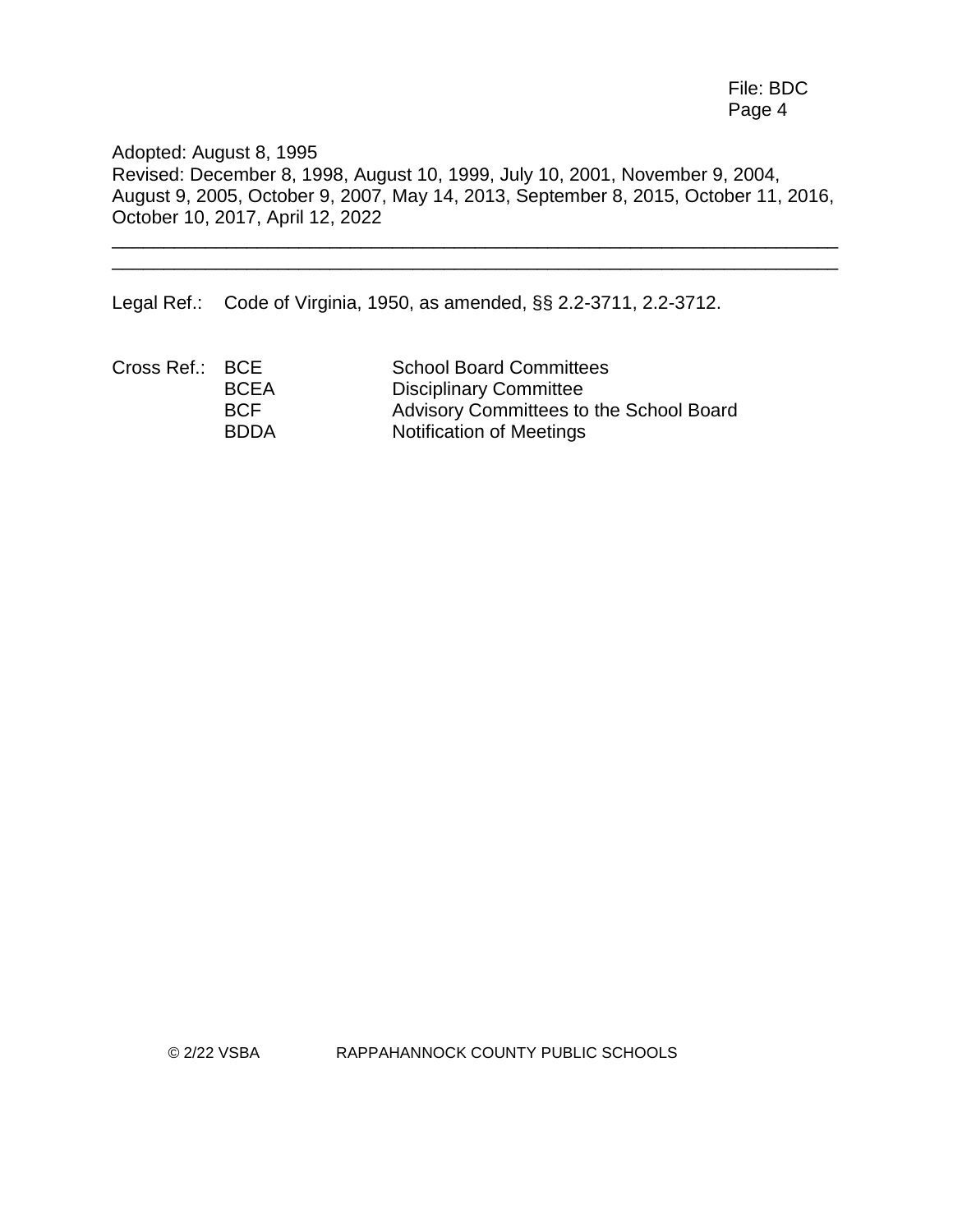### CALLING AND CERTIFICATION OF CLOSED MEETINGS

- A. No closed meetings are held by the School Board or any committee thereof unless the School Board or committee has taken an affirmative recorded vote in an open meeting approving a motion which (i) identifies the subject matter, (ii) states the purpose of the meeting as authorized in Va. Code § 2.2-3711.A or other provision of law and (iii) cites the applicable exemption or exemptions from open meeting requirements provided in the Virginia Freedom of Information Act (FOIA) or other provision of law. The matters contained in such motion are set forth in detail in the minutes of the open meeting. A general reference to the provisions of FOIA or authorized exemptions from open meeting requirements, or the subject matter of the closed meeting is not sufficient to satisfy the requirements for holding a closed meeting.
- B. The School Board, or committee thereof, in holding a closed meeting, restricts its discussion during the closed meeting only to those purposes specifically exempted under FOIA and identified in the motion required in Section A, above.
- C. At the conclusion of any closed meeting, the School Board or committee thereof immediately reconvenes in an open meeting and takes a roll call or other recorded vote to be included in the minutes, certifying that to the best of each member's knowledge (i) only public business matters lawfully exempted from open meeting requirements and (ii) only such public business matters as were identified in the motion by which the closed meeting was convened were heard, discussed or considered in the meeting. Any member of the Board or committee who believes that there was a departure from the requirements of (i) and (ii) above, so states prior to the vote, indicating the substance of the departure that, in the member's judgment, has taken place. The statement is recorded in the minutes of the meeting.
- D. Failure of the certification required by Section C, above, to receive the affirmative vote of a majority of the members present during a meeting does not affect the validity or confidentiality of such meeting with respect to matters considered therein in compliance with these provisions. The recorded vote and any statement made in connection therewith, upon proper authentication, constitutes evidence in any proceeding brought to enforce FOIA.
- E. Except as specifically authorized by law, in no event may the School Board or committee thereof take action on matters discussed in any closed meeting, except at an open meeting for which notice was given pursuant to Va. Code § 2.2-3707.
- F. The School Board is subject to a civil penalty of up to \$1,000 if a court finds that the Board voted to certify a closed meeting in accordance with Section C above and such certification was not in accordance with FOIA.

Adopted: August 8, 1995 Revised: December 8, 1998, August 10, 1999, May 13, 2003, May 14, 2013, October 10, 2017, June 11, 2019 \_\_\_\_\_\_\_\_\_\_\_\_\_\_\_\_\_\_\_\_\_\_\_\_\_\_\_\_\_\_\_\_\_\_\_\_\_\_\_\_\_\_\_\_\_\_\_\_\_\_\_\_\_\_\_\_\_\_\_\_\_\_\_\_\_\_\_\_\_\_

\_\_\_\_\_\_\_\_\_\_\_\_\_\_\_\_\_\_\_\_\_\_\_\_\_\_\_\_\_\_\_\_\_\_\_\_\_\_\_\_\_\_\_\_\_\_\_\_\_\_\_\_\_\_\_\_\_\_\_\_\_\_\_\_\_\_\_\_\_\_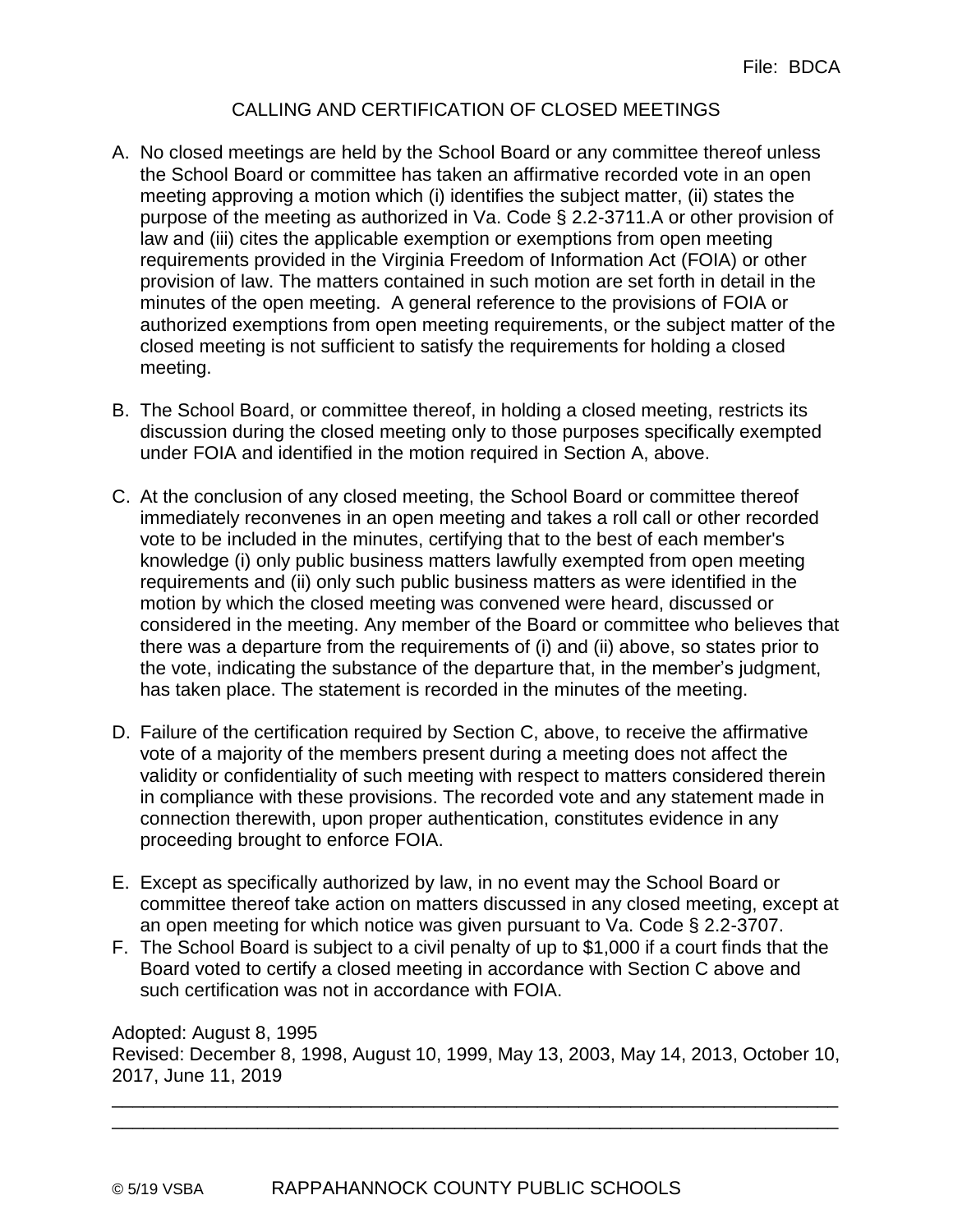Legal Ref.: Code of Virginia, 1950, as amended, §§ 2.1-3701, 2.2-3712 and 2.2-3714.

| Cross Refs.: BCE | <b>School Board Committees</b>          |
|------------------|-----------------------------------------|
| <b>BCEA</b>      | <b>Disciplinary Committee</b>           |
| <b>BCF</b>       | Advisory Committees to the School Board |
| <b>BDC</b>       | <b>Closed Meetings</b>                  |
| <b>BDDA</b>      | Notification of School Board Meetings   |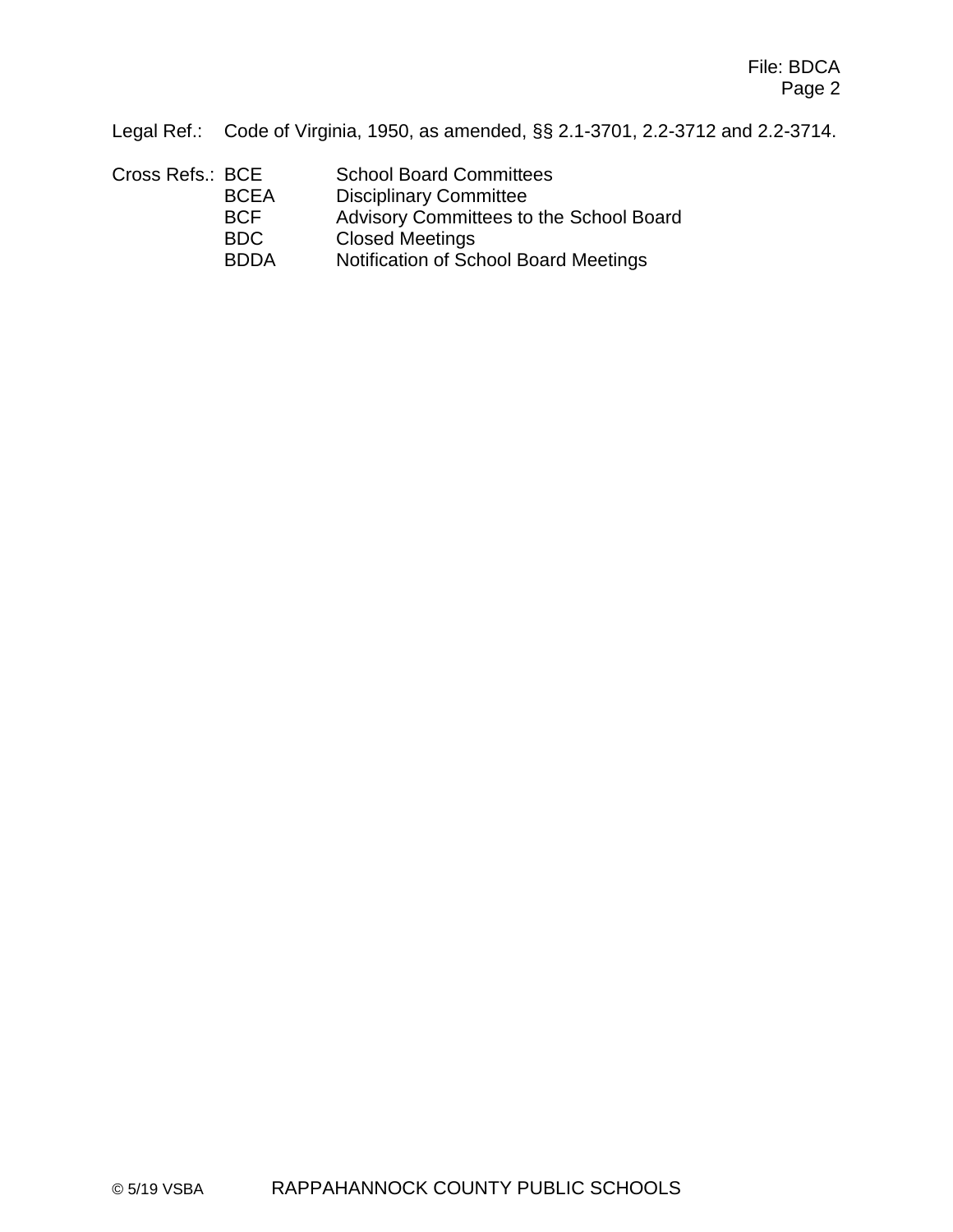### ELECTRONIC PARTICIPATION IN MEETINGS FROM REMOTE LOCATIONS

\_ Except as provided hereafter, or as otherwise permitted by law, the School Board does not conduct any meeting wherein the public business is discussed or transacted through telephonic, video, electronic or other electronic communication means where the members are not physically assembled. This policy is applied strictly and uniformly, without exception, to the entire membership of the School Board and without regard to the identity of the member requesting remote participation or the matters that will be considered or voted on at the meeting.

For purposes of this policy, "electronic communication" means the use of technology having electrical, digital, magnetic, wireless, optical, electromagnetic, or similar capabilities to transmit or receive information.

#### I. Quorum Physically Assembled

A.The School Board may conduct any meeting wherein the public business is discussed or transacted through electronic communication means if 1) on or before the day of a meeting, a member of the School Board notifies the chair that such member is unable to attend the meeting due to a temporary or permanent disability or other medical condition that prevents the member's physical attendance, a family member's medical condition that requires the member to provide care for such family member, thereby preventing the member's physical attendance, or that such member is unable to attend the meeting due to a personal matter and identifies with specificity the nature of the personal matter; and 2) the School Board approves the member's participation by a majority vote of the members present at the primary or central meeting location.

Participation by a School Board member by electronic communication means due to a personal matter is limited each calendar year to two meetings or 25 percent of the meetings held per calendar year rounded up to the next whole number, whichever is greater.

B. If participation by a School Board member through electronic communication means is approved pursuant to subsection A above, the School Board records in its minutes the remote location from which the member participated; however, the remote location need not be open to the public. If participation is approved due to a temporary or permanent disability or other medical condition, the School Board also includes in its minutes the fact that the member participated through electronic communication means due to a temporary or permanent disability or other medical condition that prevented the member's physical attendance. If participation is approved due to a personal matter, the School Board also includes in its minutes the specific nature of the personal matter cited by the member.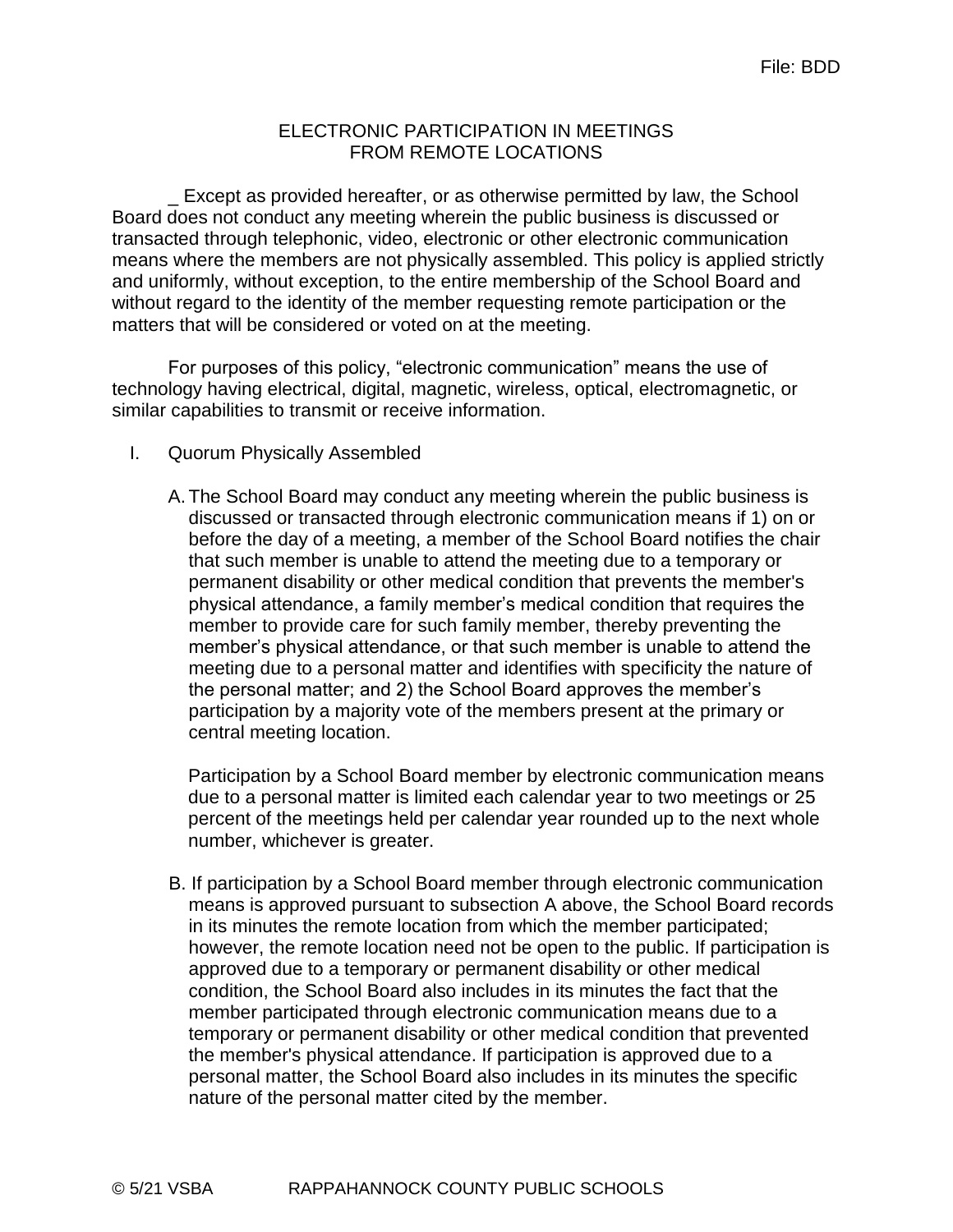If a School Board member's participation from a remote location due to a personal matter is disapproved, such disapproval is recorded in the minutes with specificity.

- C. A School Board member may participate in a meeting by electronic means pursuant to subsections A and B above only when:
	- 1. a quorum of the School Board is physically assembled at one primary or central meeting location; and
	- 2. the School Board makes arrangements for the voice of the remote participant to be heard by all persons at the primary or central meeting location.
- II. Quorum Not Physically Assembled

The School Board may meet by electronic communication means without a quorum physically assembled at one location when the Governor has declared a state of emergency in accordance with Va. Code § 44-146.17, or the locality in which the School Board is located has declared a local state of emergency pursuant to Va. Code § 44-146.21, provided

- the catastrophic nature of the declared emergency makes it impracticable or unsafe to assemble a quorum in a single location, and
- the purpose of the meeting is to provide for the continuity of operations of the School Board or the discharge of its lawful purposes, duties, and responsibilities.

If it holds a meeting pursuant to this section, the School Board

- $\bullet$  gives public notice using the best available method given the nature of the emergency contemporaneously with the notice provided members of the School Board;
- makes arrangements for public access to the meeting through electronic communications means, including videoconferencing if already used by the School Board; and
- provides the public with the opportunity to comment at those meetings when public comment is customarily received.

For any meeting conducted pursuant to this section, the nature of the emergency, the fact that the meeting was held by electronic communication means and the type of electronic communication means by which the meeting was held are stated in the minutes of the meeting.

Adopted: October 9, 2007

Revised: November 11, 2008, October 8, 2013, October 14, 2014, November 10, 2015, October 10, 2017, September 11, 2018, August 11, 2020, July 13, 2021

\_\_\_\_\_\_\_\_\_\_\_\_\_\_\_\_\_\_\_\_\_\_\_\_\_\_\_\_\_\_\_\_\_\_\_\_\_\_\_\_\_\_\_\_\_\_\_\_\_\_\_\_\_\_\_\_\_\_\_\_\_\_\_\_\_\_\_\_\_\_ \_\_\_\_\_\_\_\_\_\_\_\_\_\_\_\_\_\_\_\_\_\_\_\_\_\_\_\_\_\_\_\_\_\_\_\_\_\_\_\_\_\_\_\_\_\_\_\_\_\_\_\_\_\_\_\_\_\_\_\_\_\_\_\_\_\_\_\_\_\_

Legal Ref.: Code of Virginia, 1950, as amended, §§ 2.2-3701, 2.2-3707, 2.2-3708.2, 2.2-3710.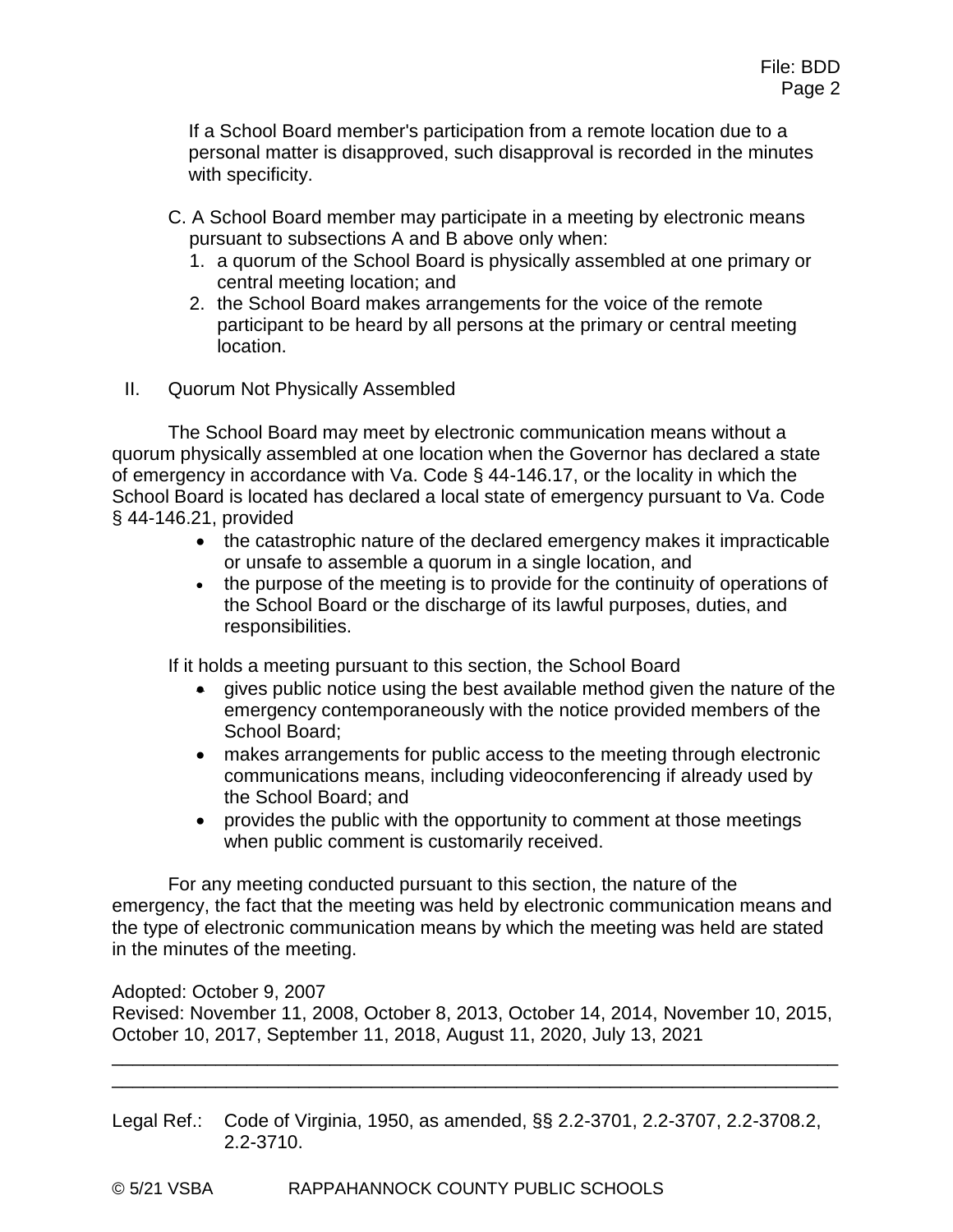Acts 2020, c. 1283.

Cross Ref.: BDDG Minutes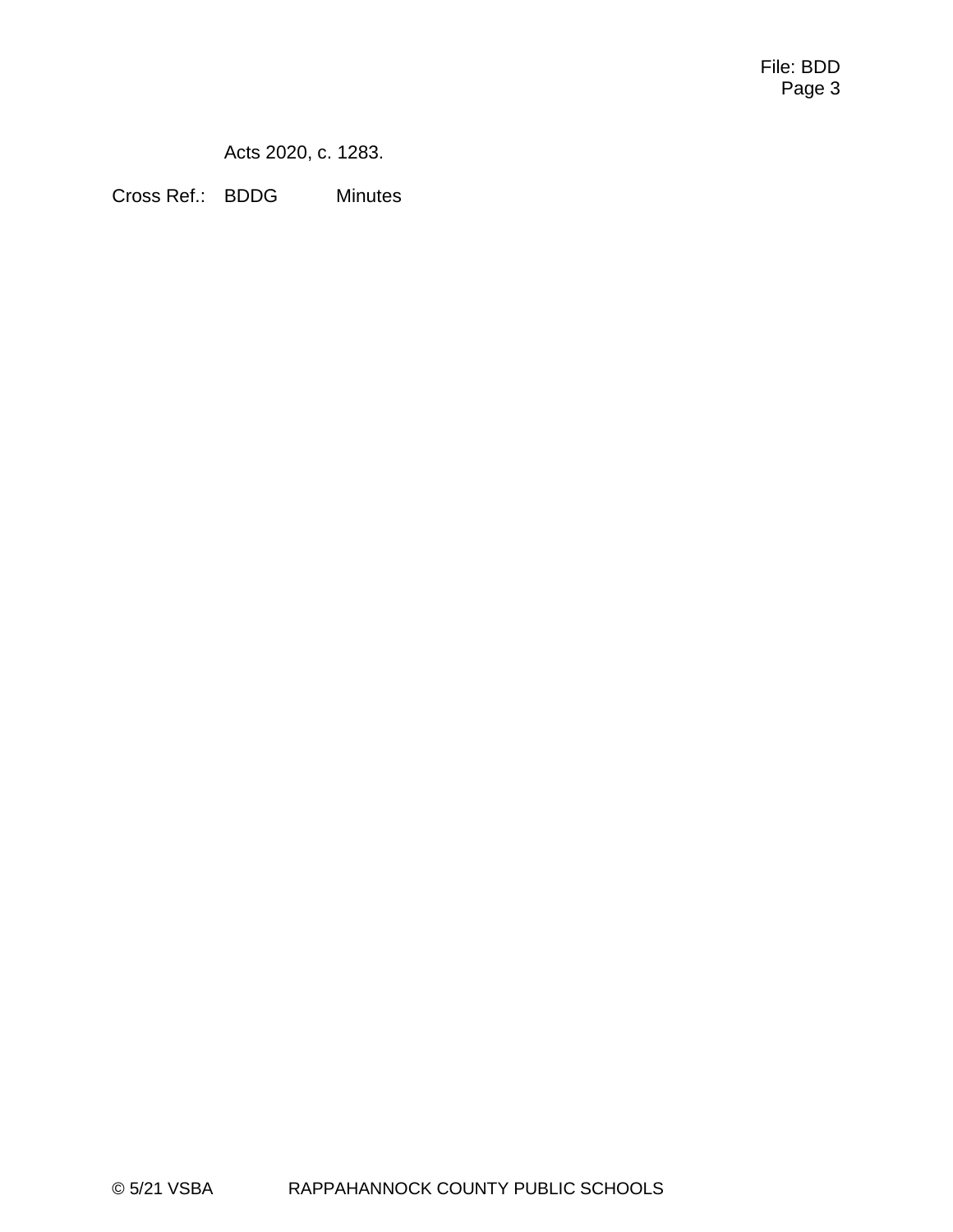#### File: BDDA

#### NOTIFICATION OF MEETINGS

### Regular Meetings

The School Board and any committees thereof give notice of the date, time, and location of their regular meetings by posting such notice on its website, if any, placing a notice in a prominent public location at which notices are regularly posted and in the office of the clerk of the School Board at least three working days prior to the meeting. In addition, the School Board and any committees thereof publish notice of their meetings by electronic means whenever feasible.

At least one copy of the proposed agenda and all agenda packets and other nonexempt materials furnished to members of the School Board and any committees thereof is made available for public inspection at the same time the documents are furnished to members of the School Board or committee.

#### Special Meetings

Notice, reasonable under the circumstance, of special, emergency or continued meetings is given contemporaneously with the notice provided to members of the School Board or committee.

Notification of Closed Meetings Held Solely for the Purpose of Interviewing Candidates for the Position of Superintendent

The notice provisions described above do not apply to closed meetings of the Board held solely for the purpose of interviewing candidates for the position of superintendent. Prior to any such closed meeting the School Board announces in an open meeting that such closed meeting will be held at a disclosed or undisclosed location within fifteen days thereafter.

#### Direct Notification

Notice of all School Board meetings and committee meetings is furnished directly to any person who requests such information. Requests to be notified of all meetings should be made at least once a year in writing and include the requester's name, address, zip code, daytime telephone number, electronic mail address, if available, and organization, if any. Unless the person making the request objects, the school division may provide electronic notice of all meetings in response to such requests.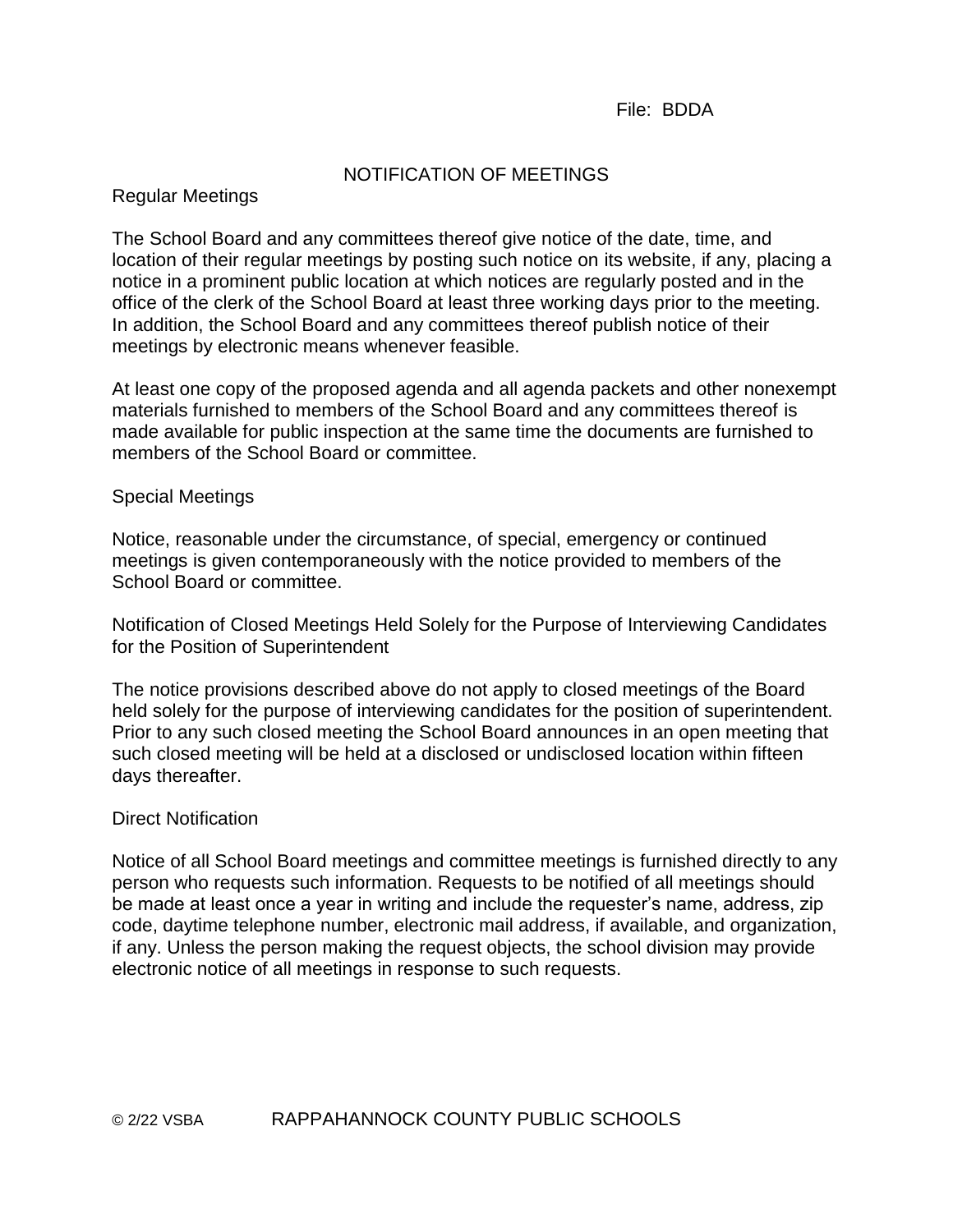File: BDDA Page 2

Adopted: August 8, 1995 Reviewed: December 8, 1998 Revised: August 10, 1999, June 11, 2002, June 9, 2009, May 14, 2013, October 10, 2017, April 12, 2022 \_\_\_\_\_\_\_\_\_\_\_\_\_\_\_\_\_\_\_\_\_\_\_\_\_\_\_\_\_\_\_\_\_\_\_\_\_\_\_\_\_\_\_\_\_\_\_\_\_\_\_\_\_\_\_\_\_\_\_\_\_\_\_\_\_\_\_\_\_\_

\_\_\_\_\_\_\_\_\_\_\_\_\_\_\_\_\_\_\_\_\_\_\_\_\_\_\_\_\_\_\_\_\_\_\_\_\_\_\_\_\_\_\_\_\_\_\_\_\_\_\_\_\_\_\_\_\_\_\_\_\_\_\_\_\_\_\_\_\_\_

Legal Ref.: Code of Virginia, 1950, as amended, §§ 2.2-3707, 2.2-3712.

| Cross Refs.: BCE |             | <b>School Board Committees</b>          |
|------------------|-------------|-----------------------------------------|
|                  | <b>BCEA</b> | <b>Disciplinary Committee</b>           |
|                  | <b>BCF</b>  | Advisory Committees to the School Board |
|                  | <b>BDA</b>  | <b>Regular School Board Meetings</b>    |
|                  | <b>BDB</b>  | <b>Special School Board Meetings</b>    |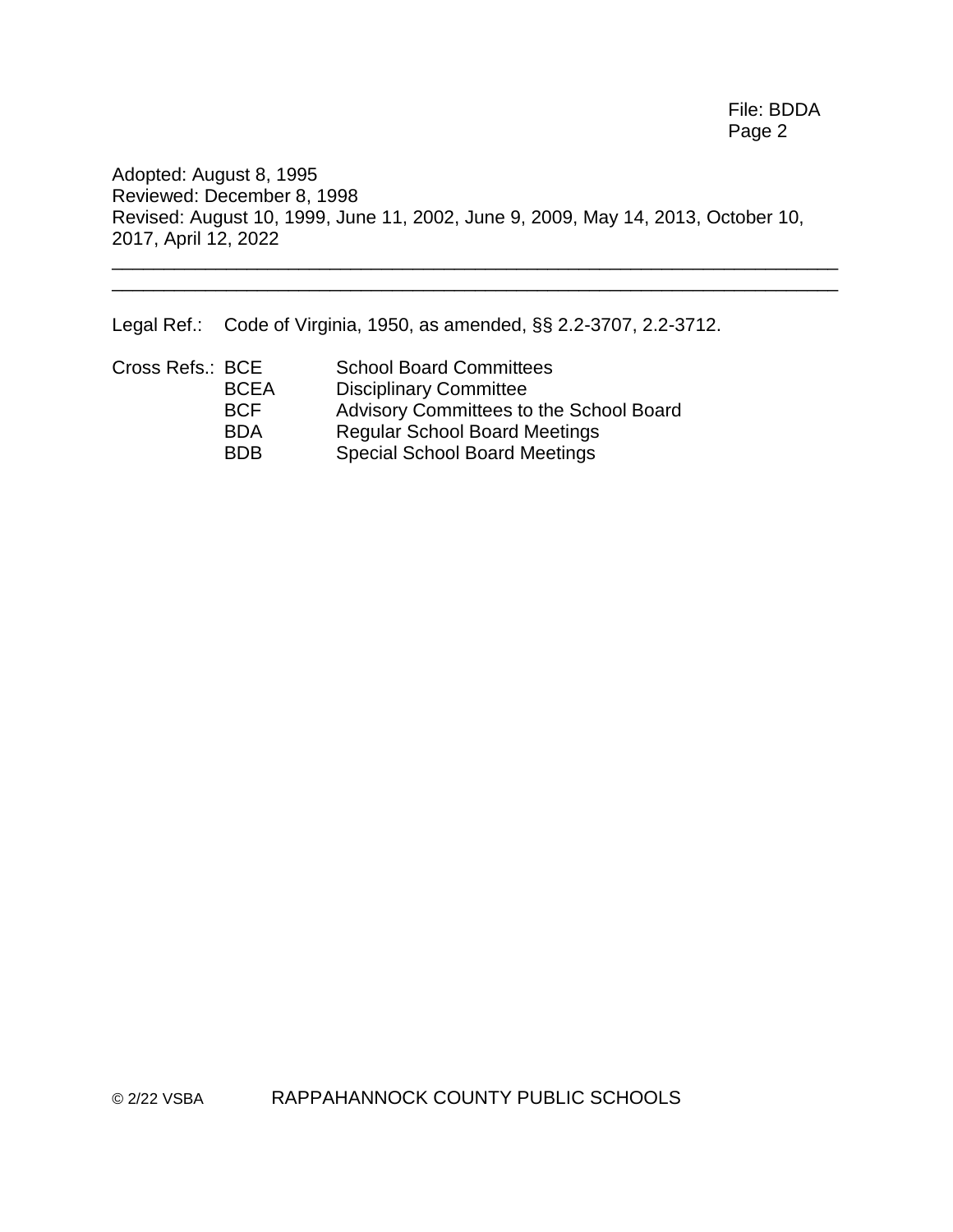#### AGENDA PREPARATION AND DISSEMINATION

The preparation of the proposed agenda is the responsibility of the School Board chair with the assistance of the superintendent. Any member of the School Board may submit items for inclusion on the proposed agenda.

A copy of the proposed agenda and all agenda packets and materials is made available for inspection by the public at the same time such documents are furnished to the School Board members unless the materials are exempt under the Virginia Freedom of Information Act.

Adopted: August 8, 1995 Revised: December 8, 1998, June 11, 2002, June 12, 2007, October 8, 2013, October 14, 2014, October 10, 2017, April 13, 2021

\_\_\_\_\_\_\_\_\_\_\_\_\_\_\_\_\_\_\_\_\_\_\_\_\_\_\_\_\_\_\_\_\_\_\_\_\_\_\_\_\_\_\_\_\_\_\_\_\_\_\_\_\_\_\_\_\_\_\_\_\_\_\_\_\_\_\_\_\_\_ \_\_\_\_\_\_\_\_\_\_\_\_\_\_\_\_\_\_\_\_\_\_\_\_\_\_\_\_\_\_\_\_\_\_\_\_\_\_\_\_\_\_\_\_\_\_\_\_\_\_\_\_\_\_\_\_\_\_\_\_\_\_\_\_\_\_\_\_\_\_

Legal Ref.: Code of Virginia, 1950, as amended, §§ 2.2-3707, 22.1-78.

Cross Ref.: BDA Regular School Board Meetings BDB Special School Board Meetings BDDA Notification of School Board Meetings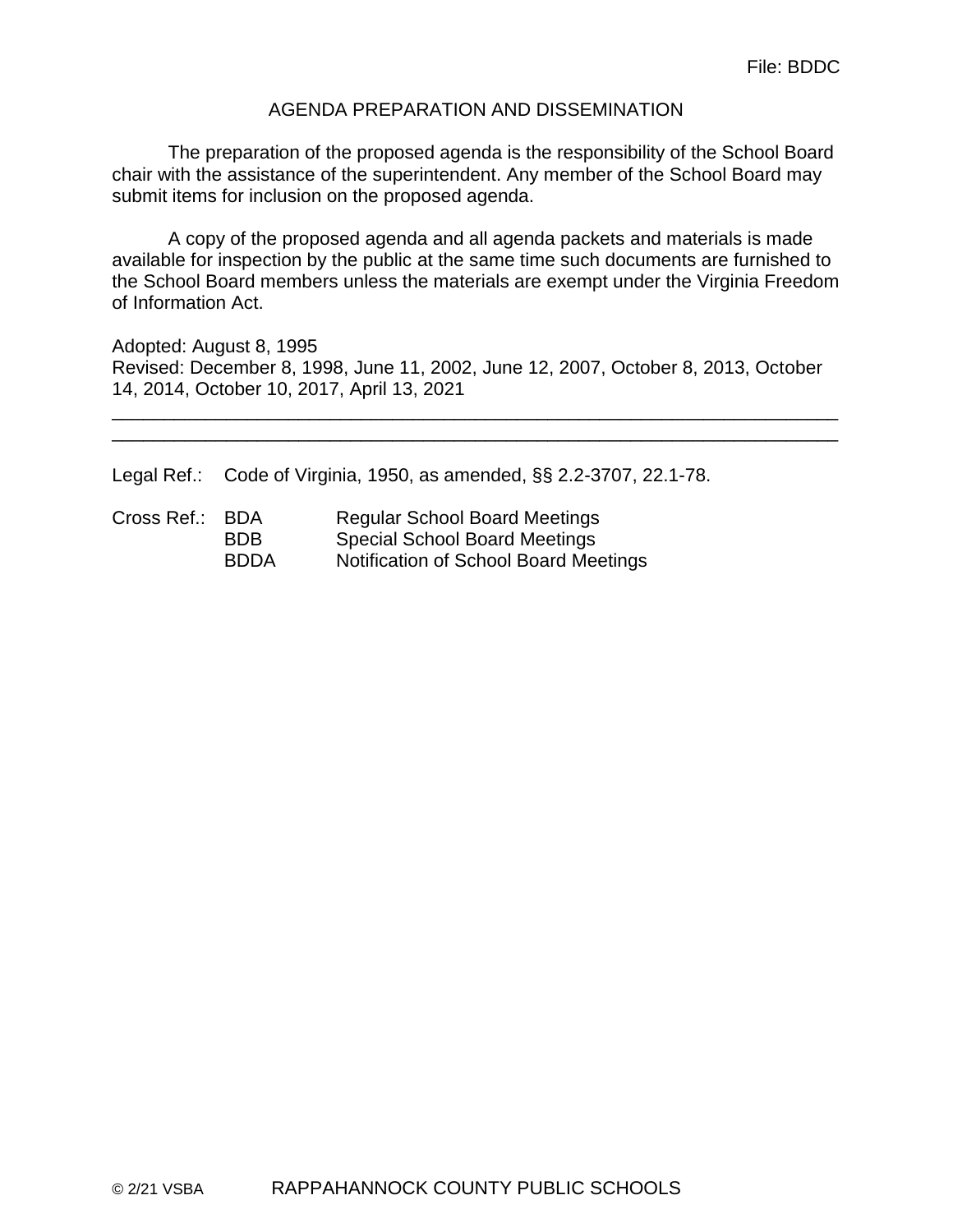### QUORUM

\_\_\_\_\_\_\_\_\_\_\_\_\_\_\_\_\_\_\_\_\_\_\_\_\_\_\_\_\_\_\_\_\_\_\_\_\_\_\_\_\_\_\_\_\_\_\_\_\_\_\_\_\_\_\_\_\_\_\_\_\_\_\_\_\_\_\_\_\_\_ \_\_\_\_\_\_\_\_\_\_\_\_\_\_\_\_\_\_\_\_\_\_\_\_\_\_\_\_\_\_\_\_\_\_\_\_\_\_\_\_\_\_\_\_\_\_\_\_\_\_\_\_\_\_\_\_\_\_\_\_\_\_\_\_\_\_\_\_\_\_

At any meeting of the Rappahannock County School Board, a majority of the Board constitutes a quorum.

Adopted: August 8, 1995 Reviewed: December 8, 1998/August 9, 2005/October 8, 2013, Revised: September 8, 2015

Legal Ref.: Code of Virginia, 1950, as amended, § 22.1-73.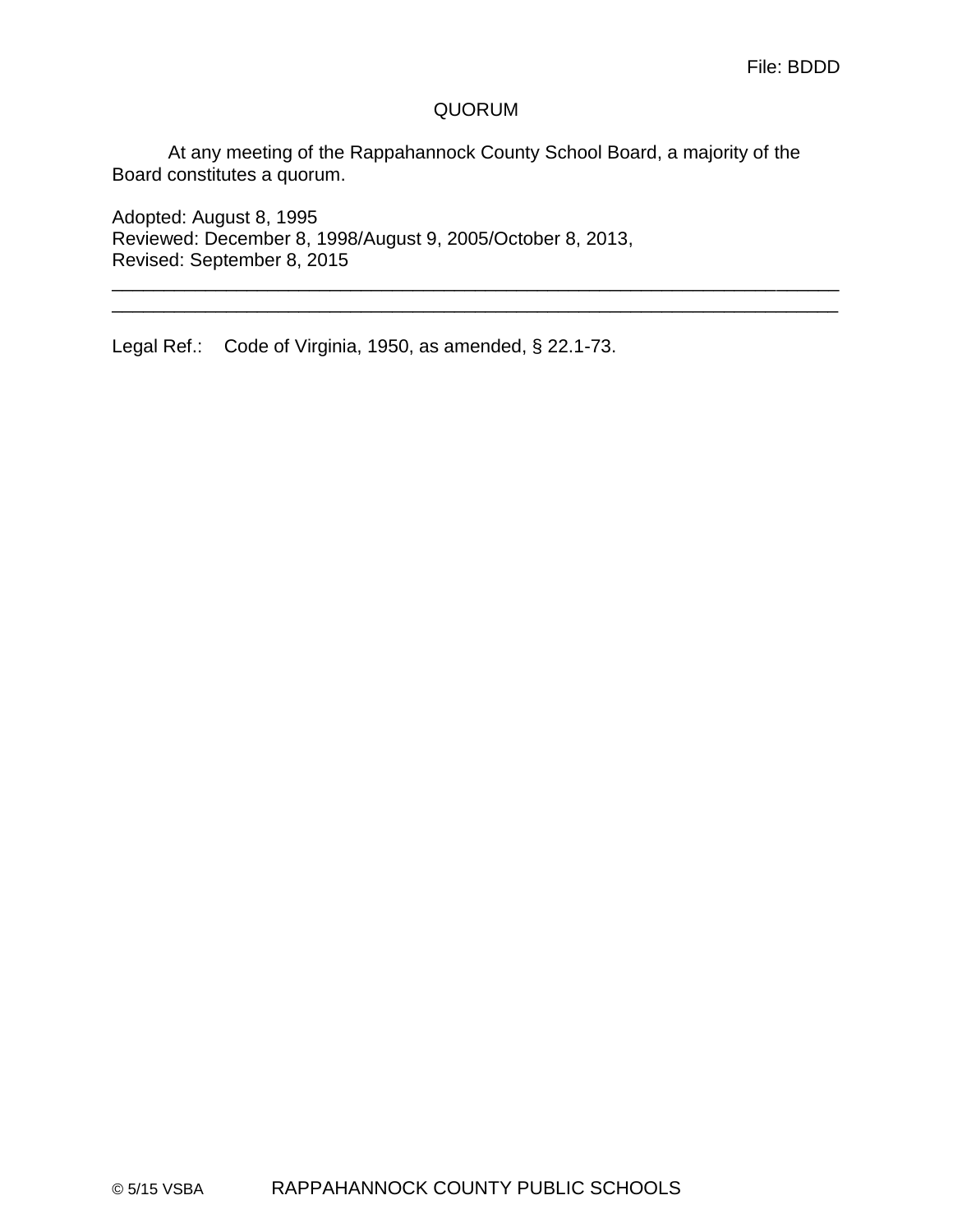### RULES OF ORDER

\_\_\_\_\_\_\_\_\_\_\_\_\_\_\_\_\_\_\_\_\_\_\_\_\_\_\_\_\_\_\_\_\_\_\_\_\_\_\_\_\_\_\_\_\_\_\_\_\_\_\_\_\_\_\_\_\_\_\_\_\_\_\_\_\_\_\_\_\_\_ \_\_\_\_\_\_\_\_\_\_\_\_\_\_\_\_\_\_\_\_\_\_\_\_\_\_\_\_\_\_\_\_\_\_\_\_\_\_\_\_\_\_\_\_\_\_\_\_\_\_\_\_\_\_\_\_\_\_\_\_\_\_\_\_\_\_\_\_\_\_

The Rappahannock County School Board establishes rules of order and may adopt bylaws, policies and regulations.

Adopted: August 8, 1995 Reviewed: December 8, 1998/August 9, 2005/October 8, 2013 Revised: September 8, 2015

Legal Ref.: Code of Virginia, 1950, as amended, § 22.1-78.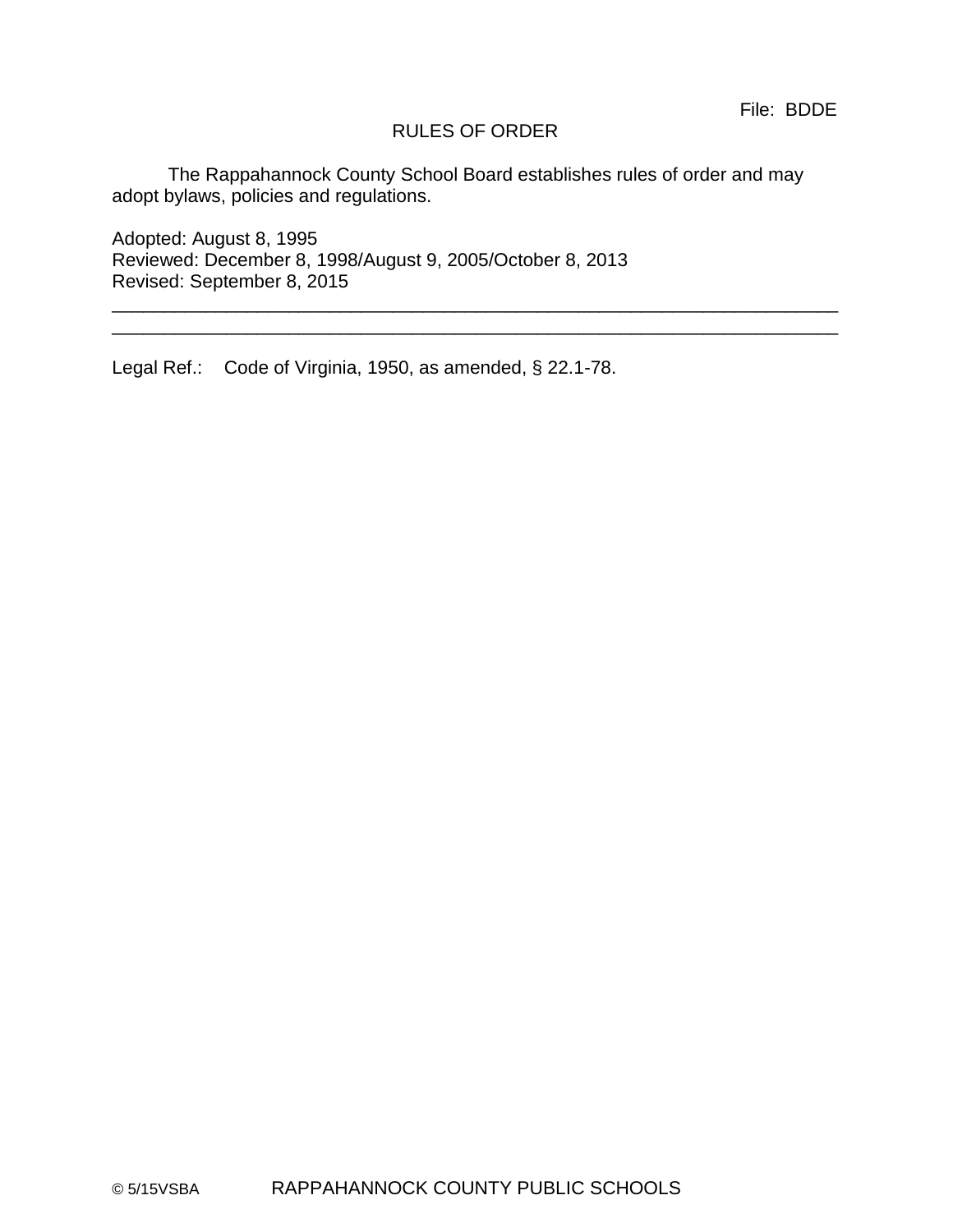## RULES OF ORDER REGULATION

The Rappahannock County School Board has adopted rules for Parliamentary Procedure and will follow the Robert's Rules of Order.

\_\_\_\_\_\_\_\_\_\_\_\_\_\_\_\_\_\_\_\_\_\_\_\_\_\_\_\_\_\_\_\_\_\_\_\_\_\_\_\_\_\_\_\_\_\_\_\_\_\_\_\_\_\_\_\_\_\_\_\_\_\_\_\_\_\_\_\_\_\_ \_\_\_\_\_\_\_\_\_\_\_\_\_\_\_\_\_\_\_\_\_\_\_\_\_\_\_\_\_\_\_\_\_\_\_\_\_\_\_\_\_\_\_\_\_\_\_\_\_\_\_\_\_\_\_\_\_\_\_\_\_\_\_\_\_\_\_\_\_\_

Regulation: October 8, 2013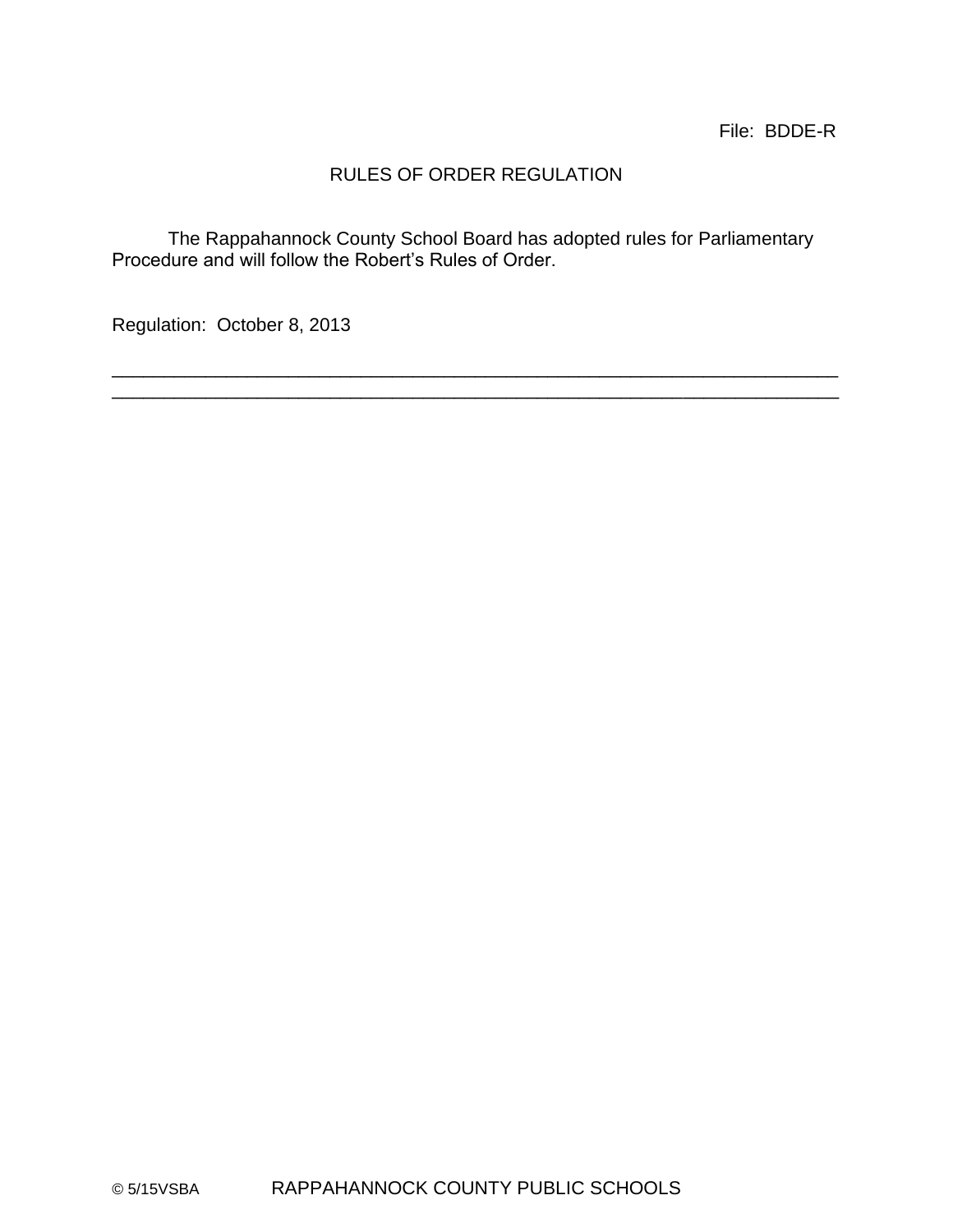### VOTING METHOD

Each School Board member's vote on every decision is recorded in the minutes of the meeting. The minutes of the meeting also reflect the method and result of all votes. No votes are taken by secret or written ballot.

In any case in which there is a tie vote of the School Board when all members are not present, the question shall be passed by until the next meeting when it will again be voted upon even though all members are not present. In any case in which there is a tie vote on any question after complying with this procedure or in any case in which there is a tie vote when all the members of the School Board are present, the clerk records the vote and immediately notifies the tie breaker, if any, to vote as provided in the Code of Virginia § 22.1-75. If no tie breaker has been appointed or elected as authorized by state law, any tie vote defeats the motion, resolution or issue voted upon.

Adopted: August 8, 1995 Reviewed: December 8, 1998 Revised: June 11, 2002, October 10, 2006, October 9, 2007, October 8, 2013, September 8, 2015, June 11, 2019, April 12, 2022

Legal Ref.: Code of Virginia, 1950, as amended, §§ 2.2-3710, 22.1-57.3, 22.1-75.

Cross Refs.: BDD Electronic Participation in Meetings from Remote Locations BDDG Minutes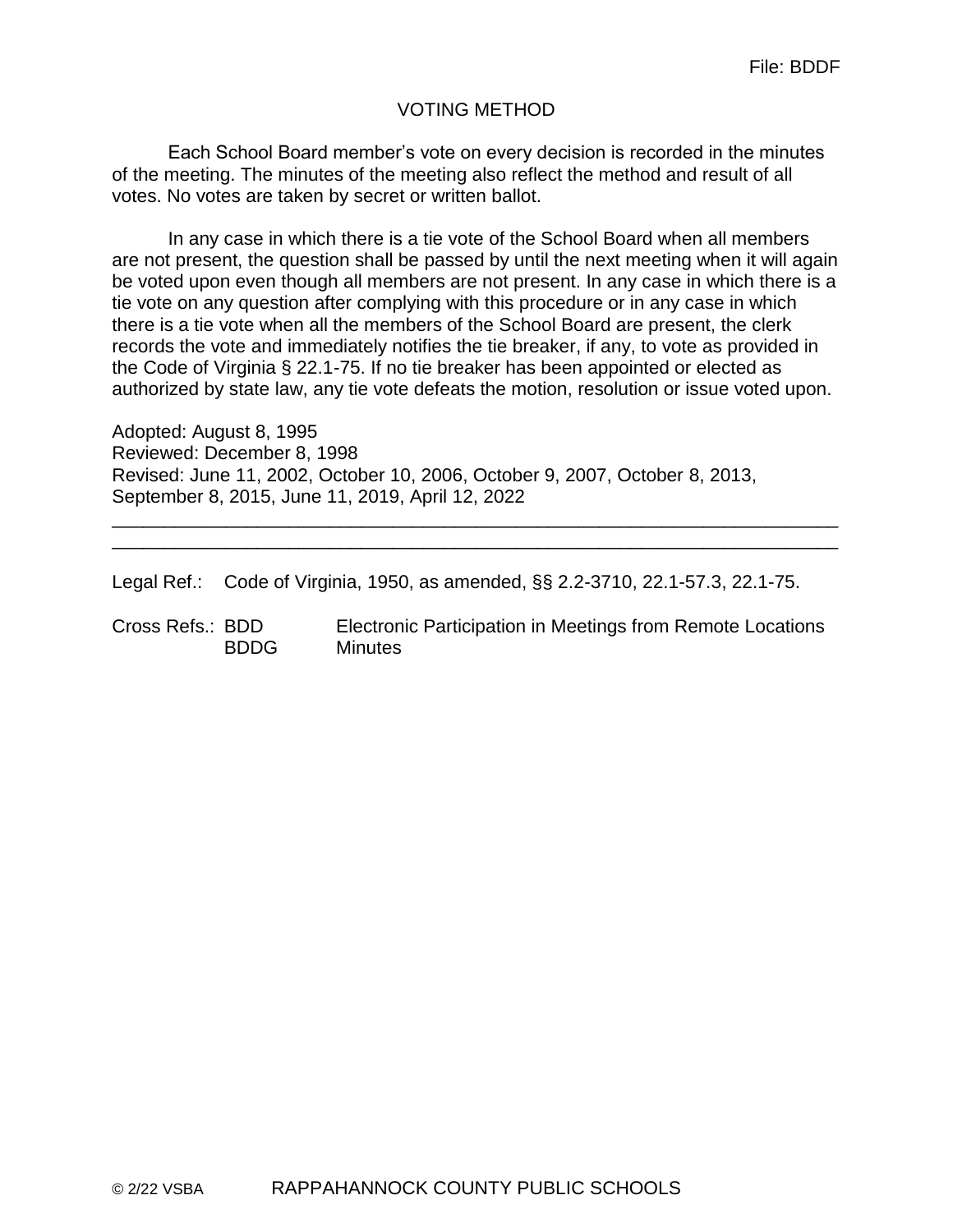#### **MINUTES**

Minutes are recorded at all open meetings, approved by the school board in regular session, signed by the clerk and chairman of the board, and kept and stored in accordance with the provisions of the Code of Virginia.

Draft minutes and all other records of open meetings, including audio or audio/visual records, are public records open pursuant to the Virginia Freedom of Information Act as described in Policy KBA Requests for Public Records and Regulation KBA-R Requests for Public Records.

Minutes may be taken during closed meetings of the school board, but are not required. Such minutes are not subject to mandatory public disclosure.

Minutes are not required to be taken at deliberations of study commissions or study committees, or any other committees or subcommittees appointed by the school board except where the membership of any such commission, committee or subcommittee includes a majority of the school board.

Minutes are in writing and include, but are not limited to

- the date, time, and location of the meeting;
- the members of the school board recorded as present and absent;
- a summary of the discussion on matters proposed, deliberated or decided; and
- a record of any votes taken.

Adopted: August 8, 1995 Reviewed: December 8, 1998 Revised: August 10, 1999, June 11, 2002, November 11, 2008, October 8, 2013, October 10, 2017, March 12, 2019

Legal Ref.: Code of Virginia, 1950, as amended, §§ 2.2-3704, 2.2-3707, 2.2-3712, 22.1-74.

| Cross Refs.: BDC | <b>Closed Meetings</b>                           |
|------------------|--------------------------------------------------|
| <b>BDD</b>       | Electronic Participation in Meetings from Remote |
|                  | Locations                                        |
| KBA              | <b>Requests for Public Records</b>               |
| KBA-R            | <b>Requests for Public Records</b>               |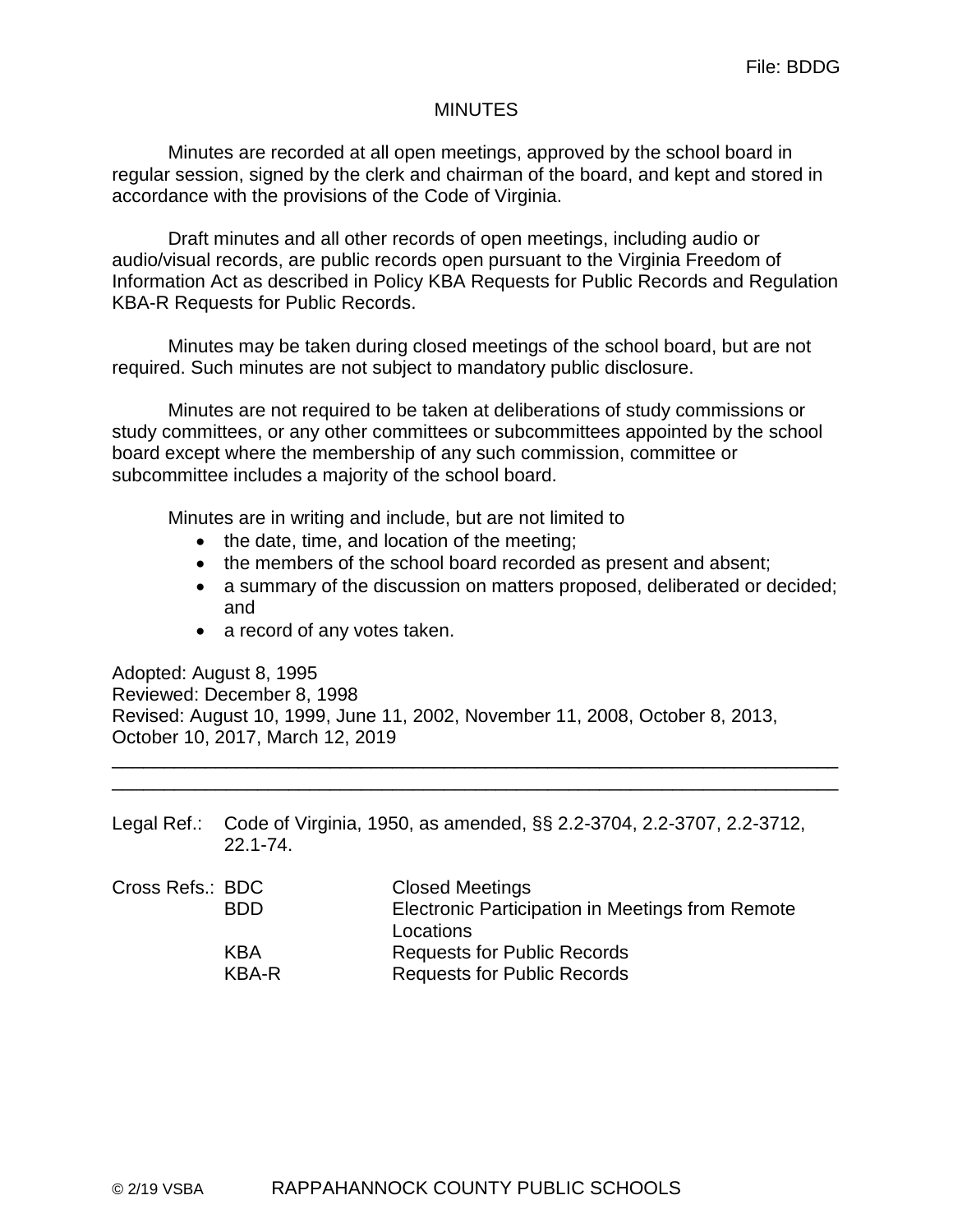#### PUBLIC PARTICIPATION AT SCHOOL BOARD MEETINGS

Members of the community are invited and encouraged to attend meetings of the Rappahannock County School Board to observe its deliberations. Any member of the community may address the Board on matters related to the Rappahannock County public schools at any regular meeting as provided in the accompanying regulation. Persons wishing to address the School Board are requested to contact the superintendent, the School Board chair, or their designee for placement on the agenda.

The chair is responsible for the orderly conduct of the meeting and rules on such matters as the appropriateness of the subject being presented and length of time for such presentation. Upon recognition by the chair, the speaker shall address the chair and if, at the conclusion of the speaker's remarks, any member of the School Board desires further information, the member addresses the speaker only with the permission of the chair. No one is allowed to make additional presentations until everyone who wishes to speak has an opportunity to make an initial presentation.

Adopted: August 8, 1995 Reviewed: December 8, 1998 Revised: November 9, 2004, November 11, 2008, October 8, 2013, October 14, 2014, October 11, 2016, April 13, 2021 \_\_\_\_\_\_\_\_\_\_\_\_\_\_\_\_\_\_\_\_\_\_\_\_\_\_\_\_\_\_\_\_\_\_\_\_\_\_\_\_\_\_\_\_\_\_\_\_\_\_\_\_\_\_\_\_\_\_\_\_\_\_\_\_\_\_\_\_\_\_

\_\_\_\_\_\_\_\_\_\_\_\_\_\_\_\_\_\_\_\_\_\_\_\_\_\_\_\_\_\_\_\_\_\_\_\_\_\_\_\_\_\_\_\_\_\_\_\_\_\_\_\_\_\_\_\_\_\_\_\_\_\_\_\_\_\_\_\_\_\_

Legal Ref.: Code of Virginia, 1950, as amended, §§ 22.1-78, 22.1-253.13:7.

Cross Ref.: BDDF Rules of Order

© 2/21 VSBA RAPPAHANNOCK COUNTY PUBLIC SCHOOLS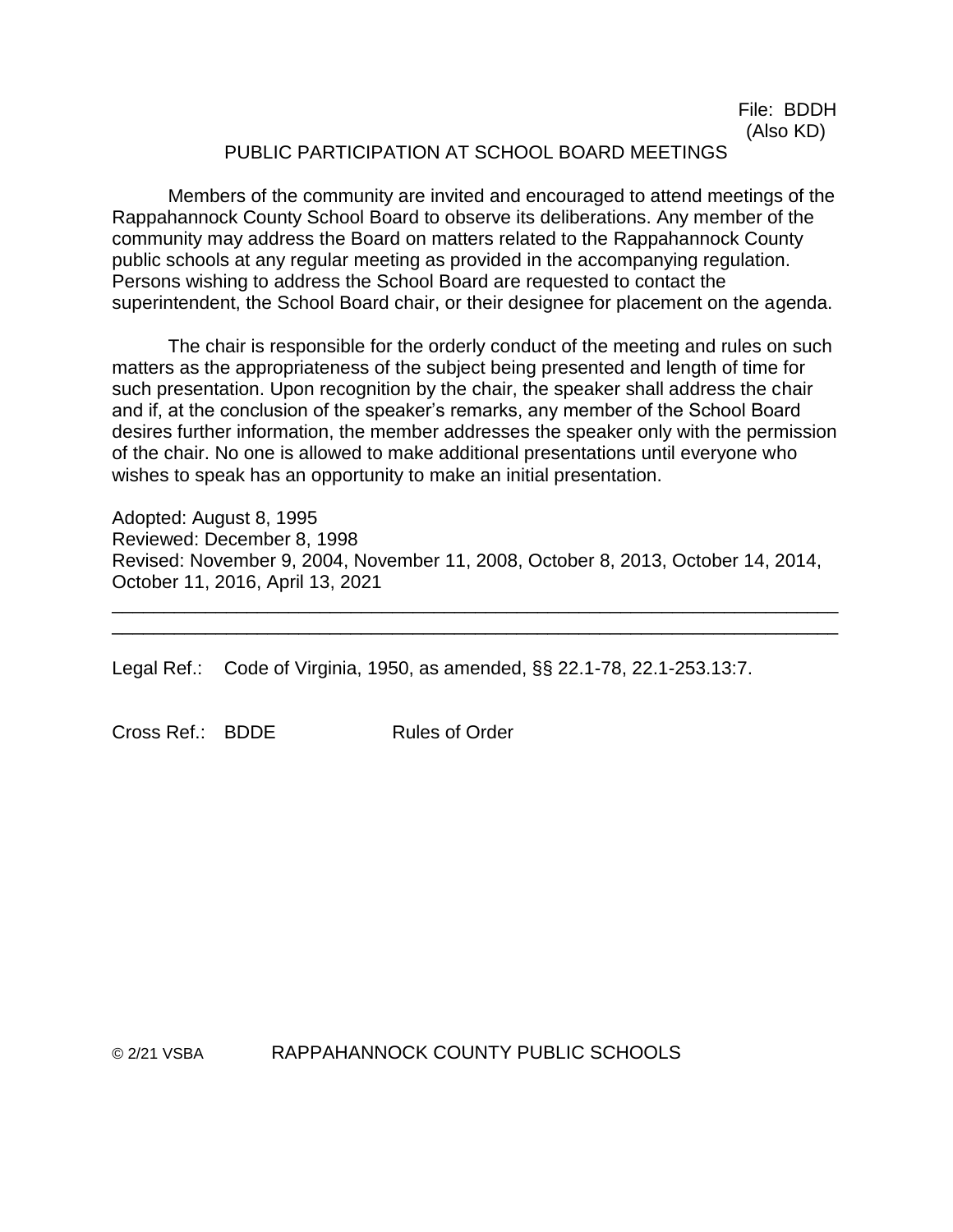File: BDDH-R

#### PUBLIC PARTICIPATION AT SCHOOL BOARD MEETINGS REGULATION

During the public comment portion of a school board meeting, the Rappahannock County School Board requests that each person state their name and district. No person may speak on an issue more than 3 minutes and no one may speak twice on an issue until all present have had an opportunity to speak.

\_\_\_\_\_\_\_\_\_\_\_\_\_\_\_\_\_\_\_\_\_\_\_\_\_\_\_\_\_\_\_\_\_\_\_\_\_\_\_\_\_\_\_\_\_\_\_\_\_\_\_\_\_\_\_\_\_\_\_\_\_\_\_\_\_\_\_\_\_\_ \_\_\_\_\_\_\_\_\_\_\_\_\_\_\_\_\_\_\_\_\_\_\_\_\_\_\_\_\_\_\_\_\_\_\_\_\_\_\_\_\_\_\_\_\_\_\_\_\_\_\_\_\_\_\_\_\_\_\_\_\_\_\_\_\_\_\_\_\_\_

Regulation: October 8, 2013

© 5/13 VSBA RAPPAHANNOCK COUNTY PUBLIC SCHOOLS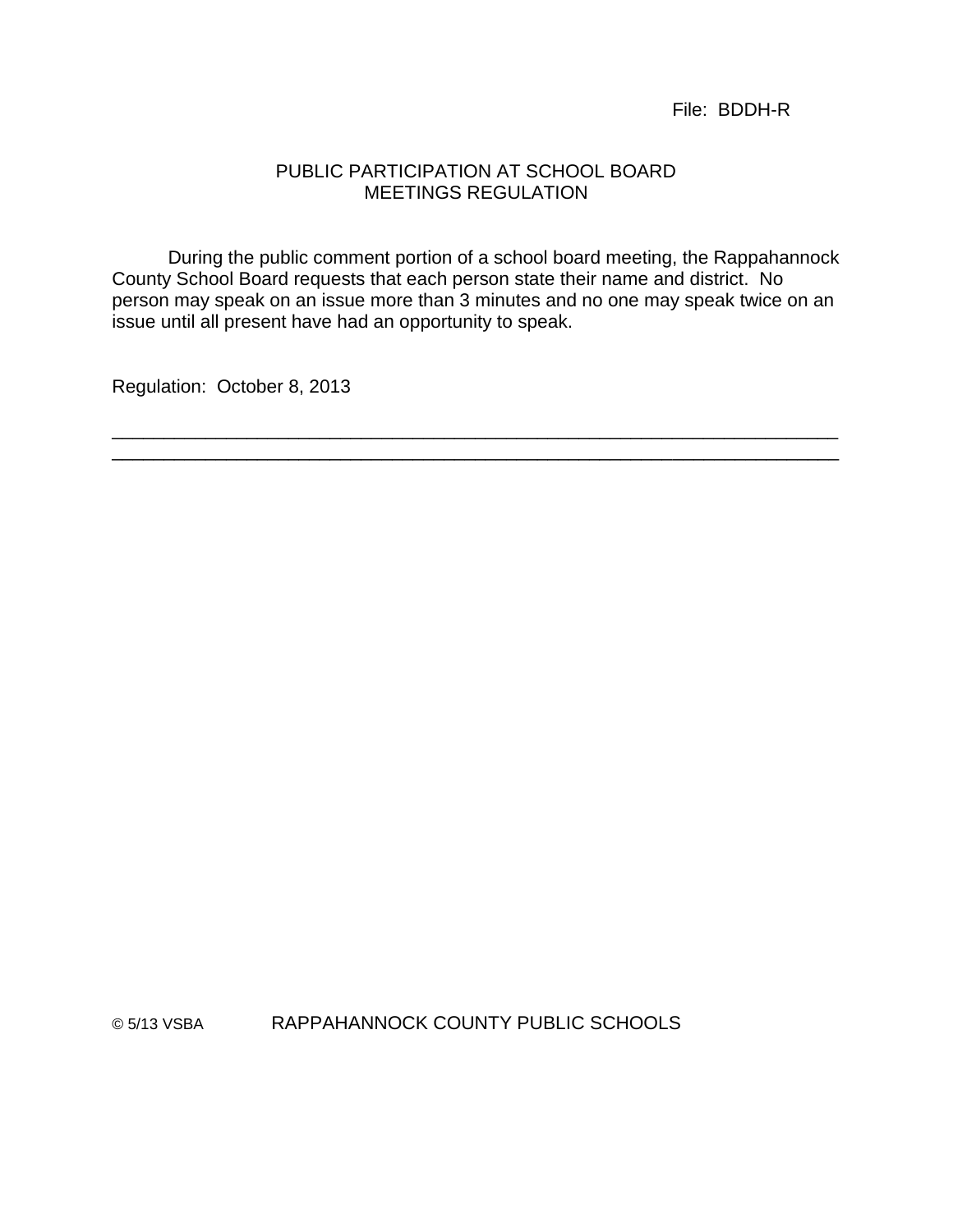### BOARD POLICY MANUAL

The School Board is guided by written policies that are readily accessible to the Board, division employees, students, parents, and citizens. All division policies are reviewed at least every five years and revised as needed.

A current copy of all division policies and regulations approved by the School Board are posted on the division's website and are available to employees and the public. Printed copies of the policies and regulations are available as needed to citizens who do not have online access. The superintendent ensures that an annual announcement is made at the beginning of the school year and, for parents of students who enroll later in the academic year, at the time of enrollment, advising the public regarding the availability of the policies and regulations.

Adopted: August 8, 2005 Revised: September 8, 1998, November 9, 2004, October 9, 2007, October 8, 2013, April 12, 2022

\_\_\_\_\_\_\_\_\_\_\_\_\_\_\_\_\_\_\_\_\_\_\_\_\_\_\_\_\_\_\_\_\_\_\_\_\_\_\_\_\_\_\_\_\_\_\_\_\_\_\_\_\_\_\_\_\_\_\_\_\_\_\_\_\_\_\_\_\_\_ \_\_\_\_\_\_\_\_\_\_\_\_\_\_\_\_\_\_\_\_\_\_\_\_\_\_\_\_\_\_\_\_\_\_\_\_\_\_\_\_\_\_\_\_\_\_\_\_\_\_\_\_\_\_\_\_\_\_\_\_\_\_\_\_\_\_\_\_\_\_

Legal Ref.: Code of Virginia, 1950, as amended, § 22.1-253.13:7.

Cross Ref.: BFC Policy Adoption CH Policy Implementation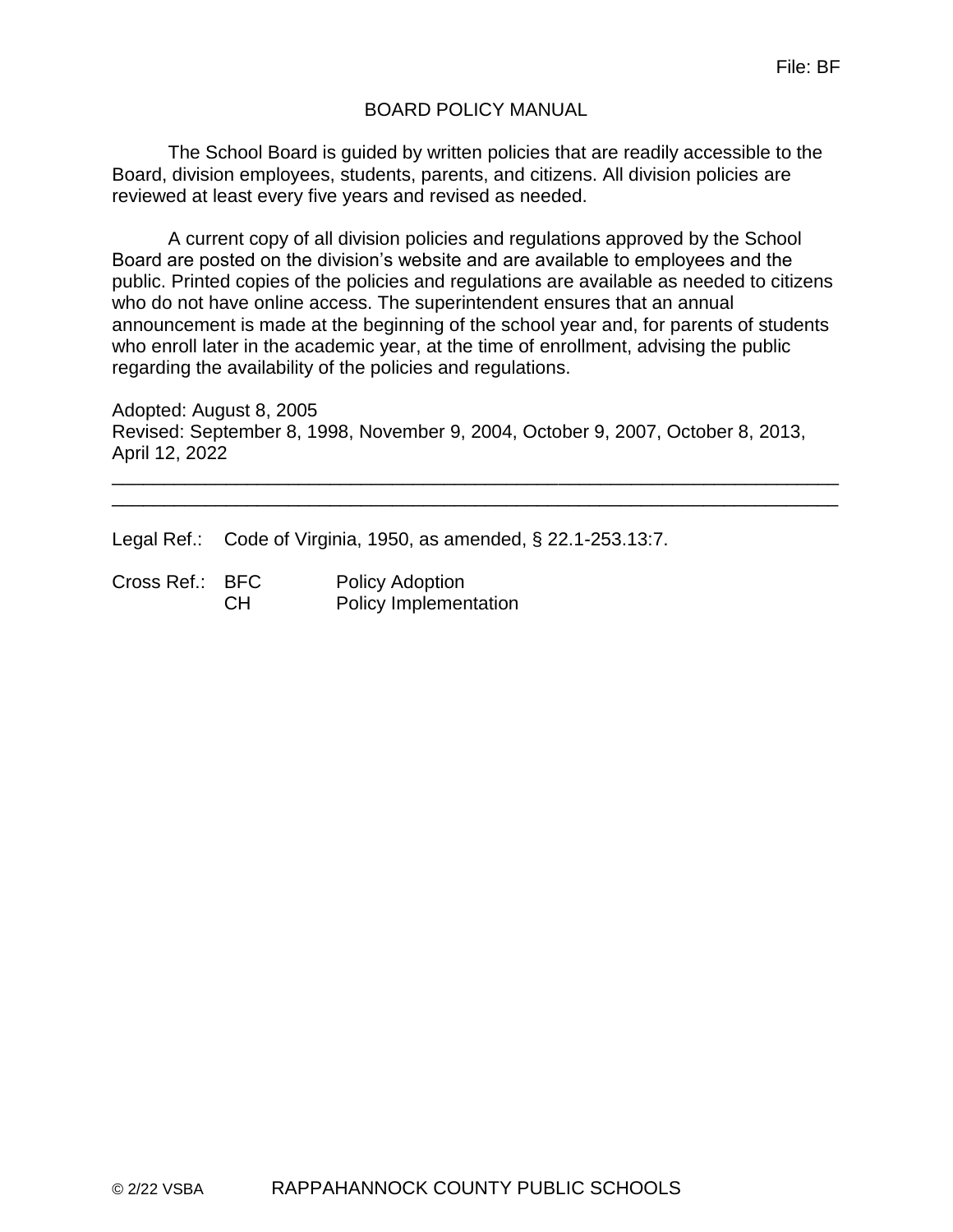### POLICY ADOPTION

The School Board adopts policies for governing the school division. The power to enact policy cannot be delegated to an employee or agent such as the superintendent or a single member of the School Board.

Policy is a basic statement related to the conduct of the school division's business. Policies are subject to revision by the School Board.

Regulation is the manner or method of implementation of policy by the superintendent and staff. Regulations are subject to revision by the superintendent.

Policies may be developed and presented to the Board by the superintendent or superintendent's designee. The final authority for adoption rests solely with the School Board.

When a proposed action of the School Board, initiated either by Board member or administration, affects existing School Board policies, the existing policy and regulation, if any, shall be referenced so that the effect of the new action will be clear.

Unless otherwise specified in the policy, a new or revised policy becomes effective upon adoption.

All regulations are developed by or through the superintendent. They are presented to the School Board as information items, unless the School Board informs the superintendent that it wants to act on a specified regulation.

\_\_\_\_\_\_\_\_\_\_\_\_\_\_\_\_\_\_\_\_\_\_\_\_\_\_\_\_\_\_\_\_\_\_\_\_\_\_\_\_\_\_\_\_\_\_\_\_\_\_\_\_\_\_\_\_\_\_\_\_\_\_\_\_\_\_\_\_\_\_ \_\_\_\_\_\_\_\_\_\_\_\_\_\_\_\_\_\_\_\_\_\_\_\_\_\_\_\_\_\_\_\_\_\_\_\_\_\_\_\_\_\_\_\_\_\_\_\_\_\_\_\_\_\_\_\_\_\_\_\_\_\_\_\_\_\_\_\_\_\_

Adopted: August 8, 1995 Revised: December 8, 1998 Reviewed: August 9, 2005 Revised: June 10, 2008 Reviewed: September 15, 2009 Revised: October 8, 2013, April 12, 2022

Legal Refs.: Code of Virginia, 1950, as amended, §§ 22.1-78, 22.1-253.13:7.

Underwood v. Henry County School Board, 245 Va. 127, 427 S.E.2d 330, (1993).

| Cross Refs.: BF |                | <b>Board Policy Manual</b>              |
|-----------------|----------------|-----------------------------------------|
|                 | <b>BFE/CHD</b> | <b>Administration in Policy Absence</b> |
|                 | CH.            | <b>Policy Implementation</b>            |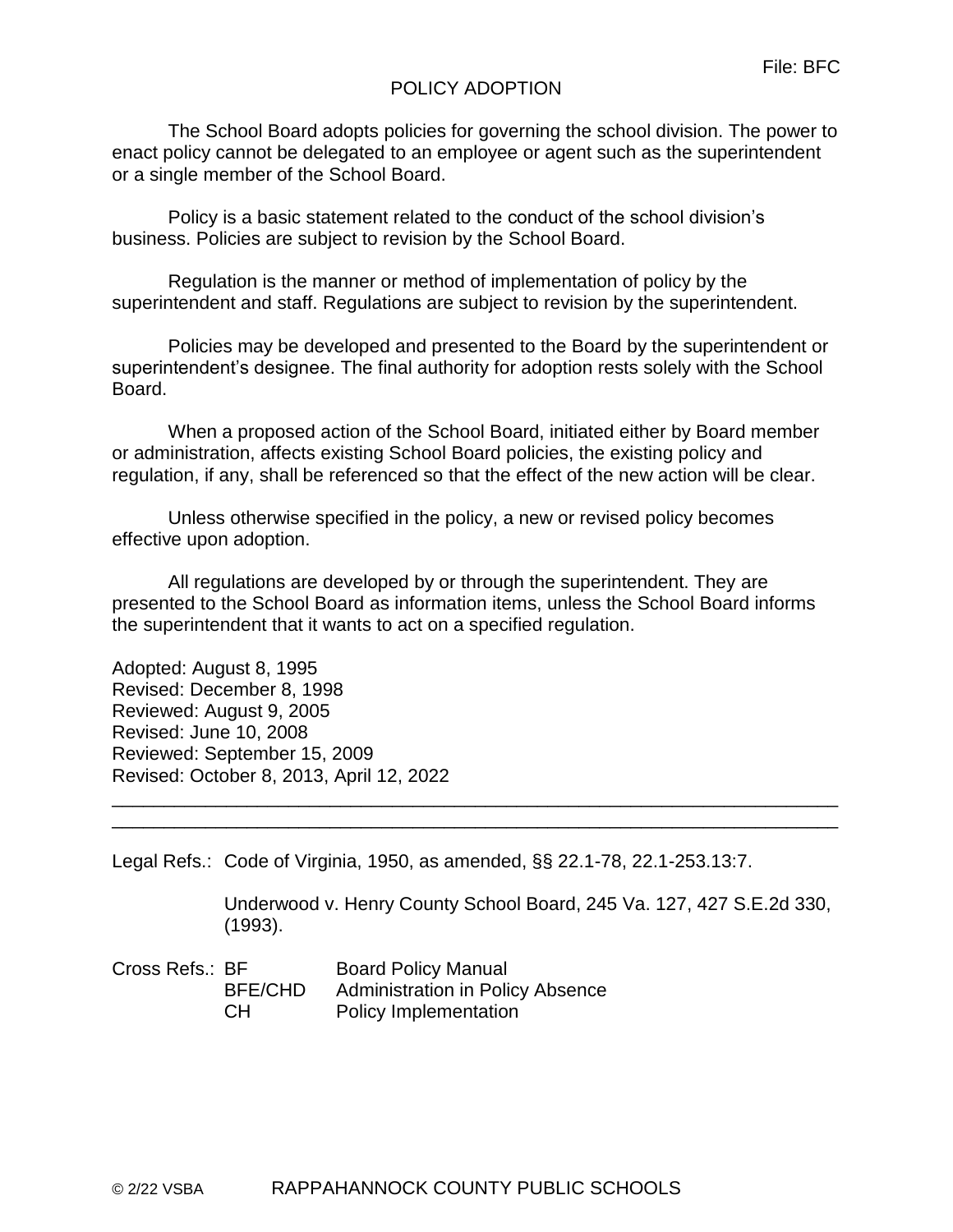### ADMINISTRATION IN POLICY ABSENCE

In cases where action must be taken by the school division and the School Board has provided no guidelines for administrative action, the superintendent has the power to act, but the superintendent's decisions are subject to review by the School Board at its next regular meeting. It is the duty of the superintendent to inform the School Board promptly of such action and of the need for policy.

\_\_\_\_\_\_\_\_\_\_\_\_\_\_\_\_\_\_\_\_\_\_\_\_\_\_\_\_\_\_\_\_\_\_\_\_\_\_\_\_\_\_\_\_\_\_\_\_\_\_\_\_\_\_\_\_\_\_\_\_\_\_\_\_\_\_\_\_\_\_ \_\_\_\_\_\_\_\_\_\_\_\_\_\_\_\_\_\_\_\_\_\_\_\_\_\_\_\_\_\_\_\_\_\_\_\_\_\_\_\_\_\_\_\_\_\_\_\_\_\_\_\_\_\_\_\_\_\_\_\_\_\_\_\_\_\_\_\_\_\_

Adopted: August 8, 1995 Reviewed: December 8, 1998/August 9, 2005/October 8, 2013 Revised: September 8, 2015

Legal Ref.: Code of Virginia, 1950, as amended, §§ 22.1-70, 22.1-78.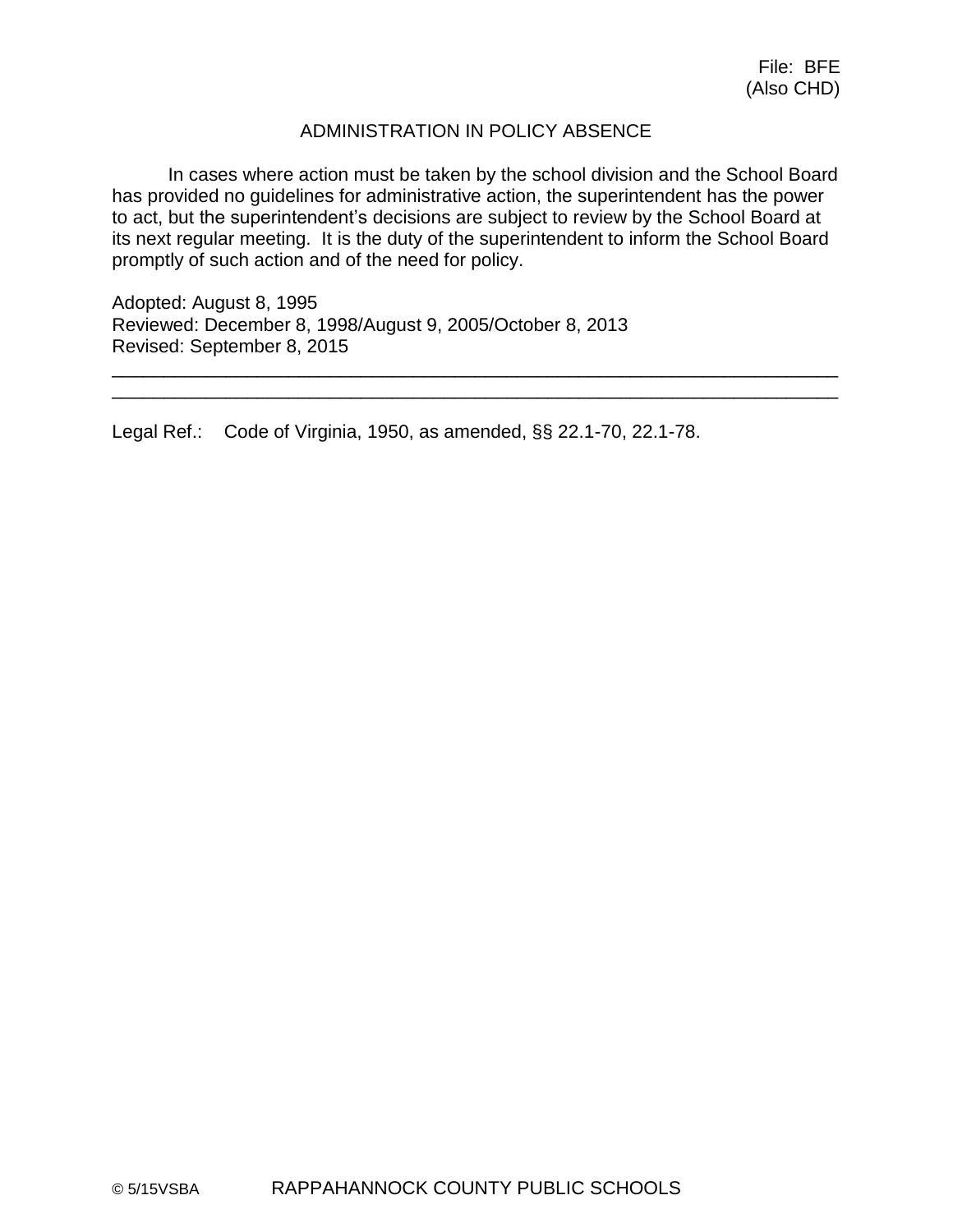#### BOARD-STAFF COMMUNICATIONS

The Rappahannock County School Board supports and encourages two-way communication between the board and employees. The superintendent is the official representative of the school board in its relations and communications with its employees.

Employees are encouraged to communicate their ideas and concerns in an orderly and constructive manner to the school board and/or the superintendent or superintendent's designee.

The school board desires to develop and maintain the best possible working relationship with the employees of the school division. The school board welcomes the viewpoints of employees, and allows time at its meetings for employees to be heard.

The school board does not discriminate against any employee because of membership in an employee organization, or participation in any lawful activities of the organization.

Adopted: August 8, 1995 Revised: August 11, 1998 Reviewed: December 8, 1998 Revised: November 9, 2004, June 10, 2008, November 11, 2008, October 8, 2013, October 14, 2014, March 12, 2019

\_\_\_\_\_\_\_\_\_\_\_\_\_\_\_\_\_\_\_\_\_\_\_\_\_\_\_\_\_\_\_\_\_\_\_\_\_\_\_\_\_\_\_\_\_\_\_\_\_\_\_\_\_\_\_\_\_\_\_\_\_\_\_\_\_\_\_\_\_\_ \_\_\_\_\_\_\_\_\_\_\_\_\_\_\_\_\_\_\_\_\_\_\_\_\_\_\_\_\_\_\_\_\_\_\_\_\_\_\_\_\_\_\_\_\_\_\_\_\_\_\_\_\_\_\_\_\_\_\_\_\_\_\_\_\_\_\_\_\_\_

Legal Ref.: Code of Virginia, 1950, as amended, § 22.1-253.13:7.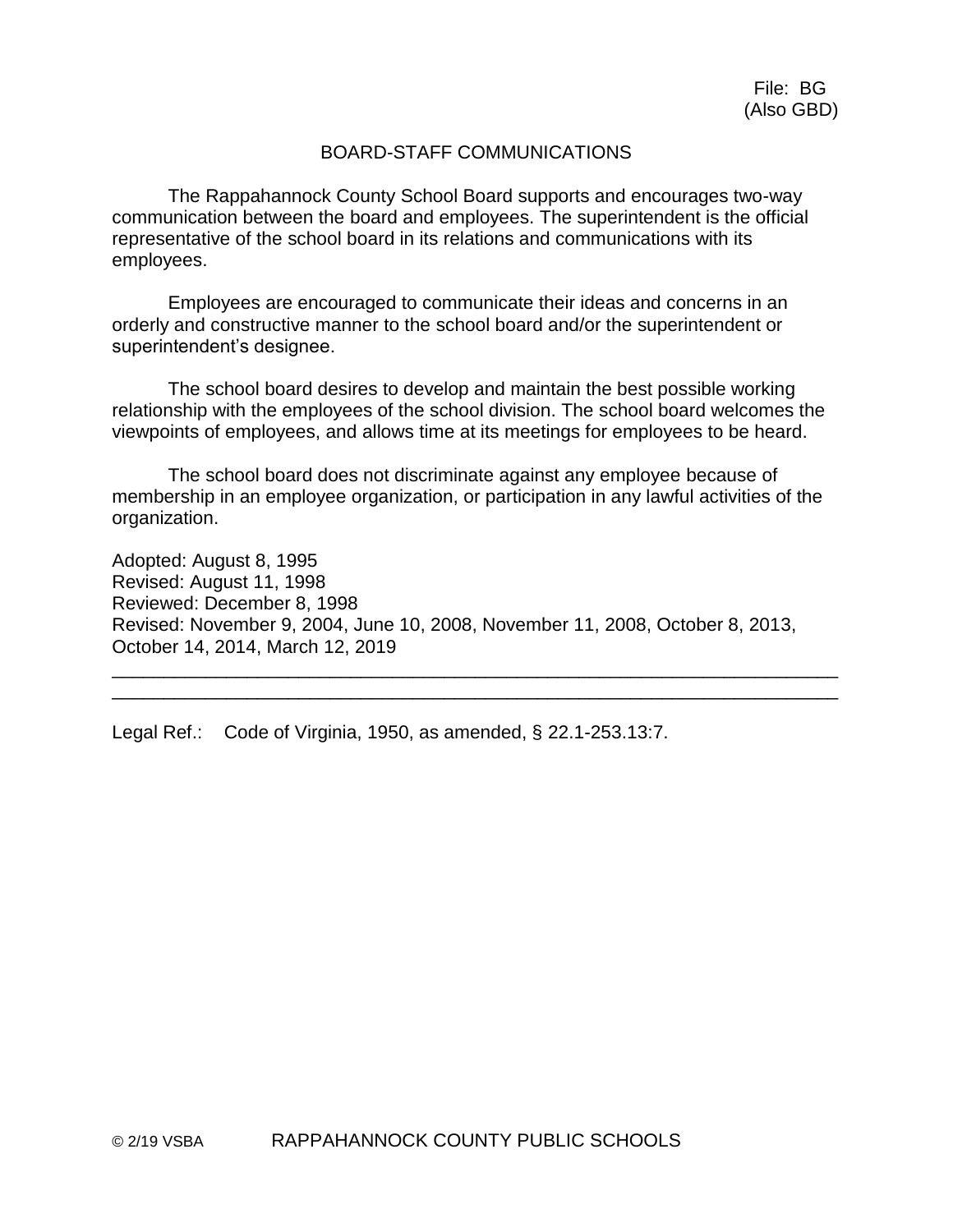### BOARD-STAFF COMMUNICATIONS REGULATION

This regulation is created in compliance with the Standards of Quality for Public Schools in Virginia and is an expression of the Rappahannock County School Board's commitment to maintain an efficient and effective procedure for communications between the School Board, administrative staff, employees and parents.

As stated in Policies BG and GBD, employees are encouraged to direct their communications to the Rappahannock County School Board through the office of the superintendent. All Board actions requiring or authorizing the performance of a duty or function by an employee, shall be directed to the superintendent.

\_\_\_\_\_\_\_\_\_\_\_\_\_\_\_\_\_\_\_\_\_\_\_\_\_\_\_\_\_\_\_\_\_\_\_\_\_\_\_\_\_\_\_\_\_\_\_\_\_\_\_\_\_\_\_\_\_\_\_\_\_\_\_\_\_\_\_\_\_\_ \_\_\_\_\_\_\_\_\_\_\_\_\_\_\_\_\_\_\_\_\_\_\_\_\_\_\_\_\_\_\_\_\_\_\_\_\_\_\_\_\_\_\_\_\_\_\_\_\_\_\_\_\_\_\_\_\_\_\_\_\_\_\_\_\_\_\_\_\_\_

Regulation: June 10, 2008 October 8, 2013

© 5/08 VSBA RAPPAHANNOCK COUNTY PUBLIC SCHOOLS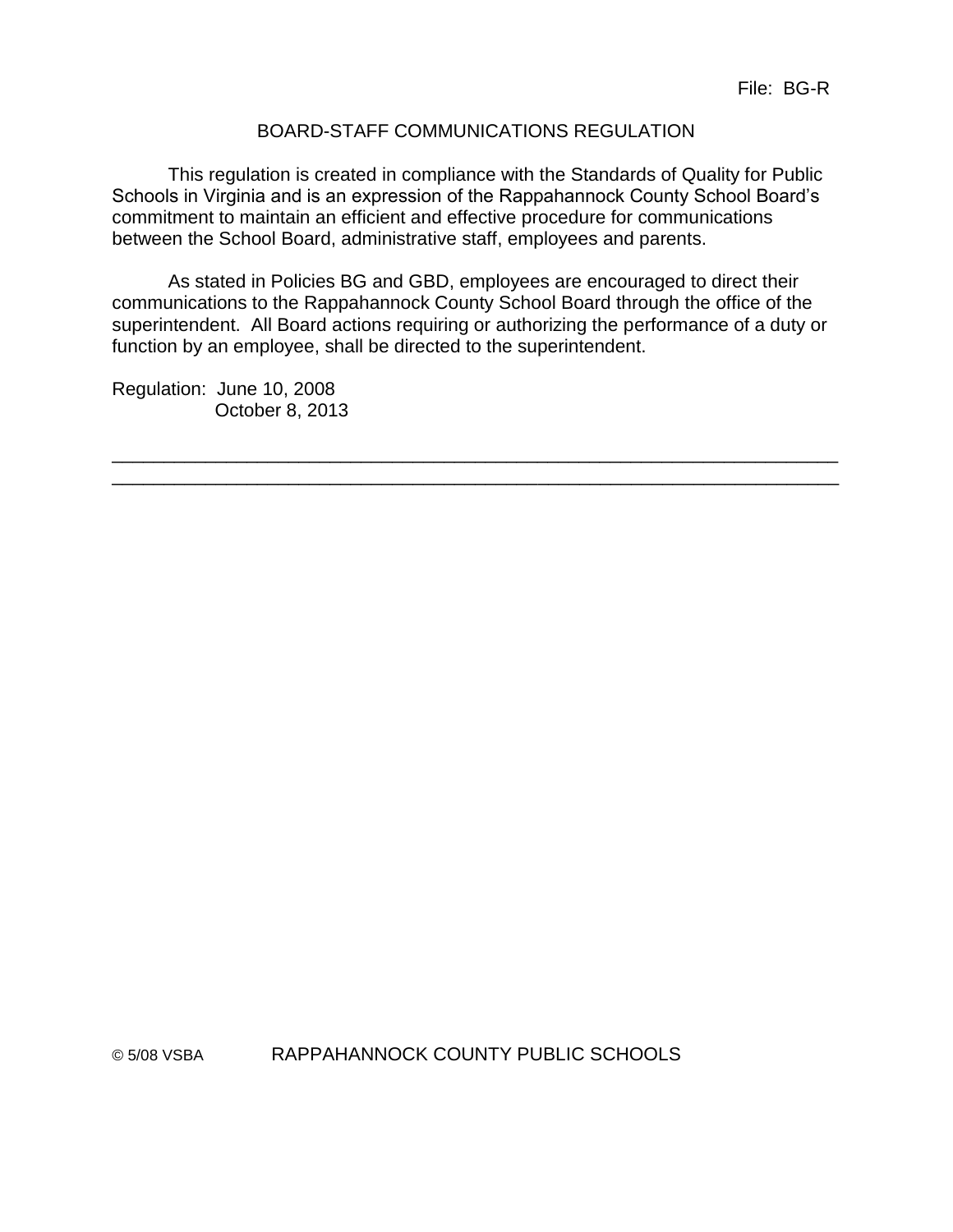#### SCHOOL BOARD MEMBER IN-SERVICE ACTIVITIES

Members of Rappahannock County School Board participate annually in high-quality professional development activities at the state, local, or national levels on governance, including personnel policies and practices; the evaluation of personnel, curriculum, and instruction; use of data in planning and decision-making; and current issues in education as part of their service on the Board.

Each elected board member completes a training session on the Virginia Freedom of Information Act (FOIA) provided by the Virginia Freedom of Information Advisory Council or the Board's attorney within two months of assuming office and thereafter at least once every two calendar years.

Each elected board member completes a training session for local elected officials on the State and Local Government Conflict of Interests Act (COIA) provided by the Virginia Conflict of Interest and Ethics Advisory Council (the Ethics Council) within two months of assuming office and thereafter at least once every two calendar years.

The school board clerk maintains records of the dates on which each elected school board member completed the required FOIA and COIA training sessions. The records are maintained in the clerk's office for five years.

Adopted: August 8, 1995 Reviewed: December 8, 1995 Revised: June 11, 2002, November 9, 2004, August 9, 2005, June 10, 2008, October 8, 2013, April 12, 2022

- Legal Ref.: Code of Virginia, 1950, as amended, §§ 2.2-3132, 2.2-3704, 22.1-78, 22.1-253.13:5.
- Cross Ref.: BBFA Conflict of Interests and Disclosure of Economic Interests BCC School Board Clerk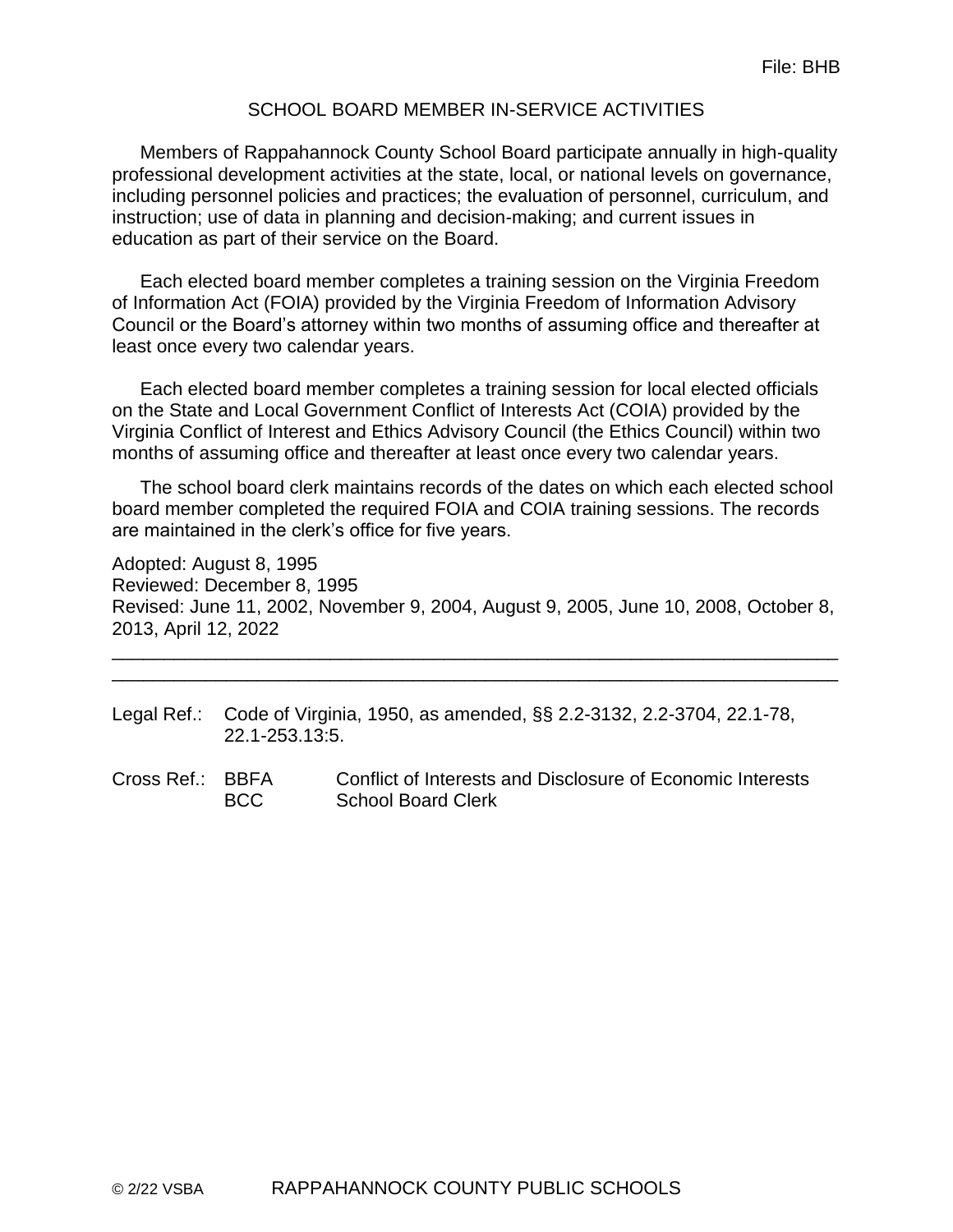#### SCHOOL BOARD MEMBER COMPENSATION AND BENEFITS

Each member of the Rappahannock County School Board receives an annual salary as provided by law.

Actual expenses incident to performance of official duties by a school board member may be reimbursed on presentation of an expense voucher with receipts attached. Compensation is paid for mileage incurred for attendance at meetings of the school board and in conducting other official business of the school board.

School board members may participate in the division's group insurance plan.

Adopted: August 8, 1995 Revised: June 29, 1998 Reviewed: December 8, 1998 Revised: September 9, 2003, June 10, 2008, October 8, 2013, March 12, 2019

Legal Refs.: Code of Virginia, 1950, as amended, §§ 15.2-1414.1 et seq., 22.1-32, 22.1-55, 22.1-78, 22.1-85.

\_\_\_\_\_\_\_\_\_\_\_\_\_\_\_\_\_\_\_\_\_\_\_\_\_\_\_\_\_\_\_\_\_\_\_\_\_\_\_\_\_\_\_\_\_\_\_\_\_\_\_\_\_\_\_\_\_\_\_\_\_\_\_\_\_\_\_\_\_\_ \_\_\_\_\_\_\_\_\_\_\_\_\_\_\_\_\_\_\_\_\_\_\_\_\_\_\_\_\_\_\_\_\_\_\_\_\_\_\_\_\_\_\_\_\_\_\_\_\_\_\_\_\_\_\_\_\_\_\_\_\_\_\_\_\_\_\_\_\_\_

Cross Ref.: BHE School Board Member Liability Insurance